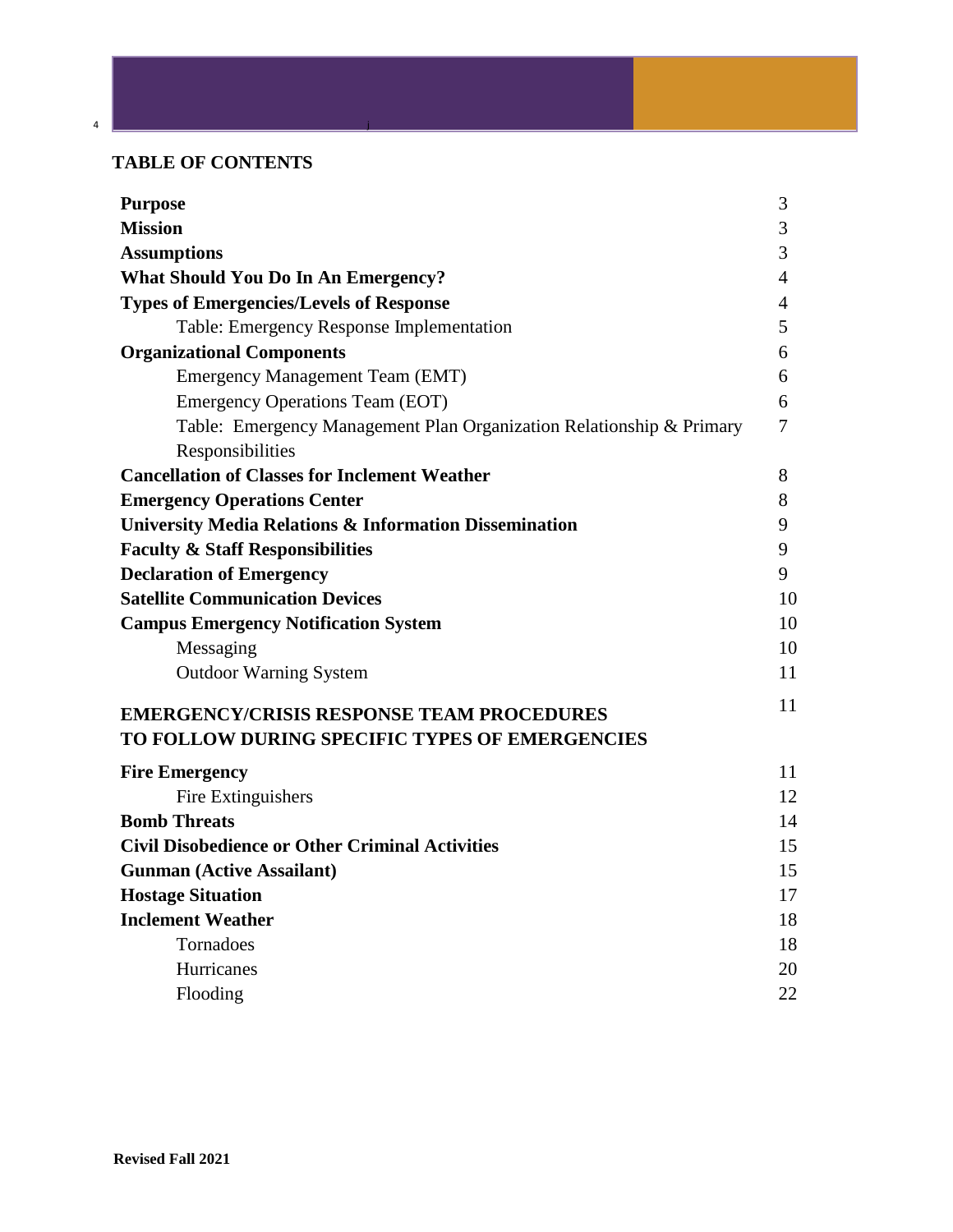| <b>Earthquake</b>                                                                | 22 |
|----------------------------------------------------------------------------------|----|
| <b>Nuclear Power Plant Incident</b>                                              | 23 |
| Hazardous Chemical & Gas Leaks, Accidents (Spills)                               | 24 |
| <b>Infrastructure Failures</b>                                                   | 25 |
| <b>EMERGENCY EVACUATION PROCEDURES</b>                                           | 26 |
| <b>Campus-wide Evacuation</b>                                                    | 26 |
| <b>Shelter-in-Place</b>                                                          | 27 |
| <b>Hazardous Materials</b>                                                       | 27 |
| <b>Transportation</b>                                                            | 28 |
| <b>Transportation Officer's Responsibilities</b>                                 | 28 |
| <b>Evacuating from a Building</b>                                                | 28 |
| <b>Evacuation of Those Persons with Physical Disabilities General Procedures</b> | 29 |
| <b>Individuals with Vision and Hearing Limitations</b>                           | 29 |
| <b>Form: Voluntary Registry for Persons Requesting Additional Assistance</b>     | 30 |

| <b>DISASTER RESPONSE CHECKLIST</b> |  |
|------------------------------------|--|
| <b>CAMPUS RECOVERY</b>             |  |
| <b>APPENDICES 32</b>               |  |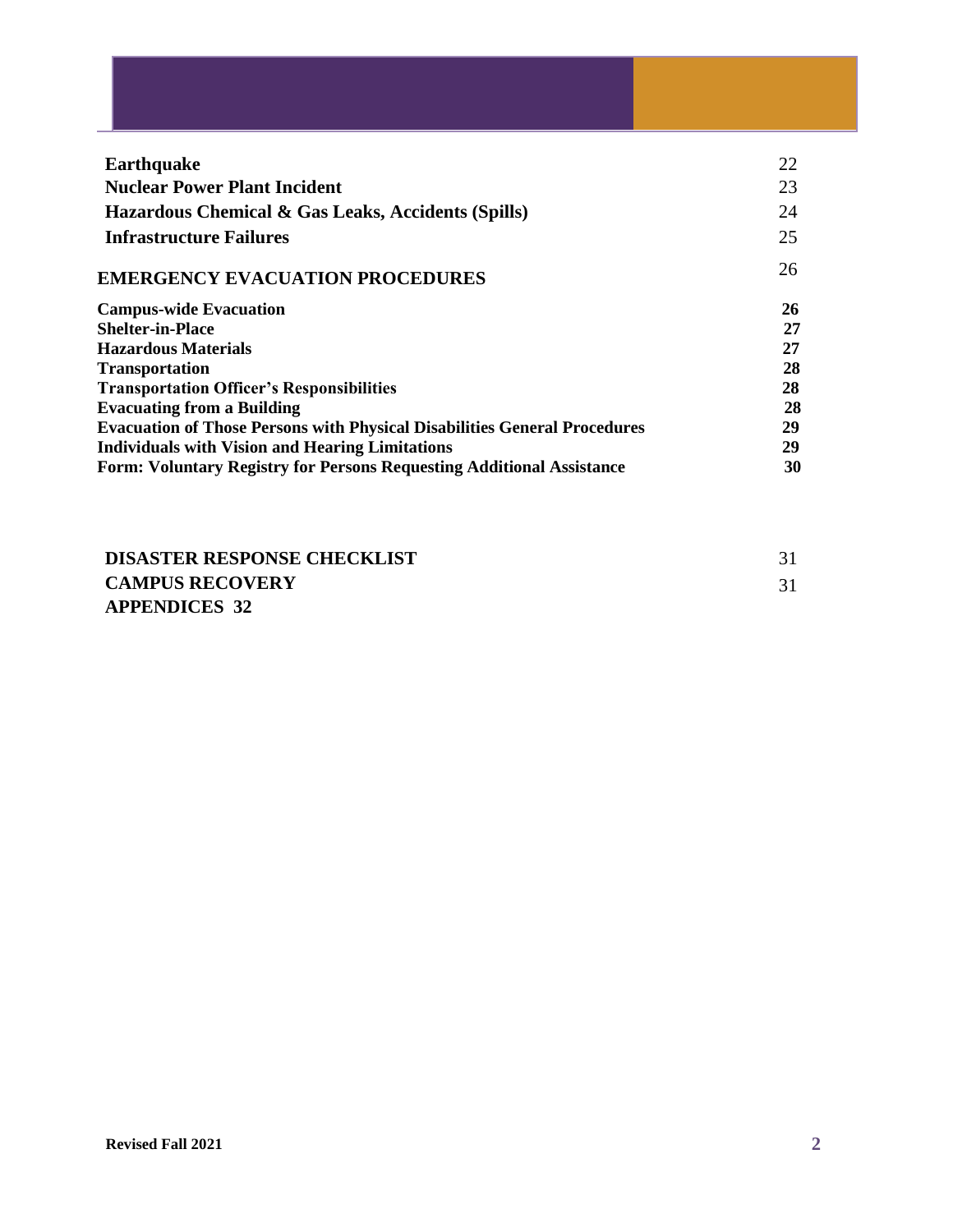**Emergency Management Plan**

Alcorn State University strives to provide a safe and healthy campus environment for students, employees, vendors, and visitors. The university seeks to be proactive in employing measures to prevent threats and/or actual incidents of emergencies and crises and to mitigate the consequences of such incidents should they occur.

It is essential that all staff and faculty members are familiar with potential emergency situations and know how to implement this plan in the event of an emergency. This plan will serve as a reference for University personnel.

#### **PURPOSE**

The Emergency Management Plan provides procedures for the management function and organizational structure for response to emergencies that are of a magnitude to cause a significant disruption of the functioning of all or portions of the university. This plan describes the roles and responsibilities of departments, schools, units and personnel during emergency situations. The basic emergency procedures are designed to protect lives and property through effective use of university and community resources.

Since an emergency may be sudden and without warning, these procedures are designed to be flexible in order to accommodate contingencies of various types and magnitudes.

#### **MISSION**

The university will respond to an emergency situation in a safe, effective and timely manner. University personnel and equipment will be utilized to accomplish the following priorities:

**Priority 1:** Life Safety **Priority 2:** Incident Stabilization **Priority 3: Property Conservation** 

#### **ASSUMPTIONS**

This Emergency Management Plan is predicated on a realistic approach to the problems likely to be encountered during a major emergency or disasters. While the incidents of emergencies at Alcorn State University have been minimal over the years and limited primarily to tornado watches, and/or potential hurricanes, the university maintains a posture of preparedness for the "unlikely" occurrence of the "most likely" emergencies. Alcorn State University understands that disasters may happen at any time. The key to a successful recovery is planning ahead and taking the necessary steps to prevent and minimize risk.

The following assumptions are made and should be used as general guidelines in such an event:

1. An emergency or a disaster may occur at any time of the day or night, weekend, or holiday, with little or no warning;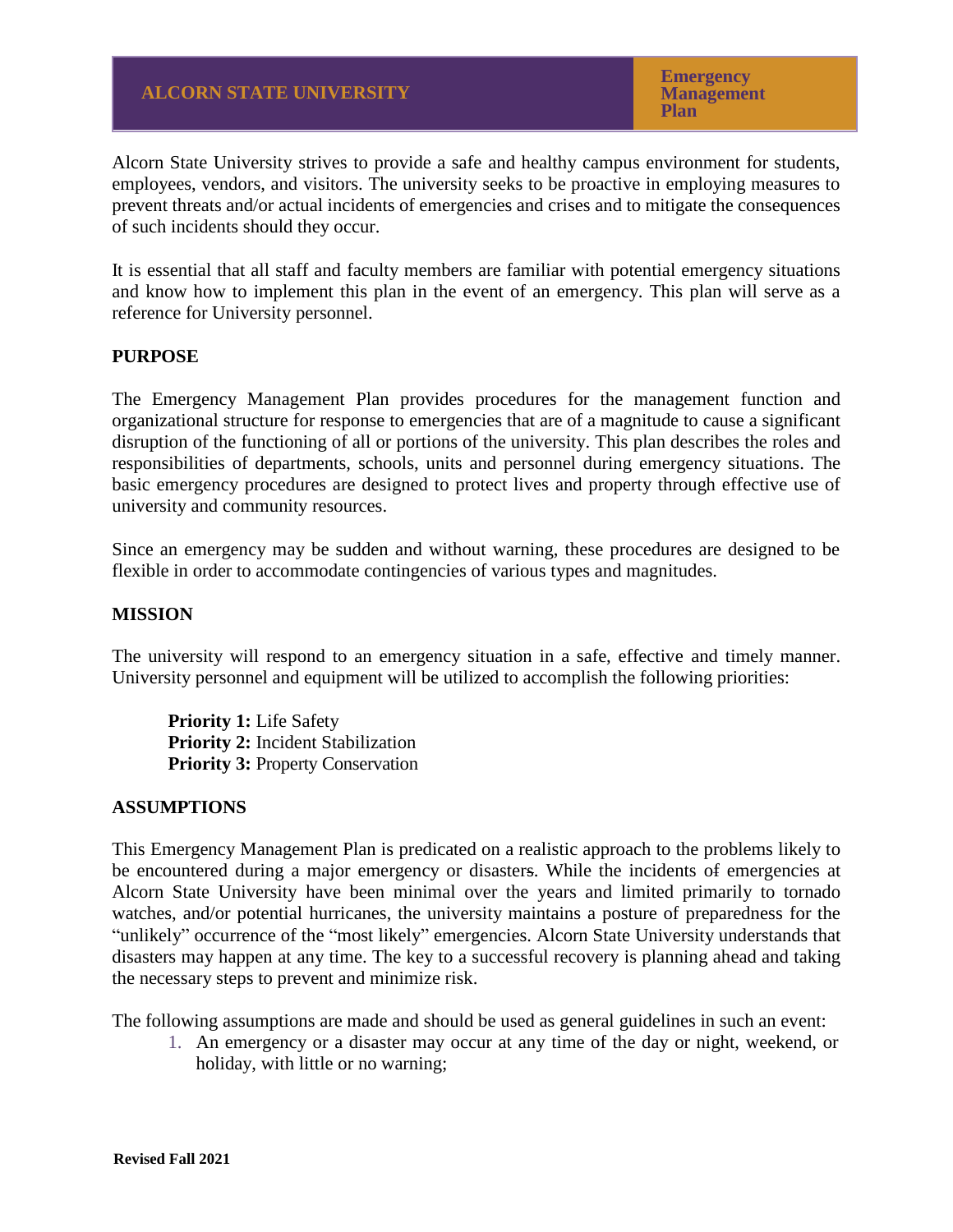- 2. The succession of events in an emergency or disaster is not predictable; therefore, published operational plans, such as this, should serve only as a guide and a checklist, and may require modifications in order to meet the requirements of the emergency;
- 3. An emergency or a disaster may be declared if information indicates that such conditions are developing or are probable. Disasters may be community-wide. Therefore it is necessary for the university to prepare for and carry out disaster response and short-term recovery operations in conjunction with local resources, and
- 4. Since Alcorn State University is a registered municipality, provisions have to be made to encompass members of the surrounding community as an emergency shelter area. The gymnasiums, dormitories and other facilities may be requested and/or required (if available) to support survivors of local, state and federal emergencies.

# **WHAT SHOULD YOU DO IN AN EMERGENCY?**

- 1. **Be aware of your surroundings**. Being aware of where you are and what is happening around you can help you to understand how information, events, and your own actions will impact your safety and your ability to protect yourself, both now and in the near future.
- 2. **Protect Yourself.** Based upon your assessment of the situation, use your best judgment to protect yourself and, if possible, others.
- 3. **Call for help.** Any emergency service can be summoned by calling 911 or 3000 if using a campus phone.
- 4. **Help Others.** Once you are safely away from the danger, warn others of the hazard and help if you can without putting yourself in danger. **Remember: BRAVES** help others, especially other **BRAVES**.

## **TYPES OF EMERGENCIES/LEVELS OF RESPONSE**

In order to provide warnings and a comprehensive means to disseminate information, emergency situations will be assigned a condition by levels. "Emergency Conditions" increase as the risk of the threat increases; response would be as follows:

- 1. **Level 1 - low/guarded:** A minor incident is defined as a local event with limited impact, which does not affect the overall functional capability of the university. Planning and response is carried out at a limited local level. The Emergency Management Plan would not be activated; however, protective measures and essential personnel will be called in as needed. Examples include: a trash can fire in a classroom, fumes coming from a chemistry lab or a vehicle on fire;
- 2. **Level 2 - elevated emergency:** An emergency is defined as a serious event that significantly disrupts one or more operations of the university. Multiple university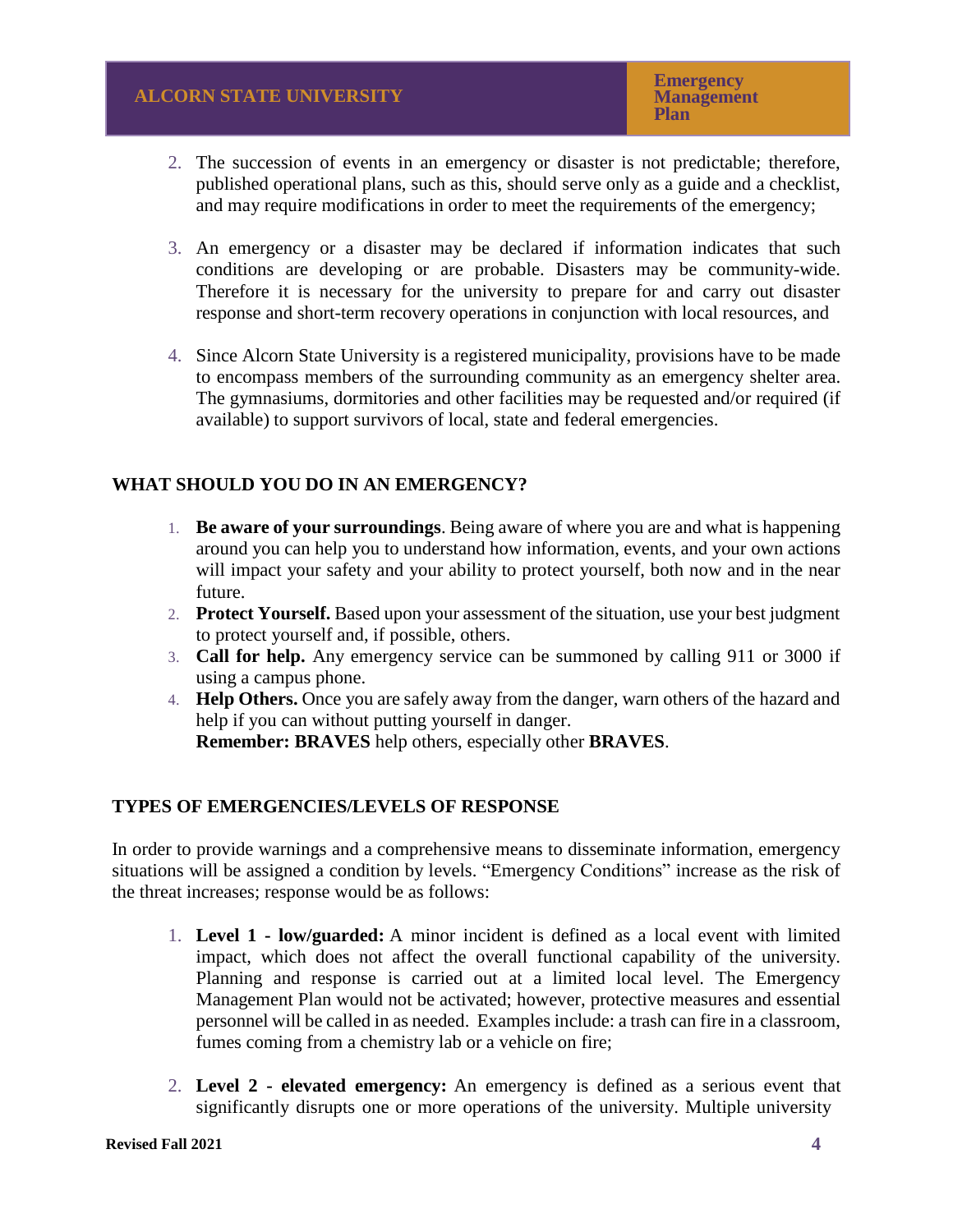resources are involved; implement Emergency Management Plan to the extent necessary. Essential personnel will remain present on campus and / or called in until relieved by management. Examples include a building fire, people trapped in an elevator or explosion in a lab or maintenance shop;

3. **Level 3 - high/severe disaster:** A disaster is defined as a very serious event that seriously impairs or halts the operations of the university. The Emergency Management Plan is fully implemented. Immediate response to call in and/or personnel will remain present on campus until relieved by university administration. Examples include: a tornado hitting the main campus area, a gunman or shooting on campus, or bomb threat.

| <b>Scope</b>           | $Level-1$         | $Level-2$                       | $Level-3$             |
|------------------------|-------------------|---------------------------------|-----------------------|
| University             | Minimal and       | Significant. University         | Very significant.     |
| Activities             | localized. Most   | activities localized            | University            |
|                        | university        | shutdown.                       | activities shut down  |
|                        | activities not    |                                 | for a period of       |
|                        | impacted          |                                 | time.                 |
| Faculty, Staff and     | Site-specific     | Site-specific or general        | General impact        |
| <b>Students</b>        | localized impact. | impact with possible            | with probable         |
|                        | Injuries possible | disruptions. Injuries possible. | disruptions. Injuries |
|                        |                   |                                 | and possibly          |
|                        |                   |                                 | fatalities are a      |
|                        |                   |                                 | serious concern.      |
| Media Coverage         | None expected or  | Local/regional coverage.        | Local, regional and   |
|                        | limited local     |                                 | possible national     |
|                        | coverage          |                                 | coverage.             |
| Public &               | Limited           | Potential exists for an         | Potential exists for  |
| Government             |                   | embarrassing situation.         | an embarrassing       |
| Concern                |                   | Government agencies may         | situation and         |
|                        |                   | investigate                     | government            |
|                        |                   | prevention/response/recovery    | investigations or     |
|                        |                   | efforts.                        | hearings.             |
| Emergency              | Limited or none   | Conditionally involved.         | Actively involved.    |
| <b>Operation Team</b>  |                   |                                 |                       |
| (EOT) involvement      |                   |                                 |                       |
| Emergency              | Probably none     | Consulted as needed.            | Consulted regularly   |
| <b>Management Team</b> |                   |                                 | and actively          |
| (EMT)                  |                   |                                 | involved.             |
| involvement            |                   |                                 |                       |

#### **Emergency Response Implementation**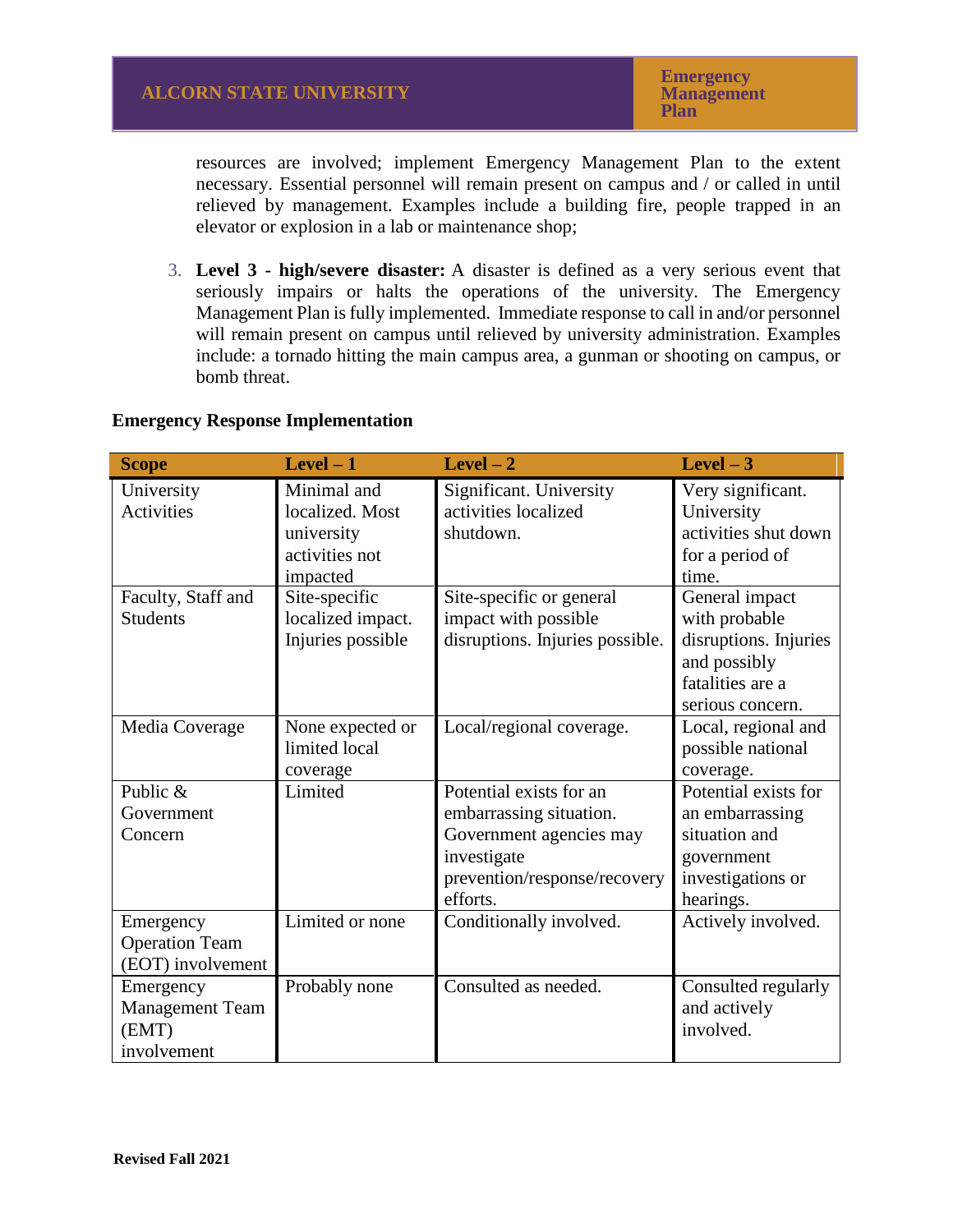# **ORGANIZATIONAL COMPONENTS**

The University's Emergency Management Plan consists of two major elements:

- Emergency Management Team (EMT)
- Emergency Operations Team (EOT)
- 1. **The Emergency Management Team (EMT).** The Emergency Management Team (EMT) consists of the President of the university and senior management (Vice Presidents). It also includes members who have been designated to serve as an EMT member. These members include, but are not limited to: Campus Police Chief, Fire Chief, CITS and Facilities Management. The EMT is responsible for developing the Emergency Response Guidelines, training EOT members and activating the EOT during an actual emergency or training exercise. The EMT will also make evaluations during an emergency and take appropriate actions.
- 2. **The Emergency Operations Team (EOT).** The Emergency Operations Team (EOT) is activated, based on the type and nature of the incident, to manage the operational aspects of the University's response to an emergency event. The University Incident Commander heads the Emergency Operations Team. The Incident Commander has responsibility for overall management of the incident and must be fully qualified to manage the incident. Members are responsible for ensuring that their functional area has a Critical Operations Plan and necessary resources to execute the plan.

The EOT consists of the following core members but may consist of additional supporting staff as necessary.

| At Least 1 member of Senior | Director of Campus Safety    |
|-----------------------------|------------------------------|
| Management                  |                              |
| Fire Chief                  | <b>Facilities Management</b> |
| Purchasing                  | <b>Housing Management</b>    |
| Marketing & Communications  | CITS                         |

The EOT may incorporate additional service from supporting organizations on or off campus. Those supporting groups may include the following:

| Food Services Management                 | Director of Day Care Facilities       |
|------------------------------------------|---------------------------------------|
| <b>Chief Human Resources Officer</b>     | Director of Counseling Services       |
| <b>Claiborne County Emergency</b>        | MS Emergency Management (MEMA)        |
| Management                               |                                       |
| Federal Emergency Management             | School of Agriculture and Applied     |
| Agency                                   | Sciences                              |
| Jefferson County Sheriff's Department    | Claiborne County Sheriff's Department |
|                                          |                                       |
| <b>Adams County Sheriff's Department</b> | Natchez Police Department             |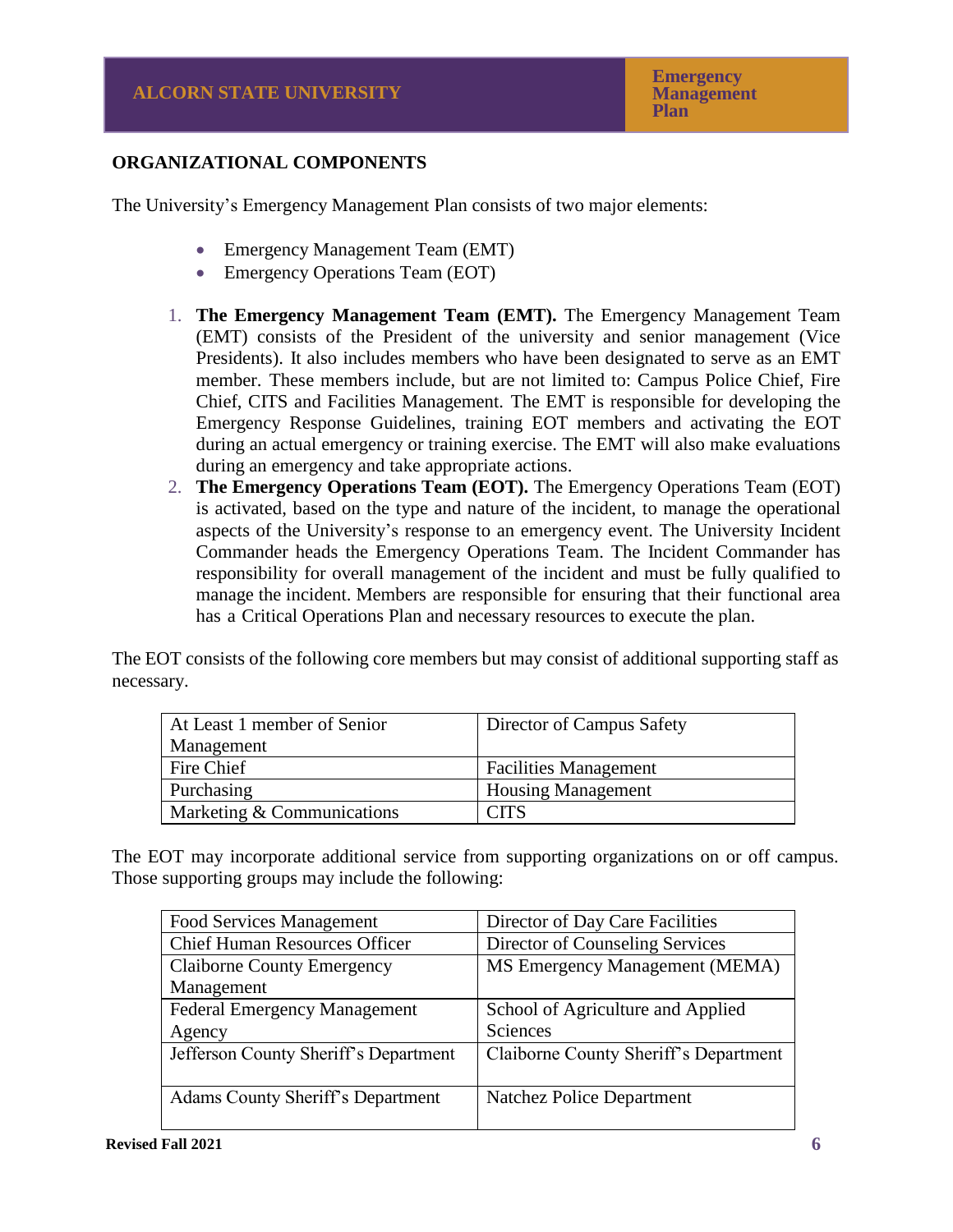# **ROLES AND RESPONSIBILITIES OF EOT**

Members are responsible for ensuring their functional area has a Critical Operations Plan and necessary resources to execute their plan. A copy of the Emergency Management Plan is available on the university website. All members must be knowledgeable of overall Emergency Management Plan operations. Members must also be available during a crisis situation.

It should be noted that, for any given incident, it might not be necessary for all members of the EOT to be part of the incident stabilization and recovery effort. The Incident Commander will be responsible for notifying members of the EOT when their services are needed.

The team members are responsible for evaluation of information from various sources during an actual event and providing advisement to the Incident Commander on appropriate action requiring a decision.

| <b>Position</b>           | <b>Definition</b>           | <b>Responsibility</b>                     |
|---------------------------|-----------------------------|-------------------------------------------|
| <b>Incident Commander</b> | Person in charge of the EOT | Coordination and giving approval for      |
| (IC)                      |                             | all essential functions of the EOT.       |
|                           |                             | Keeping members of the EMT updated        |
|                           |                             | on emergency status. Requesting for       |
|                           |                             | support services.                         |
| Member of senior          | Can be the Incident         | Provide decision making                   |
| management                | Commander, President or     | empowerment to the EOT.                   |
|                           | direct reports              |                                           |
| Director of Campus        | In charge of securing       | Dispatching patrol and securing areas     |
| Safety /                  | function and law            | on campus. Performing lockdown of         |
| Assistant IC in           | enforcement under the       | strategic areas and coordination of       |
| case of a shooter,        | direction of the Incident   | outside police agencies if IC requests.   |
| bomb threat, or           | Commander                   |                                           |
| Fire Chief / Assistant    | In charge of fire,          | Dispatch fire fighters, ambulance         |
| IC in case of a fire,     | environmental, ambulance    | service and environmental first           |
| storm, or                 | and search and rescue       | responders. Coordinate outside            |
| environmental             |                             | agencies at IC request                    |
| Facilities                | Senior Representative from  | Assist the Fire Chief with search and     |
| Management                | the Facilities area         | rescue, coordinate university             |
|                           |                             | transportation, and assist food services, |
|                           |                             | housing and health with setting up        |
|                           |                             | temporary location. Provide               |
|                           |                             | engineering support to Police Chief       |
|                           |                             | during police emergency.                  |

#### **Emergency Management Plan Organization Relationship & Primary Responsibilities**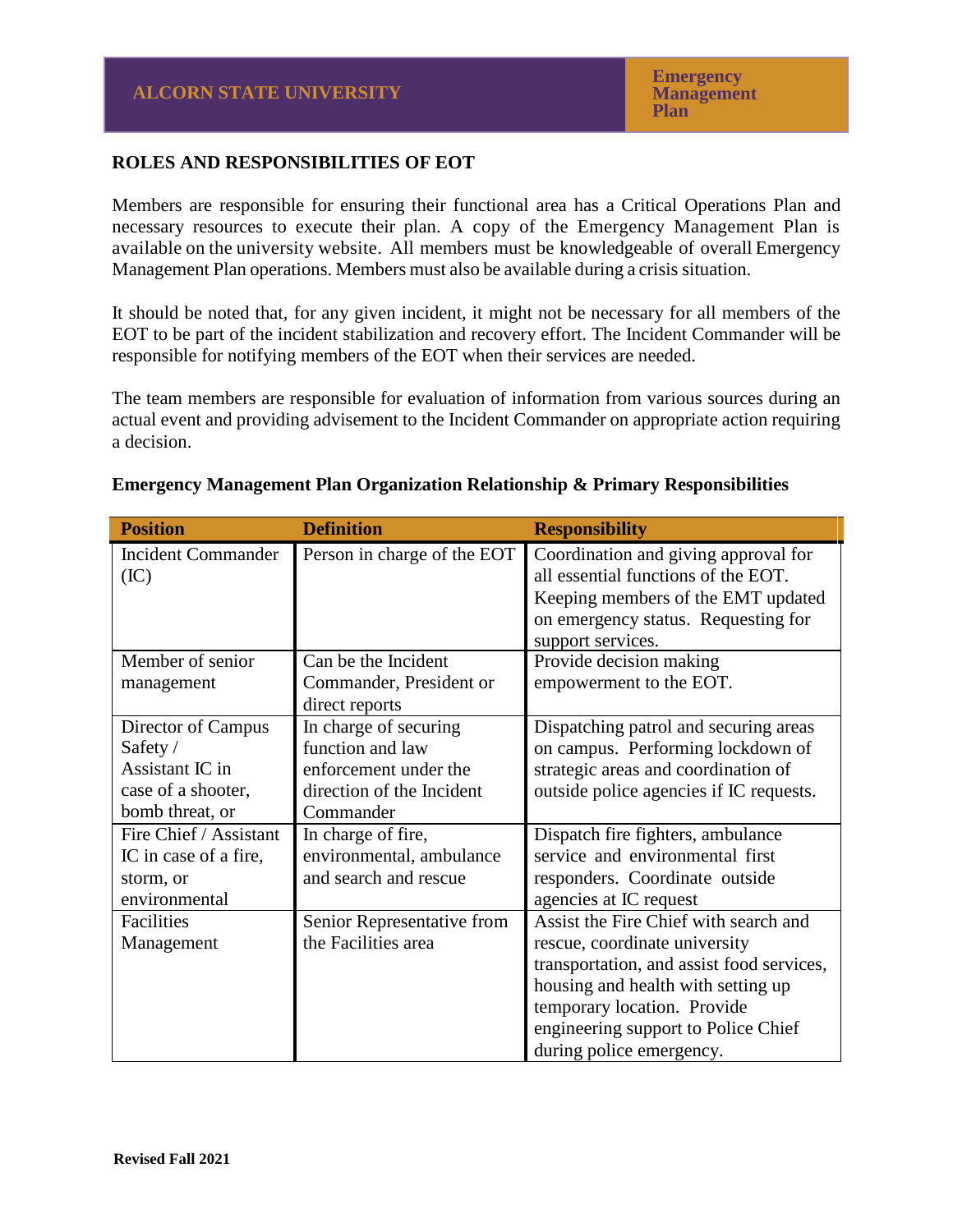| <b>ALCORN STATE UNIVERSITY</b>        |                                                     |                                                                           | <b>Emergency</b><br><b>Management</b><br>Plan |
|---------------------------------------|-----------------------------------------------------|---------------------------------------------------------------------------|-----------------------------------------------|
| <b>Public Relations</b><br>Management | Personnel who have been<br>officially designated to | Provide communication to outside<br>agencies and press releases including |                                               |
|                                       | communicate to offsite<br>agencies and press        | updates as approved by EMT                                                |                                               |
| Information                           | <b>Computer Networking</b>                          | Set up computer and                                                       |                                               |
| Technology                            | Representative                                      | telecommunication hardware and                                            |                                               |
|                                       |                                                     | provide website updates as necessary.                                     |                                               |
| <b>Health Service</b>                 | Management personnel from                           | Set up treatment center for victims and                                   |                                               |
| Management                            | campus infirmary                                    | coordinate off campus medical support                                     |                                               |
|                                       |                                                     |                                                                           | (i.e.: hospital) with IC approval.            |
| Purchasing                            | Member of the Business                              |                                                                           | Support purchasing of equipment               |
|                                       | Department with                                     | necessary to manage emergencies.                                          |                                               |
|                                       | authority to make                                   |                                                                           |                                               |
| <b>Housing Management</b>             | Member of Student Affairs                           |                                                                           | Support securing student housing and          |
|                                       | who has authority                                   | communicating basic living needs                                          |                                               |
|                                       | over student housing                                | during an emergency.                                                      |                                               |

# **CANCELLATION OF CLASSES FOR INCLEMENT WEATHER**

The President or designee has the authority to close the university or portions of the university, cancel classes, or alter employee's work schedules due to an incident or unsafe weather conditions.

# **EMERGENCY OPERATIONS CENTER**

The Emergency Operating Center (EOC) serves as the centralized, well-supported location in which the Emergency Operations Team and the Emergency Management Team gather and assume their roles. Response activities and work assignments will be planned, coordinated and delegated from the EOC. The Campus Police Headquarters will serve as the primary EOC (Alternate 1). If the Campus Police Headquarters is unavailable, the J. L. Bolden Campus Union will serve as the EOC (Alternate 2). The incident commander may, at his/her discretion, designate another EOC on or off campus, and the location will be communicated to the Emergency Operation Team.

## **UNIVERSITY RELATIONS AND INFORMATION DISSEMINATION**

To ensure the accuracy and timelines of the dissemination of information in an emergency situation, the Incident Commander (IC) will provide information to the designated representative from Marketing and Communications who will disseminate information to the university community and to the general public. No university employee or student is authorized to speak officially on behalf of Alcorn State University in an emergency unless specifically designated to by the President. Questions regarding the emergency situation should be directed to the designated representative from Marketing and Communications.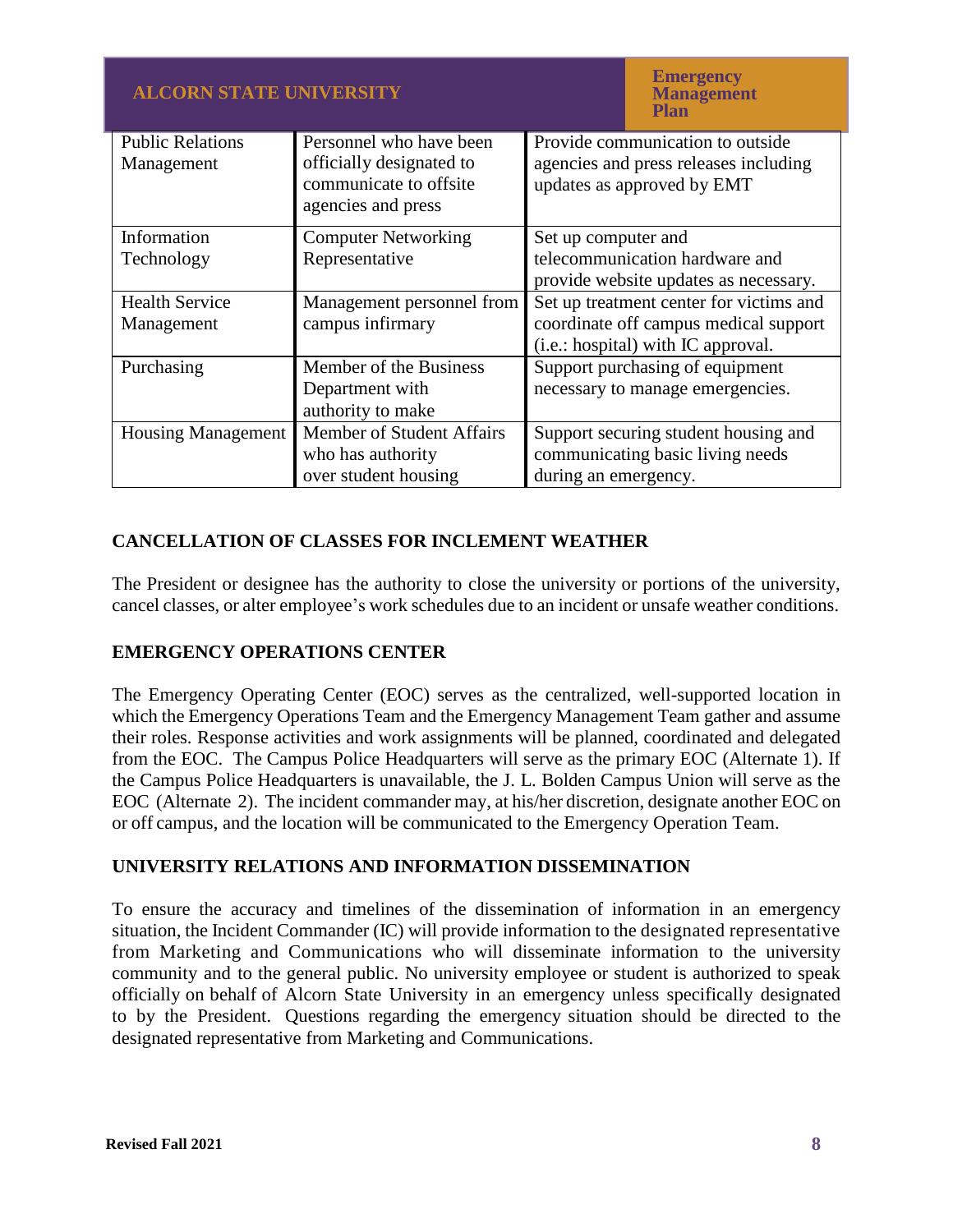# **SPECIAL UNIT/BUILDING EMERGENCY PLANS**

Because the university consists of several colleges on different campuses and building structures, building blueprints are maintained centrally at the University Facility Management Office. Copies of digitized plans (as available) are also on file with the campus police department.

# **BUILDING COORDINATORS**

Building Coordinators (See Appendix 8) are considered the direct person of contact for each building from the EMT. Building Coordinators are responsible for alerting building occupants during an emergency or evacuation. They are also responsible for conducting a role call once evacuation or shelter-in-place assembly has taken place. This procedure is done to assist the EMT in accounting for all building occupants.

# **FACULTY AND STAFF RESPONSIBILITIES**

Faculty members are seen as leaders by students and their staff and should be prepared to direct their students to assembly areas in the event of an emergency. Every member of the faculty and staff should be familiar with applicable emergency plans and familiarize themselves with emergency procedures and evacuation routes. Faculty and staff must be prepared to assess situations quickly but thoroughly and use common sense in determining a course of action.

Campus Fire and EMS in conjunction with Campus Police will provide yearly training for all building coordinators.

All faculty and staff are responsible for emergency preparedness planning for their own work areas and securing their work areas in the event of an emergency. Work areas need to be secured in advance of certain weather systems (hurricanes, floods, etc.).

# **DECLARATION OF EMERGENCY**

The primary responsibility for monitoring emergency threats and events resides with the University Police Department. It operates on a continuous 24-hour basis and is always available to receive emergency communications from a variety of official and public sources. In any type of emergency, the Shift Supervisor (supervisor in charge) should follow standard operating procedures. If the emergency warrants, he/she should communicate immediately with the police chief and follow the chain of command.

Based on information obtained from appropriate entities, the University Incident Commander (Director of Campus Safety or Designee) will initially declare the level of the emergency, notify President and after conferral and may activate portions or all of the Emergency Management Plan to the extent necessary to control the situation.

Upon activation, appropriate Emergency Operations Team members will be notified and should report to the designated Emergency Operations Center (EOC) as directed. The University Incident Commander shall review the circumstances of the emergency with the Emergency Operations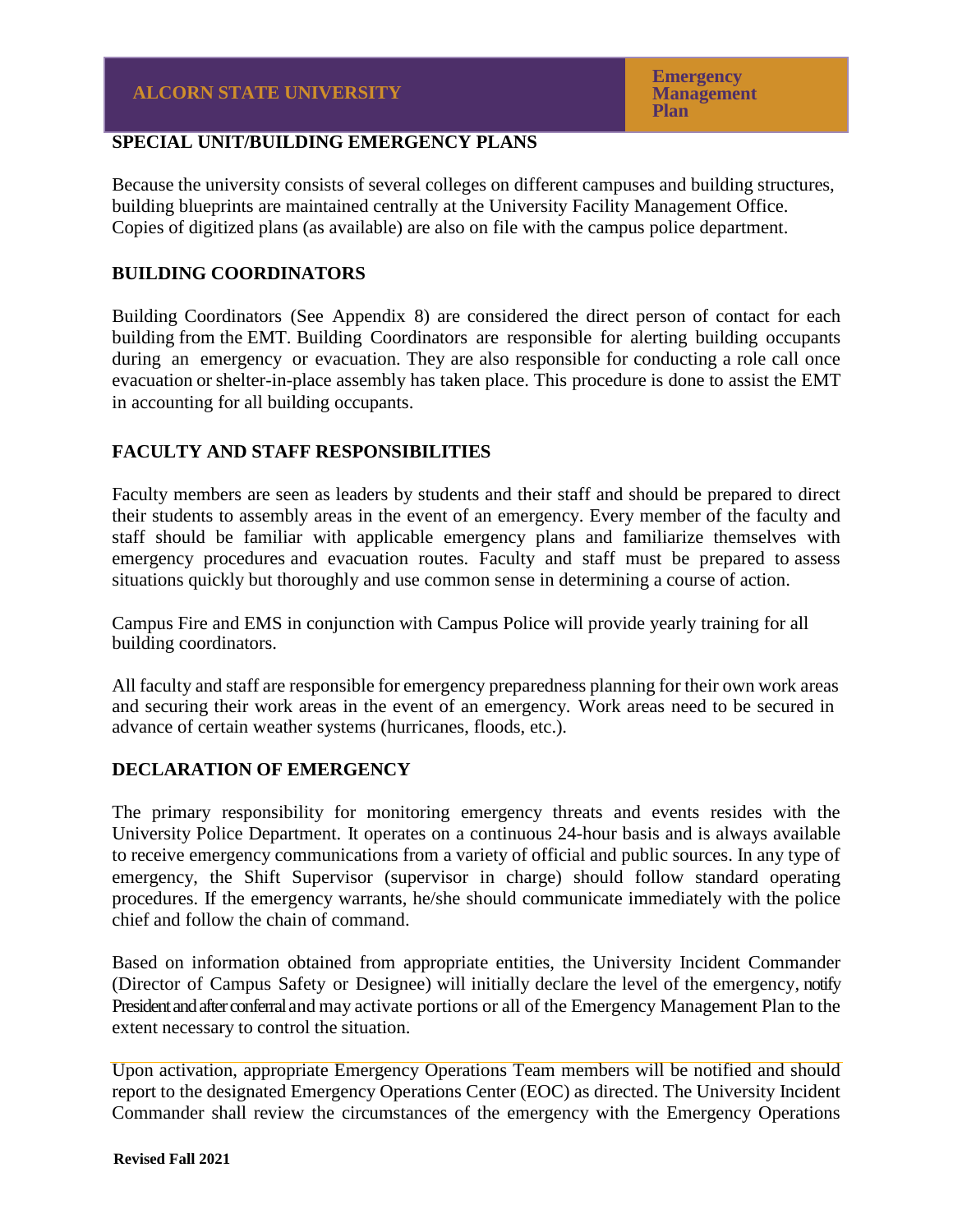Team and determine the appropriate response.

Should it be deemed necessary to warn the University community of an impending threat or emergency situation, the University Police Department is designated to maintain the Police Communications Center with authority to activate alert warning resources and activities. Based upon the initial report, and information obtained from other appropriate entities, the University Incident Commander will declare the level of the emergency after conferral with the president.

In a major event (typically Level 2 or 3) the University Incident Commander will assemble the Emergency Operations Team (EOT) Members, Emergency Operations Center (EOC) or other specific location as directed after conferral with the president. Emergency Management Team (EMT) Members that do not serve on the Emergency Operation Team (EOT) will also be contacted and may also be present. A communication plan will be utilized among the EOT utilizing satellite and/or radio communication devices in the event that cellular phone signals are compromised. EOT members will be given the specific channel to utilize on these devices.

# **SATELLITE/RADIO COMMUNICATION**

In the event cellular or office landline services are disrupted, Alcorn State University will utilize satellite phone service as part of emergency response communication to off campus emergency response agencies. These services will be issued out of the campus police department to necessary entities on campus as part of incident response.

## **CAMPUS EMERGENCY NOTIFICATION SYSTEM**

#### **Messaging**

As part of its continuing efforts to enhance the safety and security of the Alcorn community, the university has established an Emergency Notification System (the Connect-ED system). All ASU Emergency Notification System (ENS) messages will contain at minimum the following information, in this order:

- 1. Nature of the incident,
- 2. Location, and
- 3. Actions to be taken by affected populations.

This system permits the university to distribute information via telephone, e-mail, text message, and/or voice message. The university deploys the system:

- In the event of an emergency that poses a substantial threat to the health and/or safety of members of the university community;
- To alert members of the university community of weather-related closings; and
- During routine testing.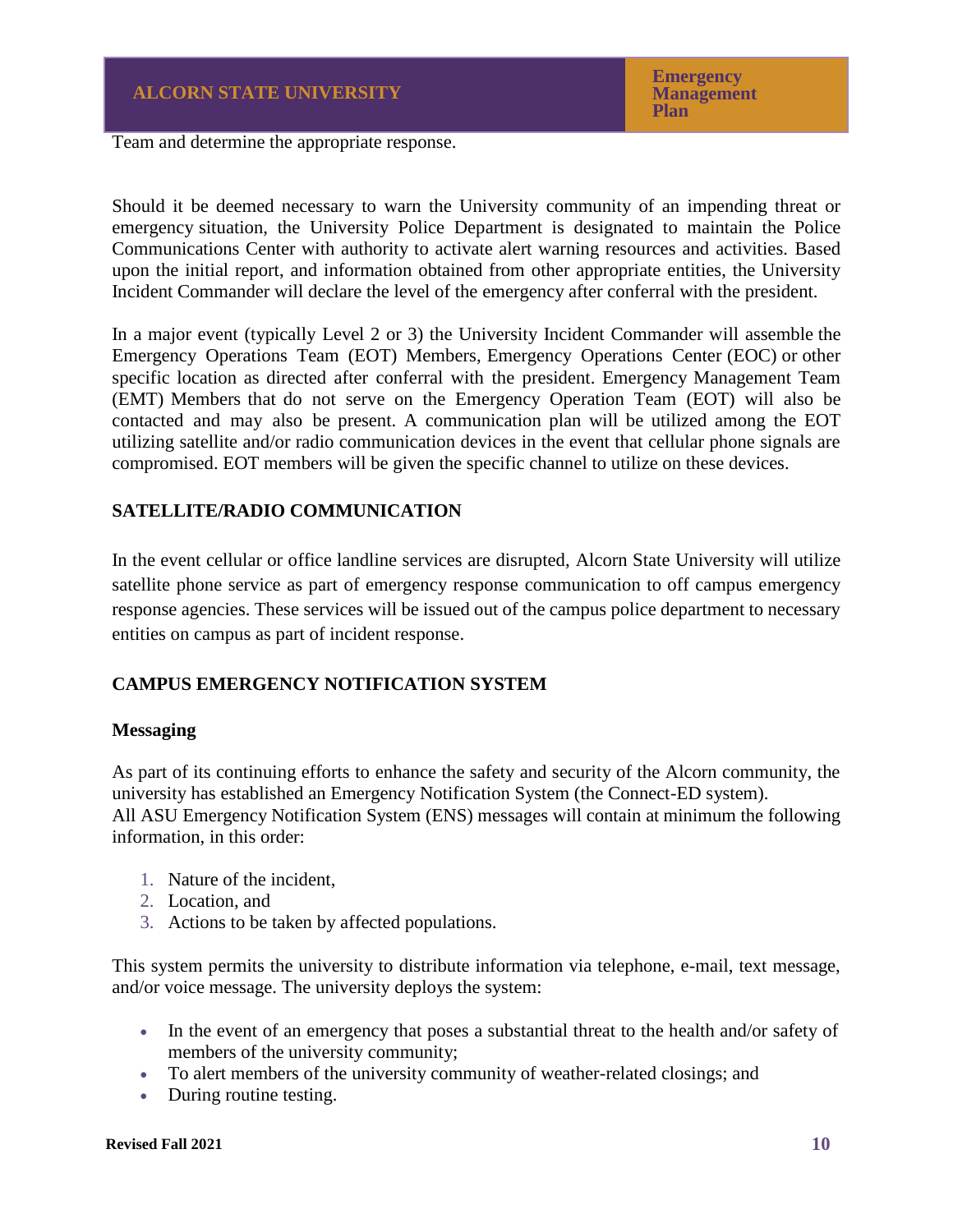Any message sent during such routine testing is identified as such.

The system is designed to provide our students, staff and faculty with an additional layer of security and protection in emergency response, in conjunction with other well-established emergency communication methods, such as university broadcast emails, online updates via the university homepage, voice over fire alarms and coordinated use of public media outlets.

Although the system is neither optional nor voluntary, the university strongly urges each member of the university community to take advantage of the Connect-ED system. Should you decide to do so, it is your responsibility to:

- Provide accurate contact information using the Connect-ED system page; and
- Update that information as necessary.

All members of the Alcorn community are urged to register for the Connect-ED services via web at [https://connected.alcorn.edu/](https://connected.alcorn.edu/default.asp)

#### **Outdoor Warning System**

In October 2012, ASU implemented an Outdoor Warning System. The system is called "Big Voice," and consists of strategically placed sirens that audibly warn the university community to take shelter in the event of an emergency, such as a severe weather event. The warning system is audible throughout the main campus. When you hear the warnings, you should take all necessary precautions, as specified by the EMT. When the threat has passed, a verbal "all clear" announcement will broadcast using the warning system's voice feature.

# **EMERGENCY/CRISIS RESPONSE TEAM PROCEDURES TO FOLLOW DURING SPECIFIC TYPES OF EMERGENCIES**

## **FIRE EMERGENCY**

#### **Faculty and Staff Responsibilities**

All faculty and staff are responsible for emergency preparedness planning for their own work areas and securing their work areas in the event of an emergency. Work areas need to be secured in advance of certain weather systems (hurricanes, floods, etc.).

#### **If You Discover a Fire**

- 1. **Alert** people in the area of the need to evacuate
- 2. **Activate** the nearest fire alarm
- 3. **Call** Campus Police at (601)877-3000

#### **Revised Fall 2021**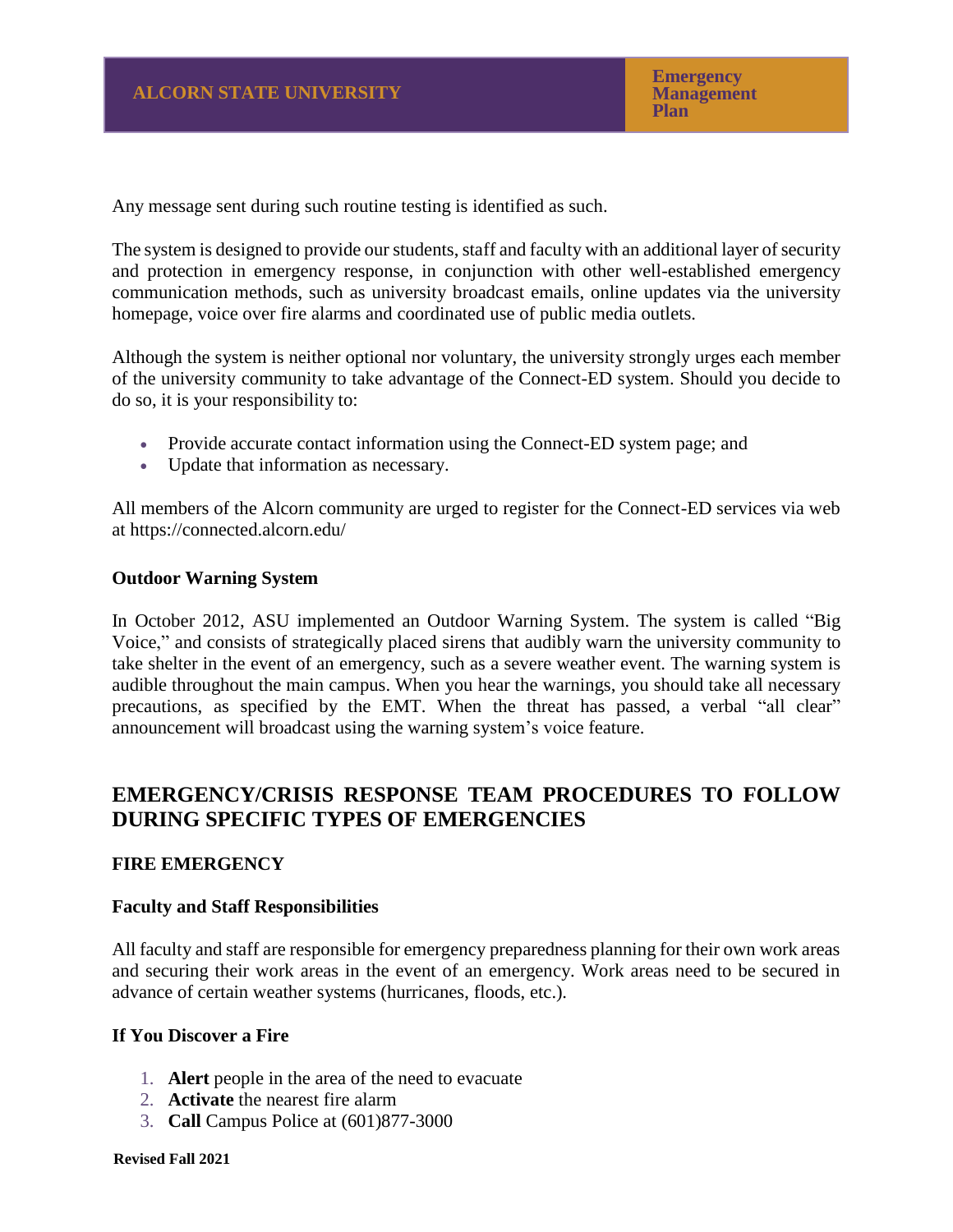# **If a Building Fire Alarm is sounding or, You Receive Notification of a Fire Emergency**

- 1. Feel the door or doorknob to the hallway with the back of your hand. If it feels hot, **DO NOT OPEN IT** – the fire may be on the other side of the door. If you are trapped, put a cloth or towel under the door to help prevent the entry of smoke. Dial (601) 877-3000 and tell the Campus Police your location and telephone extension and that you are trapped in the room and need rescue. Stay on the phone until instructed otherwise.
- 2. If the door is not hot, open it slowly. If the hallway is clear of smoke, walk to the nearest fire exit and evacuate via the nearest stairwell to the street/ground level exit.
- 3. Close doors behind you.
- 4. Do not attempt to use elevators. Elevators are tied to the fire detection system and are not available to occupants once the alarm sounds.
- 5. Assemble at the area designated for your department and remain there until instructed.

Small fires can be extinguished without evacuation, but you must constantly evaluate and be ready to evacuate if the fire cannot be controlled. **NEVER ENTER A SMOKE- FILLED ROOM.**

- 1. **Alert** people in the area.
- 2. **Activate** the fire alarm.
- 3. **Smother** the fire or use the correct fire extinguisher. Aim the extinguisher at the base of the fire.
- 4. **Maintain** an accessible exit.
- 5. **Avoid** smoke and fumes.
- 6. **Remain** available to answer questions from Campus Police or Fire Department.
- 7. **Contact** Campus Security at 601-877-3000
- 8. **Report** all fires to your supervisor and Campus Security at 601-877-3000

## **Fire Extinguishers**

The use of fire extinguishers must conform to the following guidelines which are specified by the OSHA Standard (29 CFR 1910.157):

• Portable fire extinguishers suitable to the conditions and hazards involved shall be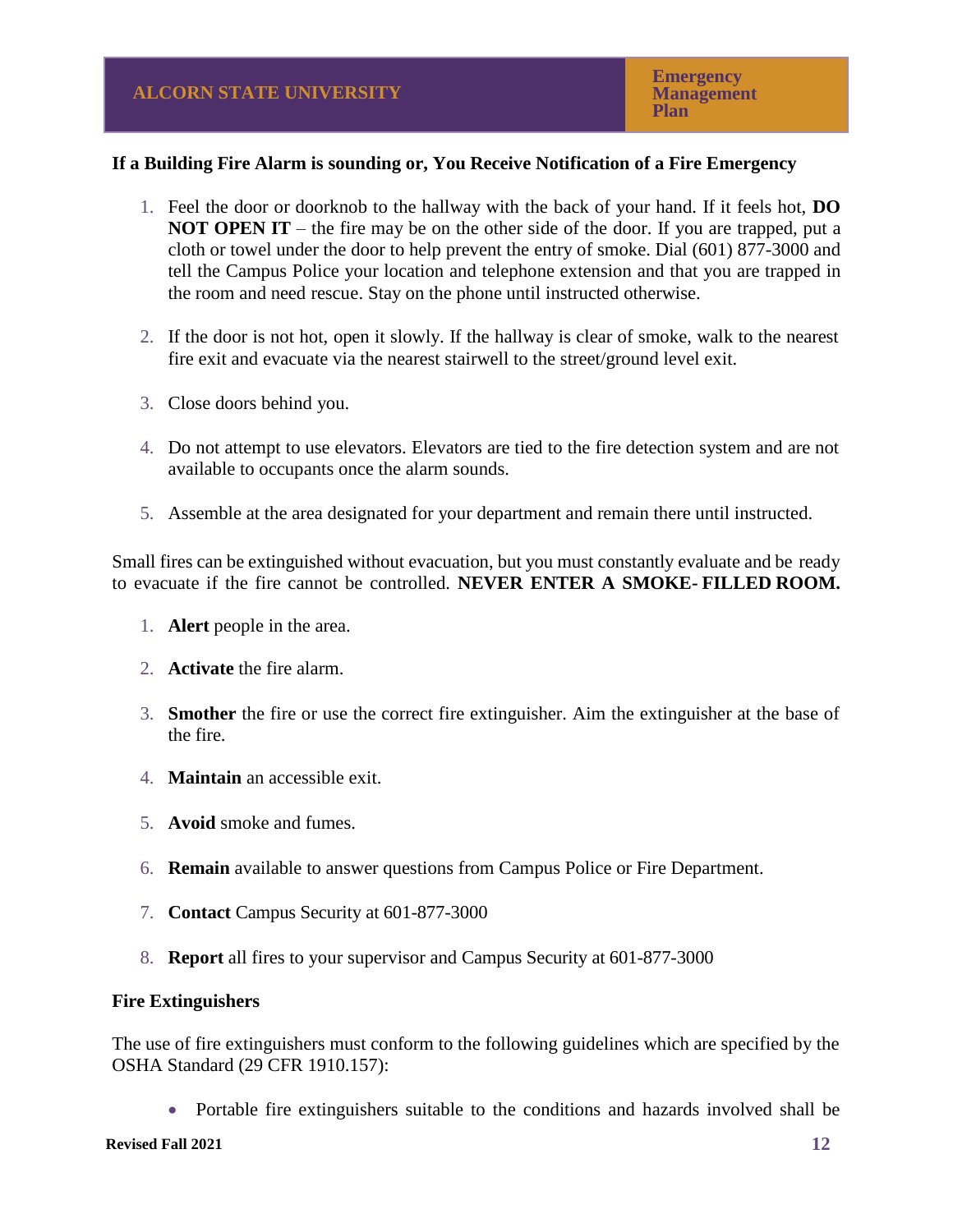provided and maintained in an effective operating condition.

- Portable fire extinguishers shall be conspicuously located and mounted where they will be readily accessible. Extinguishers shall not be obstructed or obscured from view.
- Portable fire extinguishers shall be given maintenance service at least once a year and a written record shall be maintained. Facilities management is responsible for obtaining annual maintenance for the extinguishers.
- Monthly inspections which entail visually inspecting for broken seals, damage, and low gauge pressure, depending on type of extinguisher, are performed by the Campus Fire Department. A tag affixed to the extinguisher is initialed by the inspector after each inspection.
- Employees designated to fight fires must receive training in the general principles of fire extinguisher use and the hazards involved with initial stage of firefighting.

## **Steps in Using Fire Extinguishers:**

- Remain calm
- P.A.S.S. "Point, Aim, Squeeze, Sweep
- VITAL: Keep an escape route open between you and the small fire you are attempting to extinguish. If the fire is large or becomes too large, get out. Close the door on your way out to slow the spread of the flames.
- Always point the extinguisher at the base of the fire, rather than at the top of the flames. Squeeze or press the handle, and slowly sweep the fire from side to side until the fire goes out.
- Remember, if the fire is too big for you to handle, get out . Seconds can make a difference.
- Once you are outside, stay outside, because intense heat and toxic fumes can kill you in seconds.

## **Shelter in Place**

**Shelter in Place** is a directive to seek immediate shelter indoors following the announcement of an emergency condition. The act of sheltering in an area inside a building offers occupants an elevated level of protection. Sheltering can be related to a variety of situations: severe weather emergencies, hazardous conditions, chemical release, or criminal activity. In some instances, it is safer to shelter in place than to evacuate a building.

- If the hazard causes elevators to become inoperative, the fire alarm will sound.
- If safe to do so, go to the nearest stairwell and tell someone who is evacuating to notify the emergency personnel of your location and that you are unable to evacuate or
- Call (601) 877-3000 and tell them your name, your location and that you are unable to evacuate and why you are unable to evacuate the building. Follow the directions of the operator.

**THINK AHEAD!** Always evacuate from a place to a pre-designated place.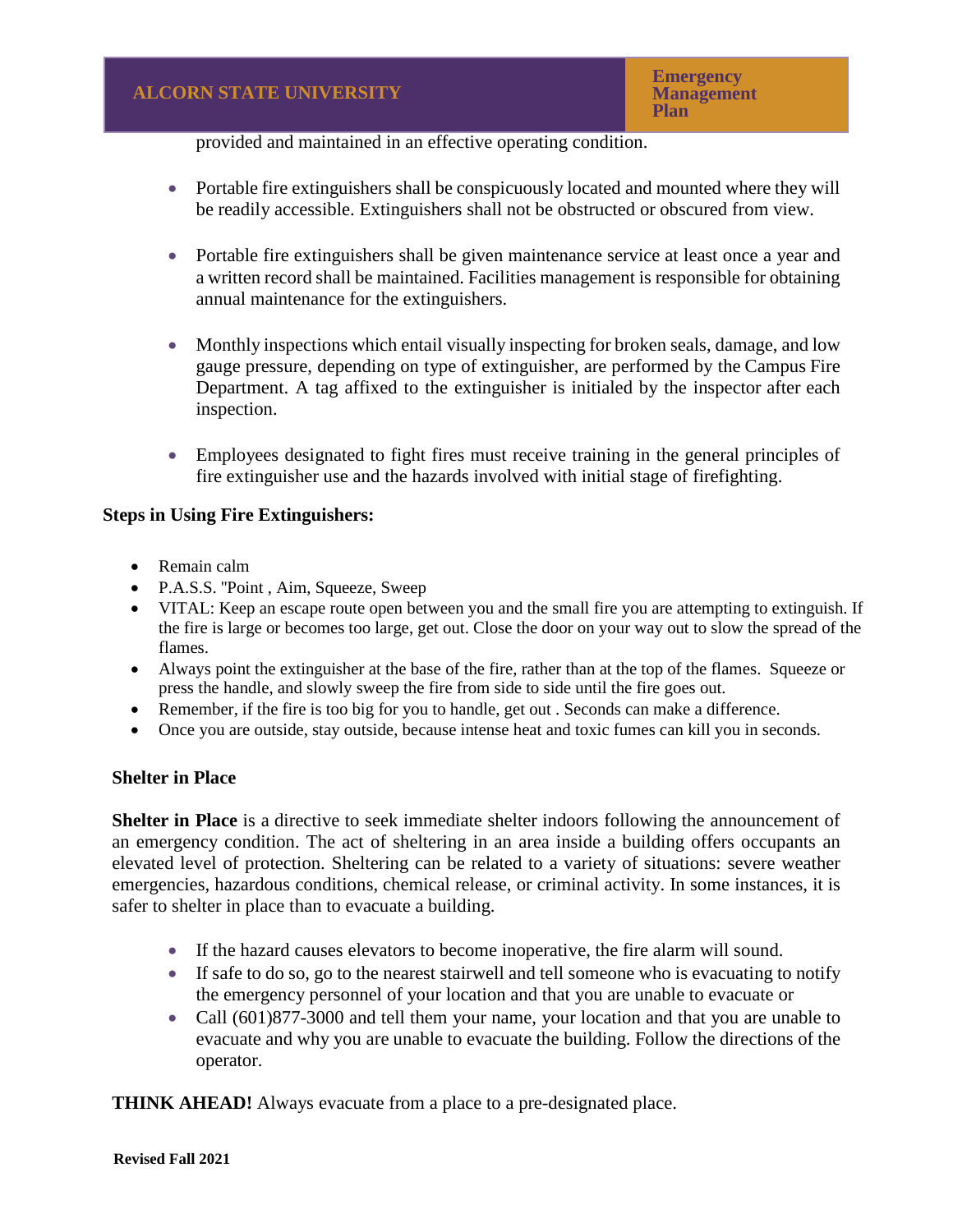## **BOMB THREATS**

**A bomb threat** may come to the attention of the receiver in various ways. It is important to compile as much information as possible. Please **do not** attempt to notify or evacuate an entire building as this could consume valuable time that would be better used to gather important information. Please keep in mind that the vast majority of bomb threats are false and are primarily intended to elicit a response from the building occupants. In the case of a written threat, it is vital that the document be handled by as few people as possible as this is evidence that should be turned over to the Campus Police Department. If the threat should come via e-mail, make sure to save the information on your computer. Most bomb threats are transmitted over the telephone; thus, the following instructions will be provided with that assumption.

#### **Immediate Action**

- If applicable, pay attention to your telephone display and record the information shown in the display window.
- The objective is to keep the caller on the line as long as possible to attempt to gather as much information as possible. Try not to anger the caller at any time.
- While engaging the caller, pay attention to any background noise and distinctive sounds (machinery, traffic, other voices, music, television, etc.).
- Note any characteristics of the caller's voice (gender, age, education, accent, etc.).
- Attempt to obtain information on the location of a device (building, floor, room, etc.).
- Attempt to obtain information on the time of detonation and type of detonator.
- Immediately after the caller has ended the call, notify the Campus Police Department at (601)877-3000. If possible call Campus Police using a different phone while keeping the caller on the line.
- If the threat was left on your voice mail, do not erase.
- Notify the immediate supervisor within your work area.
- If an evacuation occurs, all persons outside of the building should keep away from windows and other glass areas. If the building structure is affected, persons should seek shelter in another building or in an area directed.

## **Decision**

The decision to evacuate a University facility should be made after a thorough evaluation of the information available, including but not limited to:

- the nature of the threat
- the specificity of location and time of detonation
- circumstances related to the threat (i.e. political climate, series of events leading to the threat, etc.)
- discovery of a device or unusual package, luggage, etc.

## **Subsequent Procedures & Information**

**Revised Fall 2021**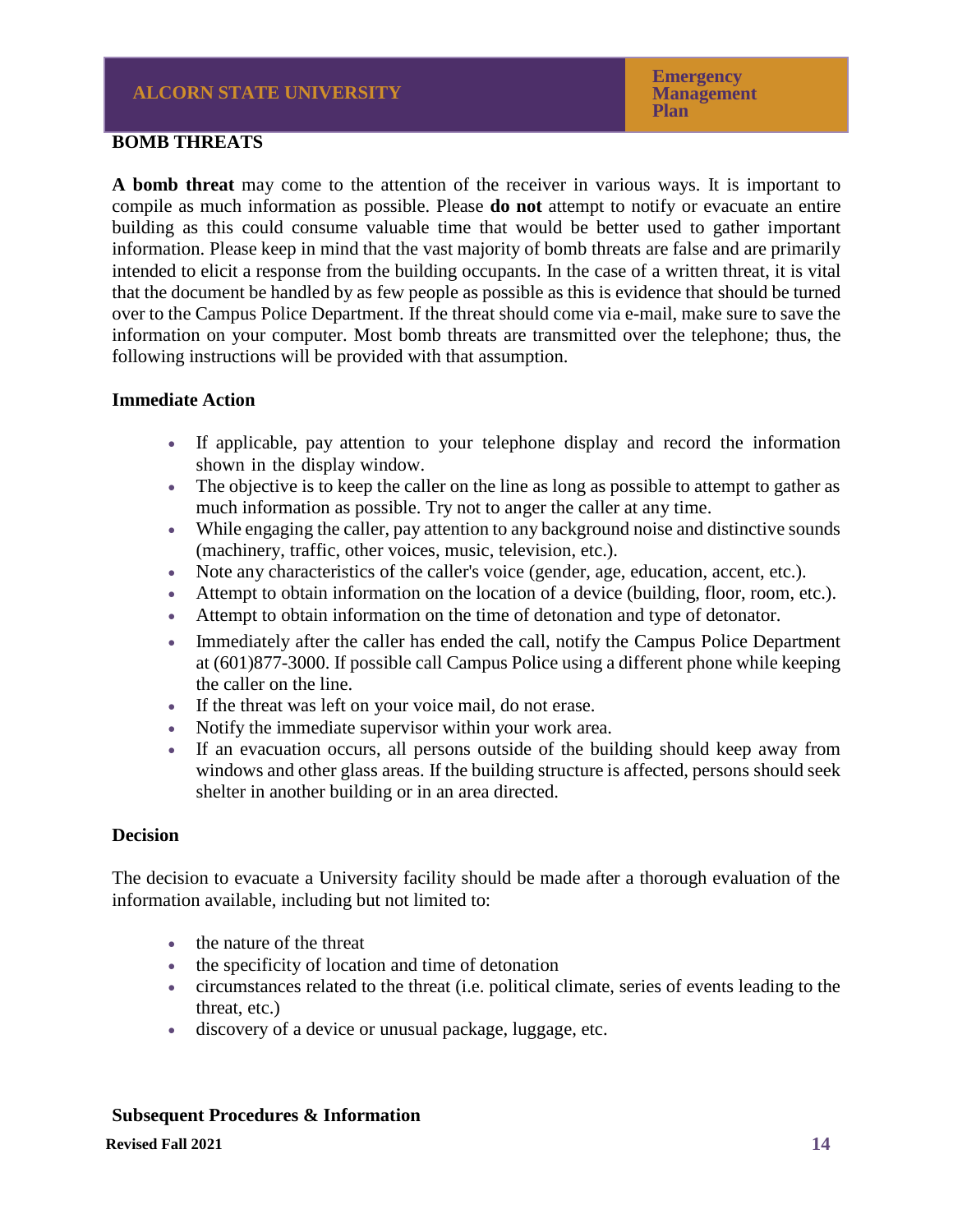Staff can be of assistance to the Police Department in several ways. Staff will be more familiar with their work area than the police officers. As the search is conducted, staff may be asked to identify boxes or objects in their work area. The importance of good housekeeping will be very apparent at this time. Throughout the year, it is important to keep areas free of unnecessary debris. If an evacuation is necessary, classes will be dismissed. The Director of Campus Safety may make a decision to evacuate a building without consultation. If a device, package, bag, etc. is discovered, Campus Police Department will notify the surrounding Police Fire Departments, who will organize a search team and direct the search. Other emergency units will be alerted to the threat and asked to stand by for further instructions. Persons leaving the building should report to a specified location for further instructions.

The decision to resume normal activities in the building will be made jointly by the Police Chief or a designee in consultation with the President and/or appropriate individuals in the University administration after police and fire personnel have deemed the affected area clear. Campus Police will interview the person who received the threat.

# **CIVIL DISOBEDIENCE OR OTHER CRIMINAL ACTIVITIES**

**Civil Disobedience** will usually take the form of an organized public demonstration of disapproval or disagreement with an idea or course of action. In many cases, campus protests such as marches, meetings, picketing and rallies will be peaceful and non-obstructive. A protest should not be disrupted unless one or more of the following conditions exists as a result of the demonstration:

- Disruption of the normal operations of the University.
- Obstructing access to offices, buildings, or other University facilities.
- Threat of physical harm to persons or damage to University facilities.
- Willful demonstrations within the interior of any University building or structure, except as specifically authorized and subject to reasonable conditions imposed to protect the rights and safety of other persons and to prevent damage to property.

**Criminal Behavior** is the breach of rules or laws, as established by Alcorn State University, the State of Mississippi, and Claiborne County, for which a conviction can be prescribed.

In the event of civil disobedience or criminal behavior, do not attempt to resolve the issue. Instead, contact Campus Police immediately at (601)877-3000.

# **GUNMAN (ACTIVE ASSAILANT)**

An "active shooter" is a person whose actions could result in serious injury or death. One or more assailants may be involved. They may be very near or far away, at one or several locations, targeting students, faculty/staff, or random victims. No two situations are exactly alike. A shooting can occur anytime, anyplace, and involve anyone.

If there is a shooter or assault, try to remain calm. Your actions will influence others. A survival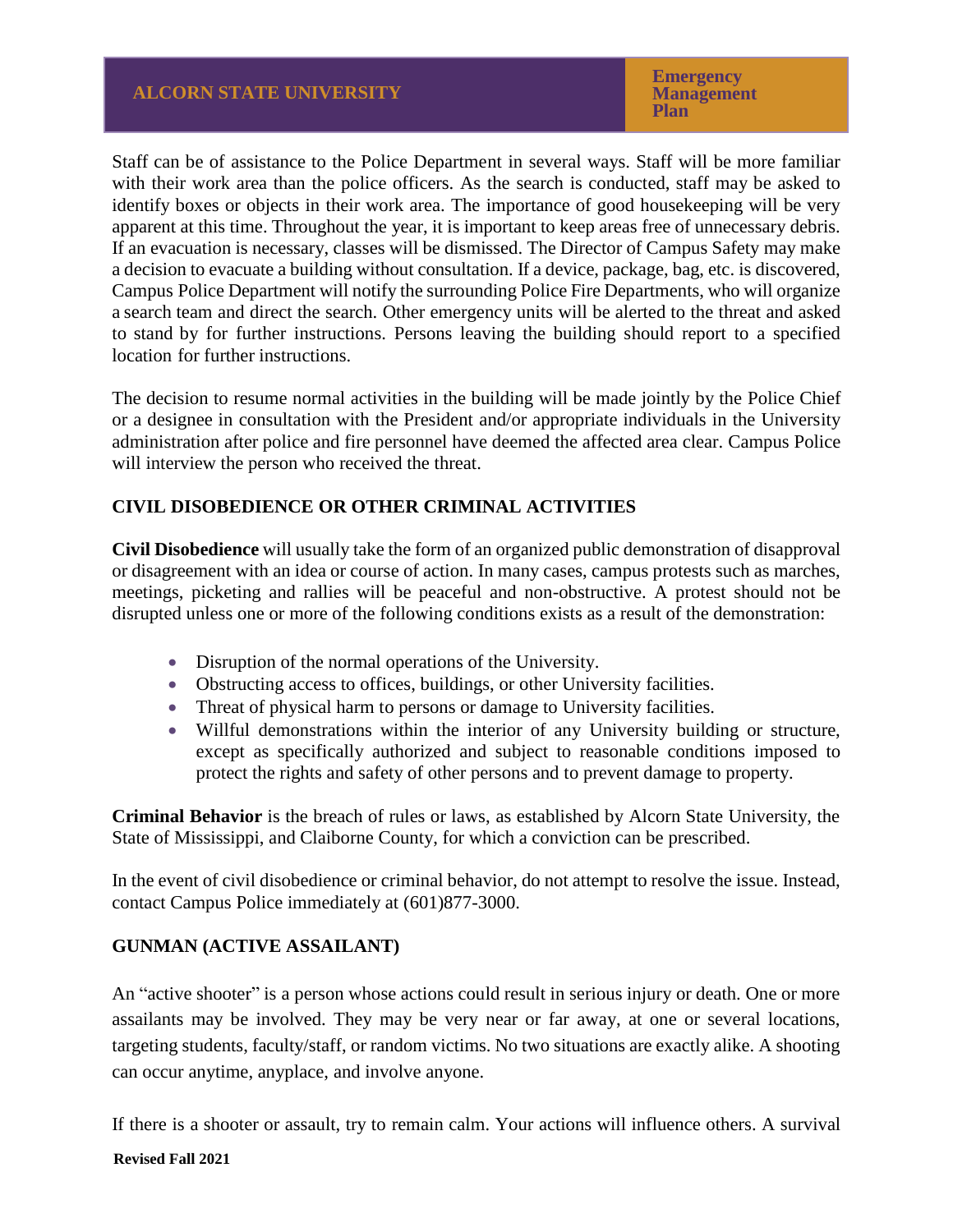mindset can help you and those around you avoid catastrophe. Cooperate in taking responsibility for your personal safety and security.

# **Immediate Actions**

- If possible, run away from the threat as fast as you can.
- If you cannot flee, lock and barricade doors. If there are no locks, barricade the door with furniture.
- Take adequate cover/protection behind solid objects that are as far away from the door as possible. Examples are concrete walls, thick desks, and filing cabinets.
- If the assailant enters your room and leaves, lock or barricade the door after he or she has left.
- If it is safe to do so, allow others to seek refuge with you.

# **Protective Actions**

- Close blinds and cover windows, and turn off lights.
- Turn off all computer monitors, radios, and other electronic equipment.
- Silence cell phones, after calling 9-1-1 and/or Campus Police.
- If it is safe to do so, place signs in exterior windows to identify your location and the location of those that are injured.

# **If You Are in an Unsecured Area**

- If you find yourself in an open area, immediately seek protection. Put a barrier between you and the assailant.
- Consider trying to escape if you know the location of the assailant and there appears to be an escape route immediately available.
- If in doubt, find the safest area available and secure it the best way that you can.
- If the shooter confronts you and you cannot flee, you cannot hide. You may choose to play dead, if other victims are around you. Your last option may be to fight back. This is dangerous, but depending on your situation, this could be your last option.

# **Keeping the Area Secure**

- The assailant may not stop until his or her objectives have been met or until engaged or neutralized by law enforcement.
- Always consider the risk of exposure by opening the door for any reason.
- Attempts to rescue people should only be made if it can be done without further endangering either yourself or the persons inside of the secured area.
- Be aware that the assailant may bang on the door, yell for help, or otherwise try to entice you to open the door of a secured area.
- If there is any doubt about the safety of the individuals inside the room, the area needs to remain secured.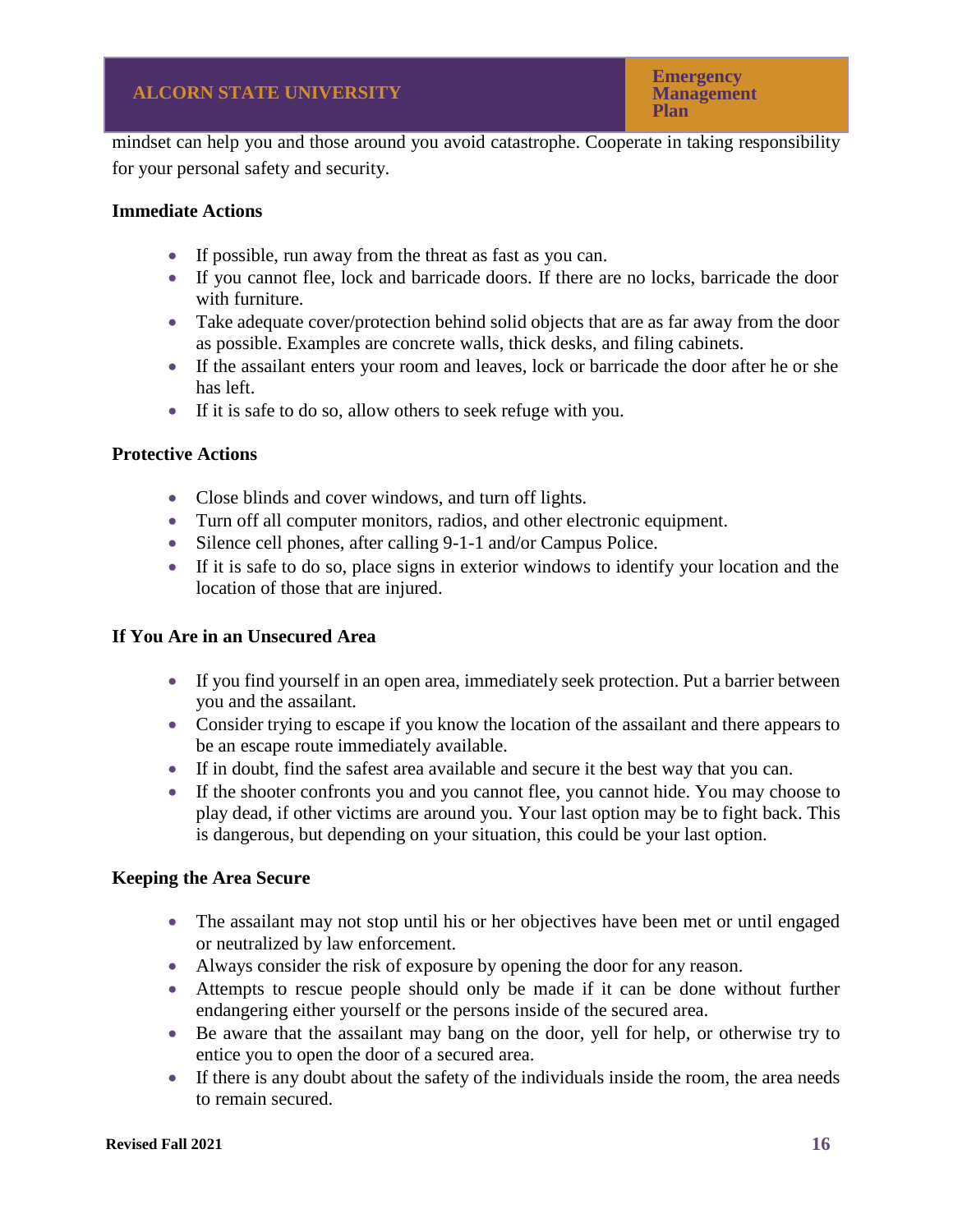#### **Law Enforcement Response**

- The Campus Police Department will immediately respond to the area, assisted by other local law enforcement agencies if necessary. Remember that help is on the way so try to remain calm.
- Law enforcement will locate, contain, and stop the assailant.
- Remain inside a secure area. The safest place for you to be is in a secure room.
- The assailant may not flee when law enforcement arrives, but instead may target arriving officers.

## **If There Are Injured Persons Around You**

- Initial responding officers will not treat the injured or begin evacuation until the threat is neutralized and the area is secure. Be prepared to explain this to others.
- Once the threat is neutralized, Police and Emergency Medical Services will begin treatment and evacuation.

#### **Evacuation**

- Responding officers will establish safe corridors for persons to evacuate. This may be time consuming.
- You may be instructed to keep your hands on your head, and you may be searched.
- You may be escorted out of the building by law enforcement personnel. Follow their directions.
- After evacuation, you may be taken to a triage or other holding area for medical care, interviewing, counseling, or other support.
- Remain in secure areas until instructed otherwise. Once you have been evacuated you will not be permitted to retrieve items or access the area until law enforcement releases the crime scene.

## **HOSTAGE SITUATION**

A **Hostage Situation** is one where a person (Hostage Taker) takes persons and holds them against their will with force or threat of force. This also includes barricaded suspects and the hostages are used as leverage for protection or negotiation with authorities. All hostage situations are not the same, where some are very dynamic and change quickly, while others can be long and drawn out with little change over time. In all situations, persons must use good judgment and common sense in avoiding or dealing with hostage takers.

## **If You Hear or See a Hostage Situation but are Not Immediately Involved**

- Remain calm
- Immediately remove yourself from any danger.
- Immediately notify the Campus Police Department at  $(601)877-3000$ .
- If possible, have the following information: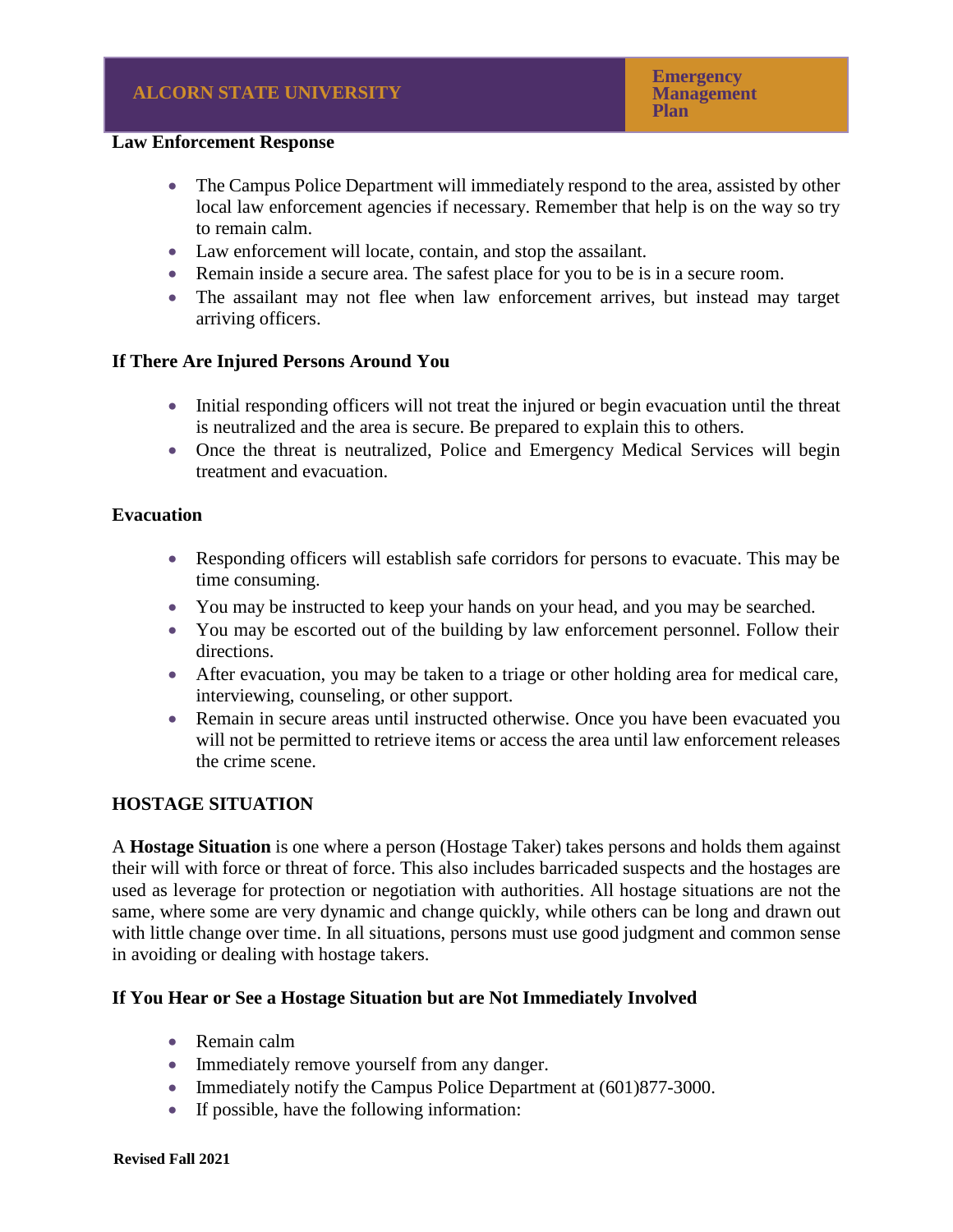- a. Location and room number of incident
- b. Number of possible hostage taker(s)
- c. Physical description and names of the hostage taker(s)
- d. Number of hostages
- e. Any weapons the hostage taker(s) may have
- f. Your name
- g. Your location and phone number

# **If You are Taken Hostage**

- Remain calm, be polite and cooperate with the hostage taker(s).
- DO NOT attempt escape unless there is an extremely good chance of survival. It is sometimes safer to be submissive and obey the hostage taker(s).
- Speak in a calm voice and do not complain, avoid being belligerent and comply with all orders and instructions of the hostage taker(s).
- DO NOT make sudden movements, statements, comments or hostile looks.
- Be aware of your non-verbal communications.
- Be an empathetic listener if the hostage taker(s) talks to you.
- Observe the hostage taker(s) and try to memorize their physical traits, voice patterns, clothing or other details that can help provide a description later.
- Avoid getting into political or ideological discussions.
- If forced to present terrorist demands to authorities, either in writing or on tape, state clearly that the demands are from your captors. Avoid making a plea on your own behalf.
- Try to stay low to the ground or behind cover from windows or doors, if possible.

# **During a Rescue by the Police**

- **DO NOT RUN**. Drop to the floor and remain still. If that is not possible, stand still and keep your hands in plain view at all times. Make no sudden moves a police officer may interpret as hostile or threatening.
- Wait for instructions and obey all instructions given by the police. Do not resist or argue if a police officer is not sure whether you are a hostage taker or a hostage. Even if you are handcuffed and searched **DO NOT** resist the police officers. Wait for the confusion to calm down as you will be taken to a safe area, where proper identification and status will be determined. Police officers must make sure all persons are safe and sometimes they will be required to secure persons until they are able to determine if they are suspects or victims.

# **INCLEMENT WEATHER**

## **TORNADOES**

**Tornado Watch:** A tornado watch means that the conditions are favorable for the formation of a tornado. Campus Police shall alert the campus community of the tornado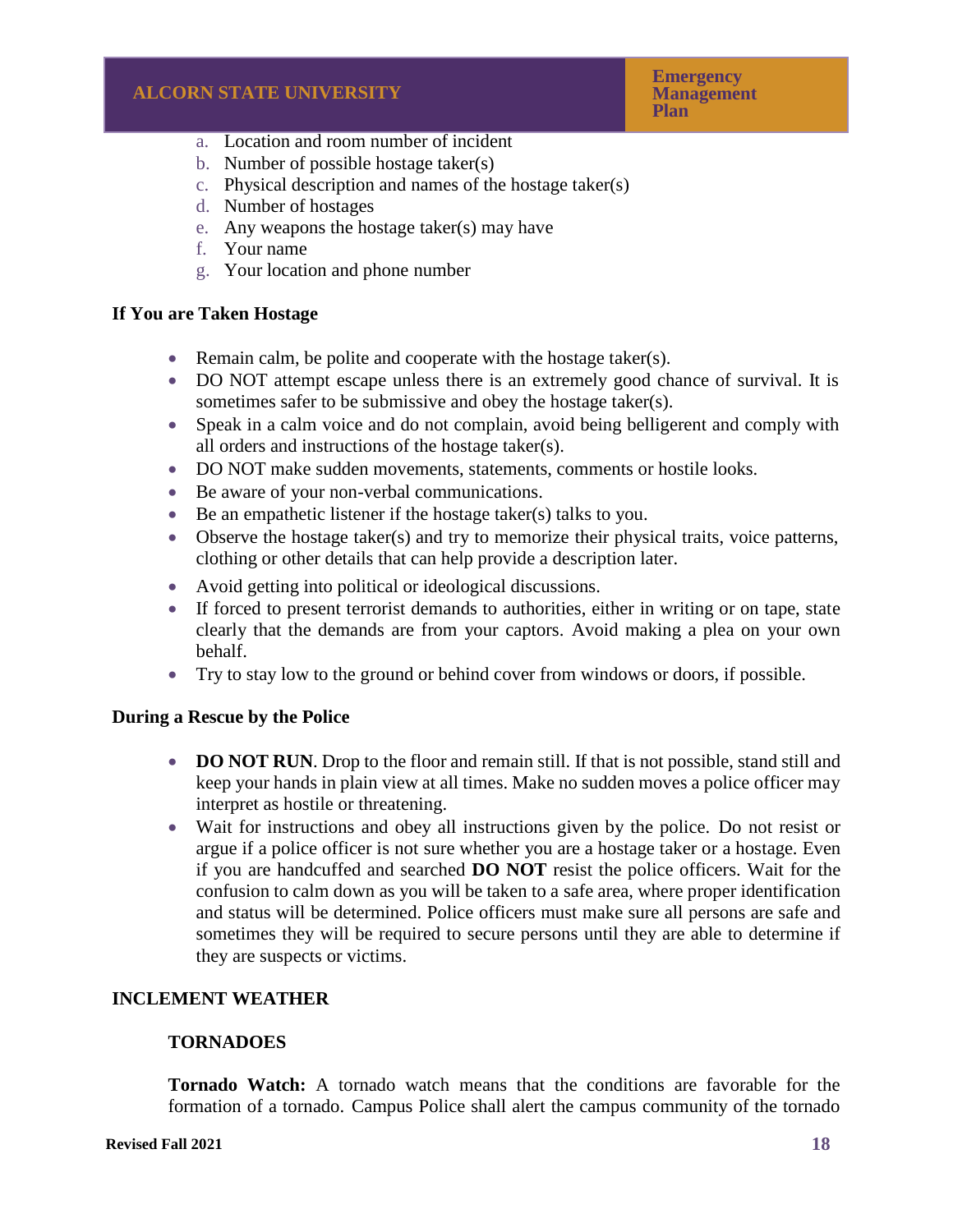watch through ConnectEd and the university radio station.

**Tornado Warning:** A tornado warning is issued when a tornado has been sighted in the area and poses an immediate threat and danger to the areas for which the warning is issued. When a tornado warning is issued for the campus community, the following actions shall be implemented/followed:

- Campus Police shall execute the ConnectEd tornado warning system and instruct the campus radio station to carry prepared messages regarding the tornado warning.
- Campus Police shall activate the Big Voice siren warning system and drive around the campus sounding mobile alerts.
- All individuals on campus are required to comply with instructions from the Campus Police and other university officials.

# **For Your Protection**

- When tornadoes threaten, you should leave automobiles and portable structures for more substantial shelter.
- In substantial shelter, you should put as many walls between you and the tornado as you can. This means that interior bathrooms, hallways, and closets on the lowest floor are the best place to be. If it is available, move to a below ground shelter, such as a basement.
- Stay away from windows.
- Do not try to outrun a tornado in your automobile.
- If caught outside or in a vehicle with an approaching tornado, lie flat in a nearby ditch or depression.

Tornado safety is based upon avoiding windblown debris when tornadoes are near. The common thread in safety rules is putting as many walls as you can between you and the tornado and always on the lowest floor of the building as you can safely get to before the tornado strikes. All building safety plans for tornadoes are centered on these guidelines. On our campus, always move to interior hallways on the lowest floor possible in all buildings.

## **Shelter-in-Place**

Shelter-in-place is the use of any classroom, office, or building for the purpose of providing temporary shelter.

- 1. If inside a building:
	- Go to the lowest level of the building, if possible.
	- Stay away from windows.
	- Go to an interior hallway.
	- Use arms to protect head and neck in a "drop and tuck" position.
- 2. If there is no time to get inside: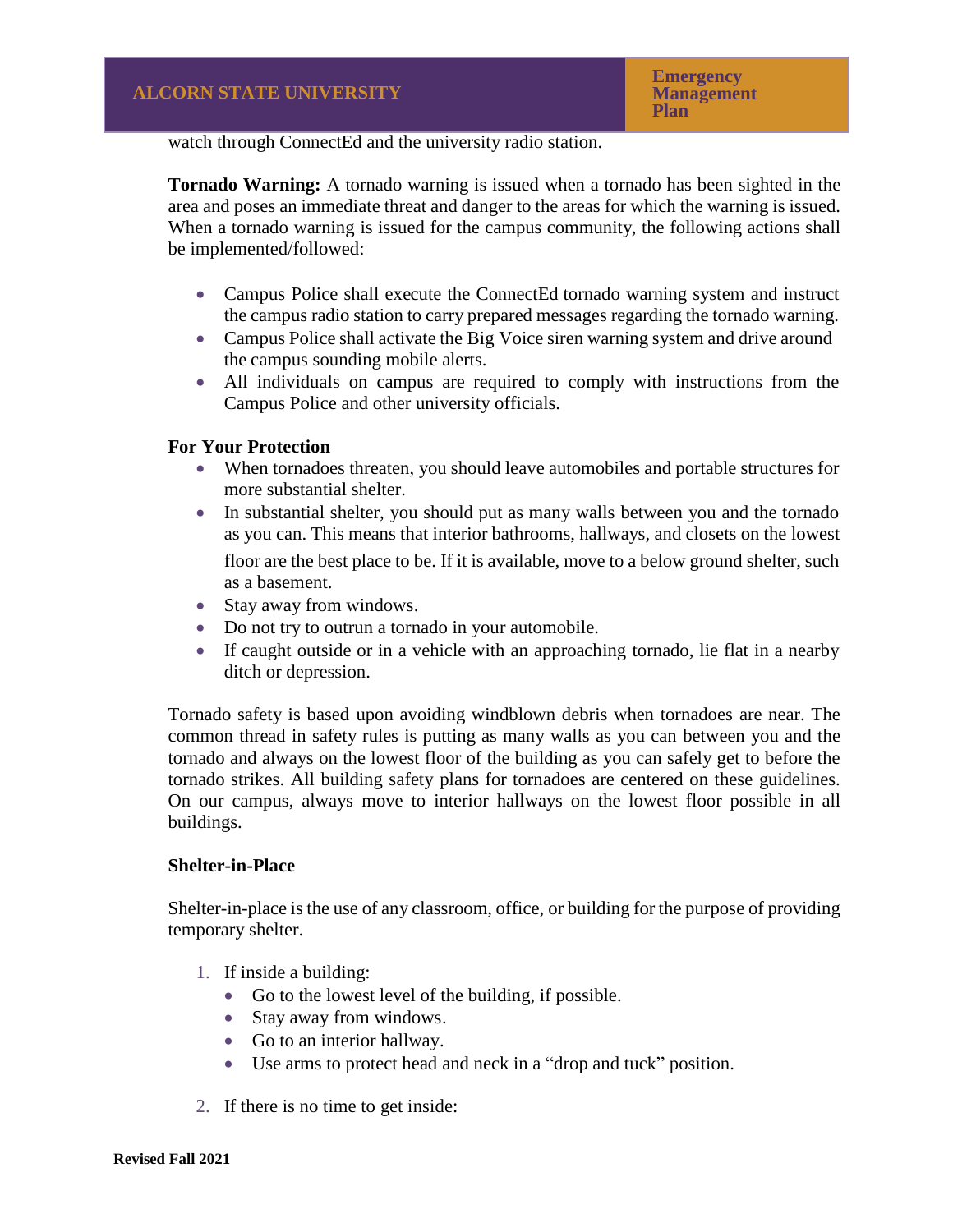**Emergency Management Plan**

- Lie in a ditch or low-lying area or crouch near a strong building.
- Be aware of potential for flooding.
- Use arms to protect head and neck in a "drop and tuck" position.
- Use jacket, cap, backpack, or any similar items, if available, to protect face and eyes.
- 3. If you need to report a tornado or severe weather event:
	- Dial Campus Police at (601)877-3000 to report a tornado sighting.
	- Seek a safe shelter inside a building, in a ditch, or beside an embankment.

**KNOW THE LOCATION** of the nearest emergency shelter for your location! The following areas should be considered "off limits" during a tornado evacuation:

- Near outside doors
- Any location on the upper floors of building
- Any outside area
- Near windows
- You should also avoid auditoriums, gymnasiums, cafeterias, or other buildings with large, free-span roofs.
- Stay away from damaged buildings and out of the disaster areas.
- **DO NOT** use vehicles except in life threatening emergencies.

## **HURRICANES**

The normal official hurricane season is between June and November each year; however, hurricanes may occur during other periods of the year. Consequently, hurricane watches or warnings may be issued at any time as appropriate.

## **Hurricane Watch**

A hurricane watch is issued when the conditions are conducive for a hurricane in specific region(s), usually coastal areas. Hurricane watch may be issued for any area regardless of its proximity to a coastal region.

- Stay alert, listen to the radio for instructions, and procure functioning battery operated weather band radio.
- Be prepared to act promptly if a hurricane warning is issued.
- Keep battery-operated radio tuned to local radio station.
- Comply with official announcements on the radio and/or television station(s).
- Comply with instructions from designated university officials (Campus Police) Chief, Campus Police, and Emergency Response Team).

## **Hurricane Preparedness**

# **Preparation PRIOR to a Hurricane** *Saves* **lives.**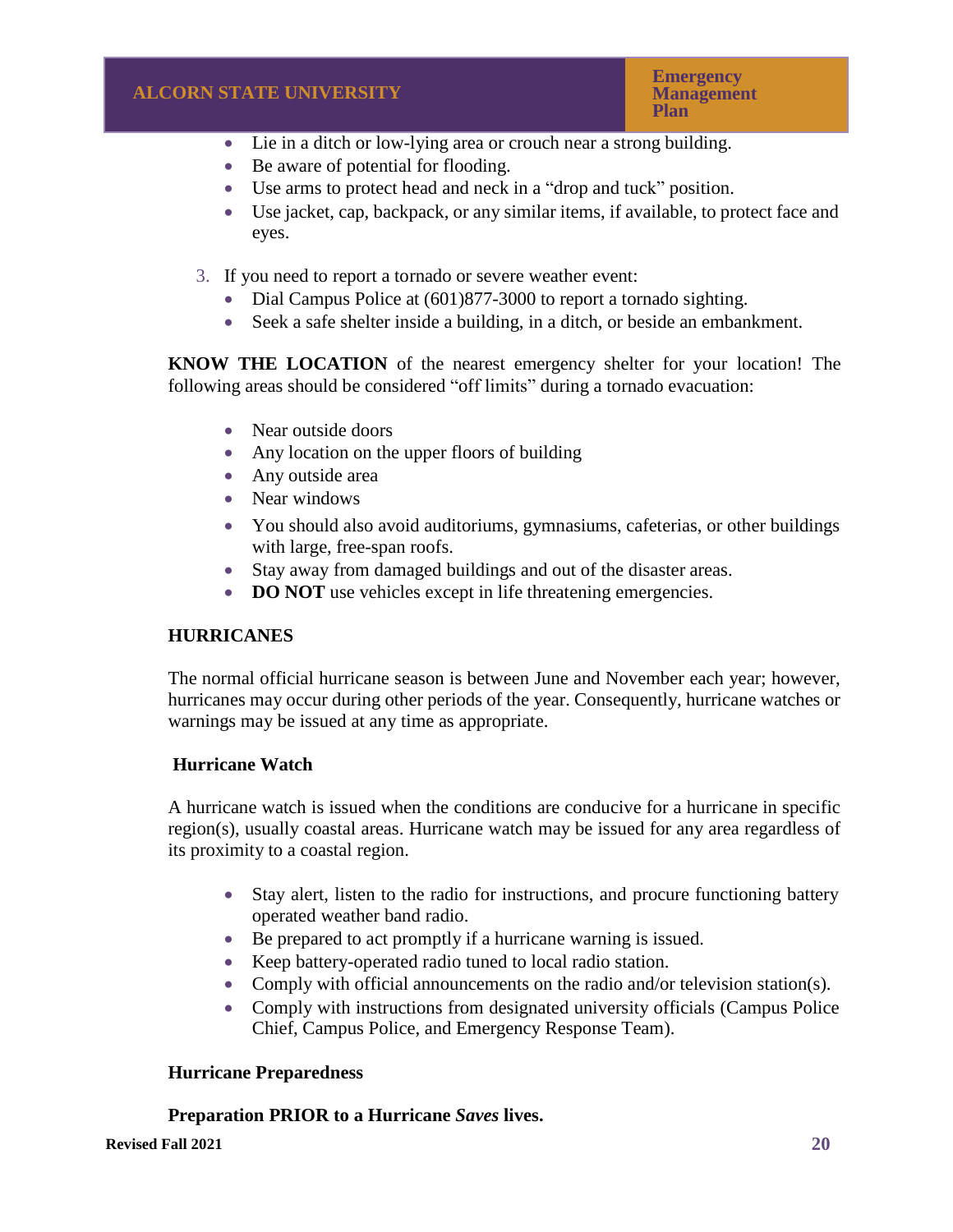#### **Take the following steps to protect yourself, loved ones and your belongings.**

- 1. All furniture, including beds, should be pulled away from windows. All electronic equipment should be placed off the floor, preferably in a closet.
- 2. Since floors can get wet, all articles such as shoes, rugs, clothes, bags, suitcases, etc., should be placed on closet shelves or in dresser drawers, and fill several small containers with water for drinking. Those who live in facilities that have bathtubs should fill a clean tub halfway. If the hurricane is a major storm, water supply may be cut off. If this is the case, the water in the tubs will be needed for washing and flushing the toilets.
- 3. Papers, books, school supplies, etc. should be put inside desks or dressers.
- 4. Valuables should be placed in lockable closets or drawers and secured throughout a hurricane. All doors should be locked when occupants are not in the room or apartment.
- 5. All windows must be closed tightly. In those facilities where venetian blinds are provided, the blinds should be RAISED all the way to the top. Where shutters are provided, these shutters should be closed in all rooms.
- 6. Insure that the emergency brake is set and your car, if applicable, is in reverse gear or park. All windows should be closed and the car locked. Be certain to fill the gas tank. Gas pumps cannot work if a power failure occurs.
- 7. Have a flashlight in case of power failure. Do not use candles or other flammable lighting under any circumstances; fire is uncontrollable during a hurricane.
- 8. Have snack food items, such as crackers, cookies, peanuts, etc. Food service on campus will be available as long as possible, but students should plan for an emergency by having non-perishable items available. Do not plan to travel off campus after a storm since transportation may not be possible.

## **Residence Hall Procedures DURING a Hurricane**

- 1. It is essential that all students stay indoors throughout the entire hurricane. Residents must not leave their living units until directed to do so by the residence hall staff. During the peak of the storm for maximum protection, it is suggested that students close room or bedroom doors and remain in hallways and/or living rooms.
- 2. Students should remain away from dangerous areas, such as the glass windows and doors in the lobby areas of the residence halls or the living rooms of apartments.
- 3. Do not attempt to open windows or doors to see what is happening outside. Wind currents are especially strong near high-rise buildings.
- 4. On-campus students should report all accidents, injuries, broken windows, or excessive water to your Residence Hall Manager, Resident Assistant or the on duty personnel at the desk of the residence hall.
- 5. Telephone calls should be made only in case of emergency.
- 6. Keep in mind that everything is calm when the eye of the storm passes overhead. Do not venture outside, as the second half of the storm will follow shortly.
- 7. On-campus residents may not use fire stairs to go to an adjacent floor, and elevators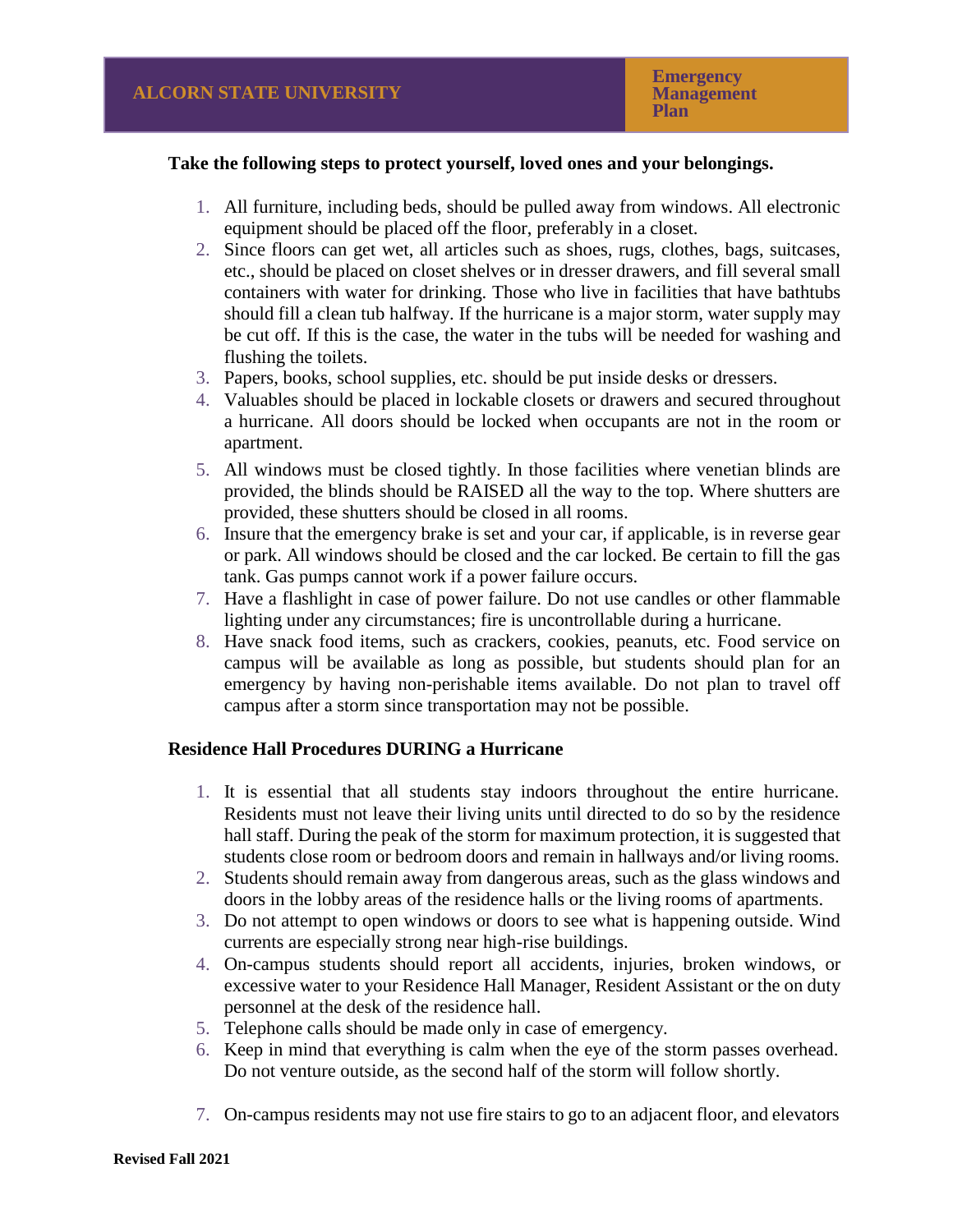# will be shut off. **DO NOT ATTEMPT TO GO OUTSIDE**.

8. During the storm, a "state of emergency" exists. As a result, alcoholic beverages or other substances that impair judgment are prohibited.

# **FLOODING**

When heavy rain threatens, get out of areas subject to flooding. This includes creeks, streams, dips, washes, low spots, canyons, and low water crossings.

- Do not camp or park vehicles along streams and creeks, particularly during threatening weather.
- Avoid already flooded and high-velocity flow areas. Do not cross, on foot or in your vehicle, quickly flowing creeks, streams, or low water crossings, especially if you do not know the water depth.
- Road beds may not be intact in low-water crossings during flash flood episodes.
- Be especially cautious at night when it is harder to recognize flood dangers.
- If your vehicle stalls in high water, LEAVE IT IMMEDIATELY AND SEEK HIGH GROUND.

The threat of flash flooding on our campus is real. During periods of heavy rain, avoid lowlying areas. Listen to the advice of campus officials regarding areas where flooding is occurring and avoid these areas.

# **EARTHQUAKE**

The probability of the occurrence of a damaging earthquake in the vicinity of Alcorn State University is very low; however the following procedures will be followed in the event of an earthquake "threat" or occurrence.

Comply with the instructions of the Emergency Commanding Officer, University Police or other designated university official(s).

## **In Classroom or Office**

In the event of a suspicious tremor or the announcement of an earthquake, occupants in classroom and offices should:

- Immediately take cover under desks or tables.
- Stay away from windows.
- Evacuate the building as soon as the tremor has subsided. **DO NOT USE elevators. DO NOT re-enter the building until it has been checked and certified to be safe.**

## **Outside**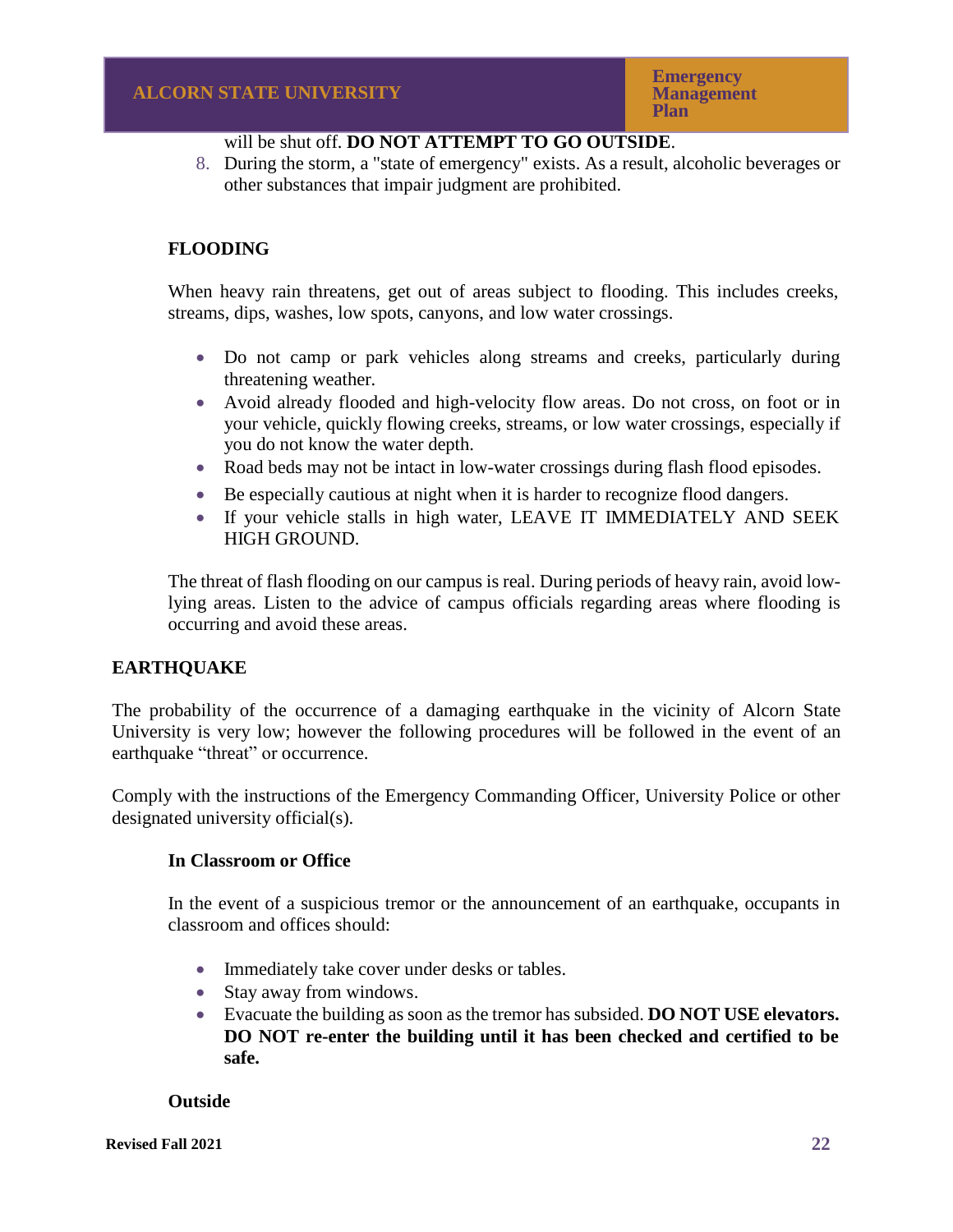- Go to an open space away from the buildings and other structures that could fall.
- Lie or crouch low.
- Follow the instructions of the Emergency Commanding Officer, University Police or other designated official(s).

# **In a Vehicle**

- Stop the vehicle away from electric power lines, bridges, overpasses, large trees, or buildings.
- Remain in the vehicle

# **After the Earthquake**

- Follow the instructions of the Emergency Commanding Officer or the University Police.
- **DO NOT** remove any injured person unless there is imminent danger of a building collapsing. Call the University Police/Fire Department and report injury and wait for assistance.

# **NUCLEAR POWER PLANT INCIDENT**

## **Plume Exposure Pathway**

The Plume Exposure Pathway EPZ is that area within approximately a 10-mile radius of the reactor. Although the radius for an EPZ implies a circular area, the actual shape depends upon the political and geographical boundary characteristics of the zone. The principal radiological exposure from this pathway would be from whole body exposure, thyroid exposure, deposited radioactive material, and inhalation of radioactive particulates.

The 10-mile Plume Exposure Pathway EPZ for the GGNS is divided between Mississippi and Louisiana, with about two-thirds of the zone in Mississippi. Most of the Mississippi portion is in Claiborne County, and an unpopulated area of Warren County. Within the EPZ, there are ten distinct areas called Protective Action Areas (PAAs). Protective Action Recommendations (PARs) for the general public will be made by MEMA in MREPP 16 Rev. 12: 01/11 coordination with the MSDH/DRH for the population within these areas.

## **Ingestion Exposure Pathway**

The Ingestion Exposure Pathway EPZ is that area within a radius of approximately 50 miles from the reactor. The principal radiological exposure from this pathway would be from ingestion of contaminated water or foods such as milk, fresh vegetables or fish. The primary responsibility for detailed planning and emergency response for this pathway rests with the MSDH/DRH. The state and local governments will increase their readiness/response efforts according to the emergency classification level declared at the affected fixed nuclear facility.

The 50-mile Ingestion Exposure Pathway EPZ for the GGNS is divided between Mississippi and Louisiana, with about two-thirds of the zone in Mississippi, impacting 16 counties. About one-

**Revised Fall 2021**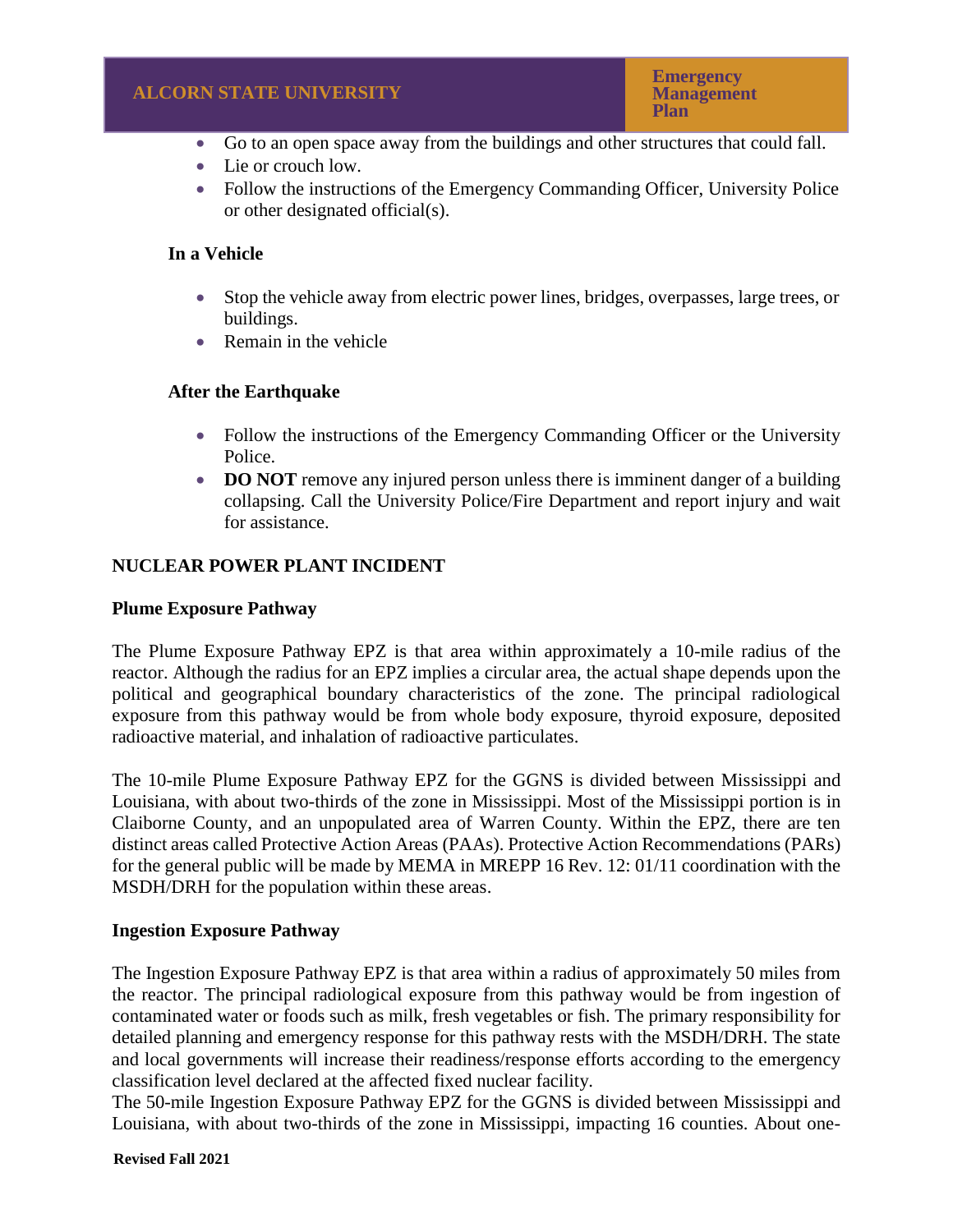**Emergency Management Plan**

fifth of the RBS 50-mile Ingestion Exposure Pathway EPZ extends into Mississippi impacting all of Wilkinson County, and portions of Adams, Amite, Franklin and Pike Counties.

- In the event of a nuclear incident/accident, the Campus Police shall activate the ConnectEd alert nuclear warning system.
- Campus Police shall activate the nuclear alert Big Voice siren warning system and shall drive around the campus sounding the mobile sirens.
- The Campus Police shall contact the Incident Commander (IC) who will determine the other immediate steps which may include:
	- o Notify the University President/Administrative Council.
	- o Evacuate students and employees to designated shelters on campus.
	- o Issue protective gears.
	- o Close-down the campus.
	- o Evacuate the campus.
	- o

# **EVACUATION ROUTE**

Because Alcorn State University is approximately 21.6 miles from Grand Gulf Nuclear Station, it is at a high risk for nuclear exposure in the event of a Nuclear Power Plant Incident. In the event of a Nuclear Power Plant Incident, a siren will be activated on the campus. All evacuation procedures from the campus will be directed and organized by the Campus Police Department.



Description: Includes all of Alcorn State University.

Evacuation: Includes all of Alcorn State University. People within Area 6 should evaluate by taking Mississippi Route 552 East to US Highway 61 South to Natchez (Adams County), until they reach the reception center at Natchez High School.

Per Campus Police instructions, please exit the campus and follow the Evacuation Route signs on Hwy 552. Exit Hwy 552 and head south on Hwy 61. **NEVER** travel north.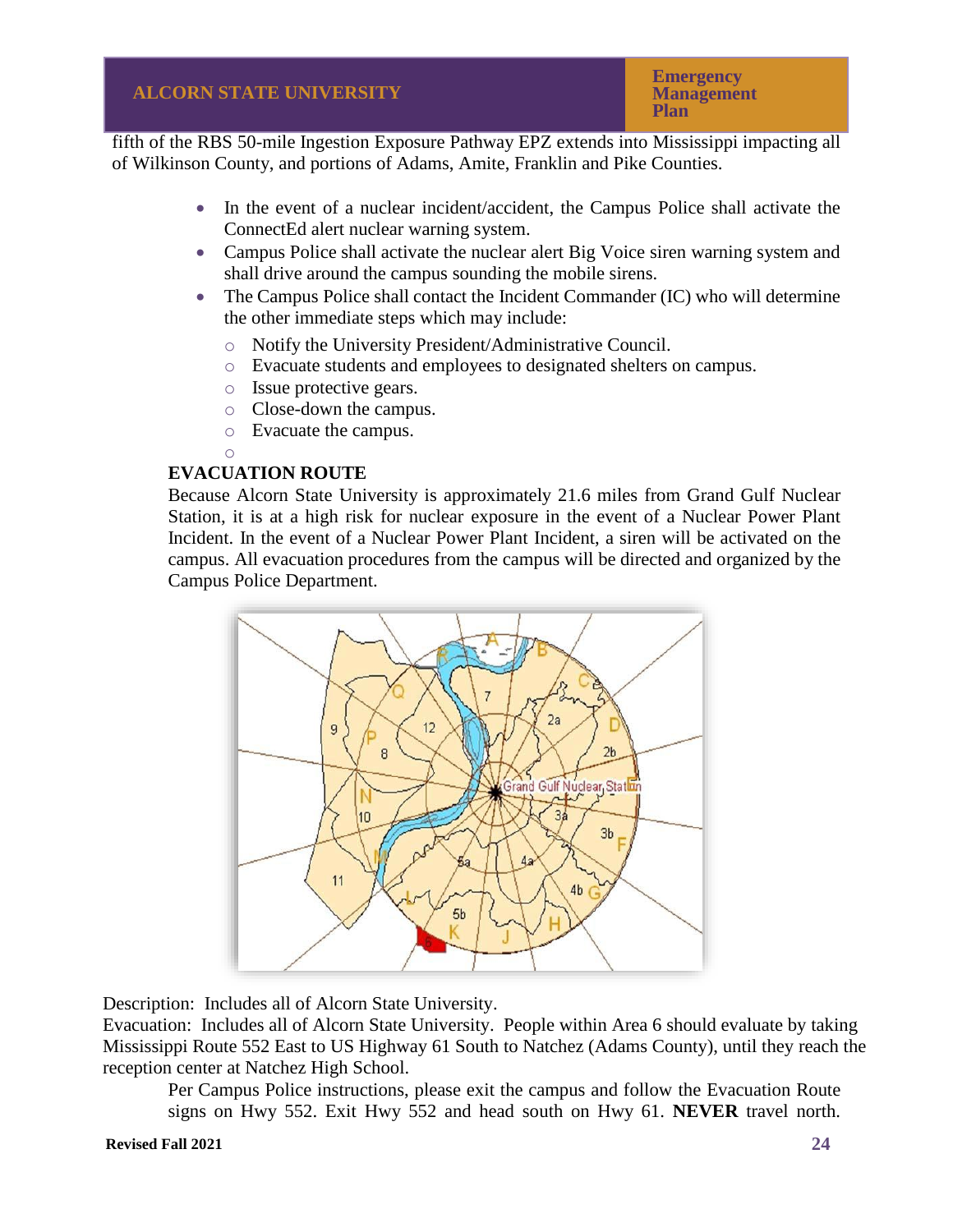**ALWAYS** travel south on Hwy 61. The distance of travel to the point of safety is determined by the Claiborne County Emergency Management Office. For more information, please refer to the **Claiborne County Emergency Management Procedures Manual**.

# **HAZARDOUS CHEMICAL AND GAS LEAKS, ACCIDENTS (SPILLS)**

For emergency spills or releases; such as a high concentration of toxic substances, situation that is life or injury threatening, condition that poses a fire or explosion hazard, a situation that poses a safety or health hazard to employees cleaning the release up or has the potential for uncontrolled environmental contamination:

- Pull fire alarm, emergency alarm or provide verbal warning to leave the building or area if outside.
- Leave the facility by nearest exit, secure critical research operations if time permits, go to area upwind from the facility.
- Contact Campus Security; the Director of Campus Safety and the Associate Vice President of Facilities Management will make any required local, state, or federal reports.

# **INFRASTRUCTURE FAILURES**

Infrastructure failure can involve:

- Utilities
- Elevators
- Fire detection and suppression systems
- Heating, ventilation, and air conditioning

To report infrastructure failures, call the University Facilities Management Department at ext. 6470

## **Electrical Failures**

- Turn off equipment to reduce the potential for damage caused by power surges.
- Evacuate laboratories because of the inability to operate fume hoods.

## **Plumbing Failures / Pipe Ruptures**

- Buildings will need to be evacuated if water or sewage systems cannot be restored within a reasonable time.
- Turn off electrical equipment to minimize the potential for electrocutions and equipment damage.

## **Natural Gas Leaks**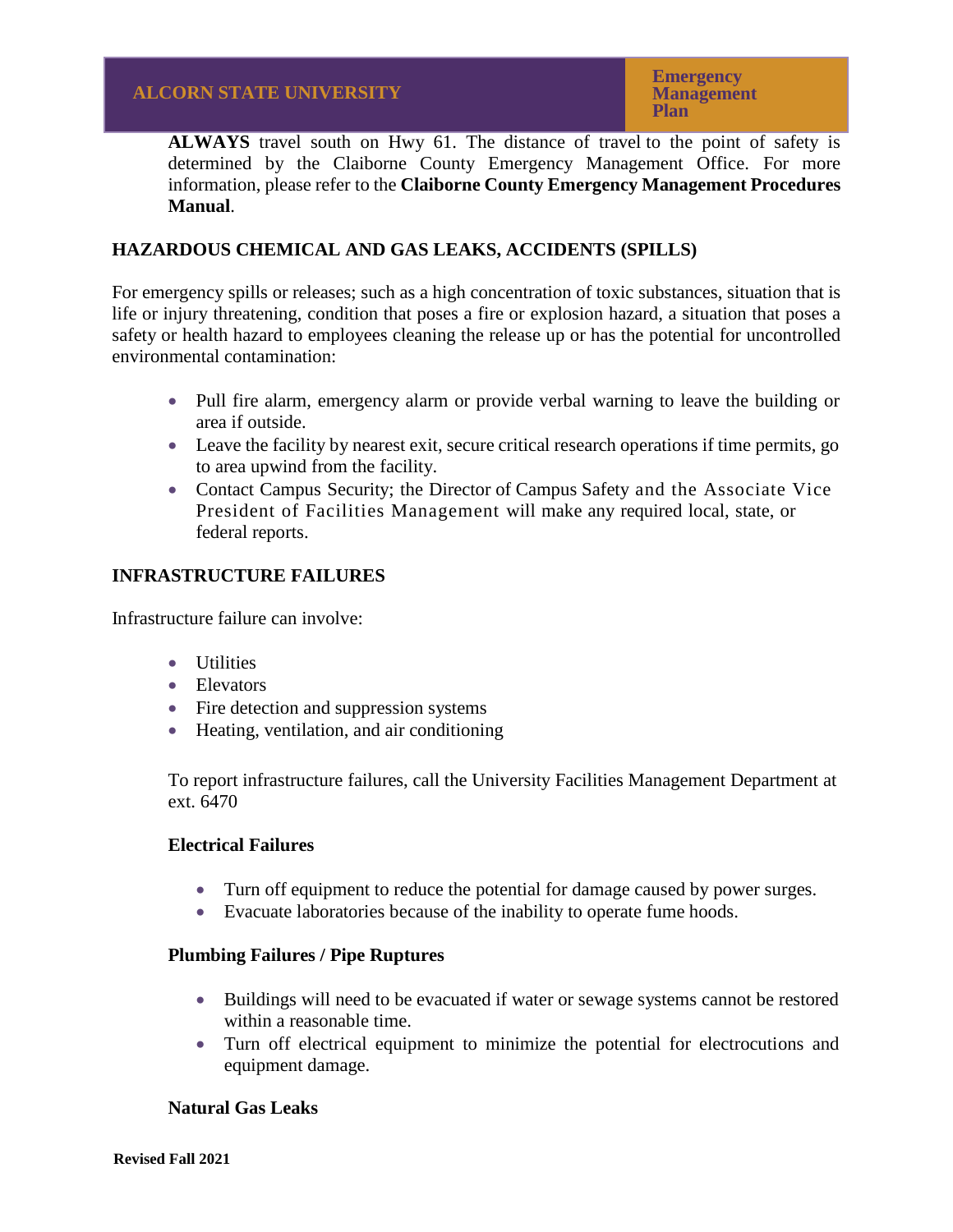- Open windows, if possible, to increase ventilation and let gas escape.
- Turn off all possible ignition sources.
- Do not turn on lights or any electrical equipment.
- Do not use the phone.
- Call the University Police from phones in areas removed from gas leaks.
- Activate building alarms if you believe there is potential danger to building occupants.
- Do not start vehicles within areas of gas leaks.

## **Elevator Failures**

- Persons trapped in elevators should use emergency telephones in elevators to call the University Police.
- Do not attempt to crawl through escape hatches or force elevator doors open. Only trained mechanics, elevator technicians, and fire/rescue personnel are permitted to conduct elevator rescues.

# **EMERGENCY EVACUATION PROCEDURES**

In the event of an emergency, determine the nearest exit to your location and the best route to follow. If time permits during the evacuation, secure your workplace and take personal items. In most emergencies, complete evacuation of the campus is not necessary. If however, there are hazardous materials released, flooding or other major incident, it may be necessary to relocate all university students, faculty, and staff to a safer location.

It is possible that some emergency scenarios could result in one of these protective actions being ordered for one part of campus and the other protective action for a different area of campus. When such actions are warranted, you will be appropriately advised by campus police, fire, safety or university officials via radio and television stations and the Emergency Alert System (Big Voice), ConnectEd alert messaging system, door-to-door notifications, or other appropriate means.

## **Campus-wide Evacuation**

- Evacuation orders to be disseminated via ConnectEd Messaging alert system;
- **Do not** activate the building fire alarm system to achieve evacuation;
- Remain calm but act quickly;
- Promptly secure equipment, research, etc. in safe shutdown condition before leaving;
- Spread the word of the evacuation order to others as you exit the building;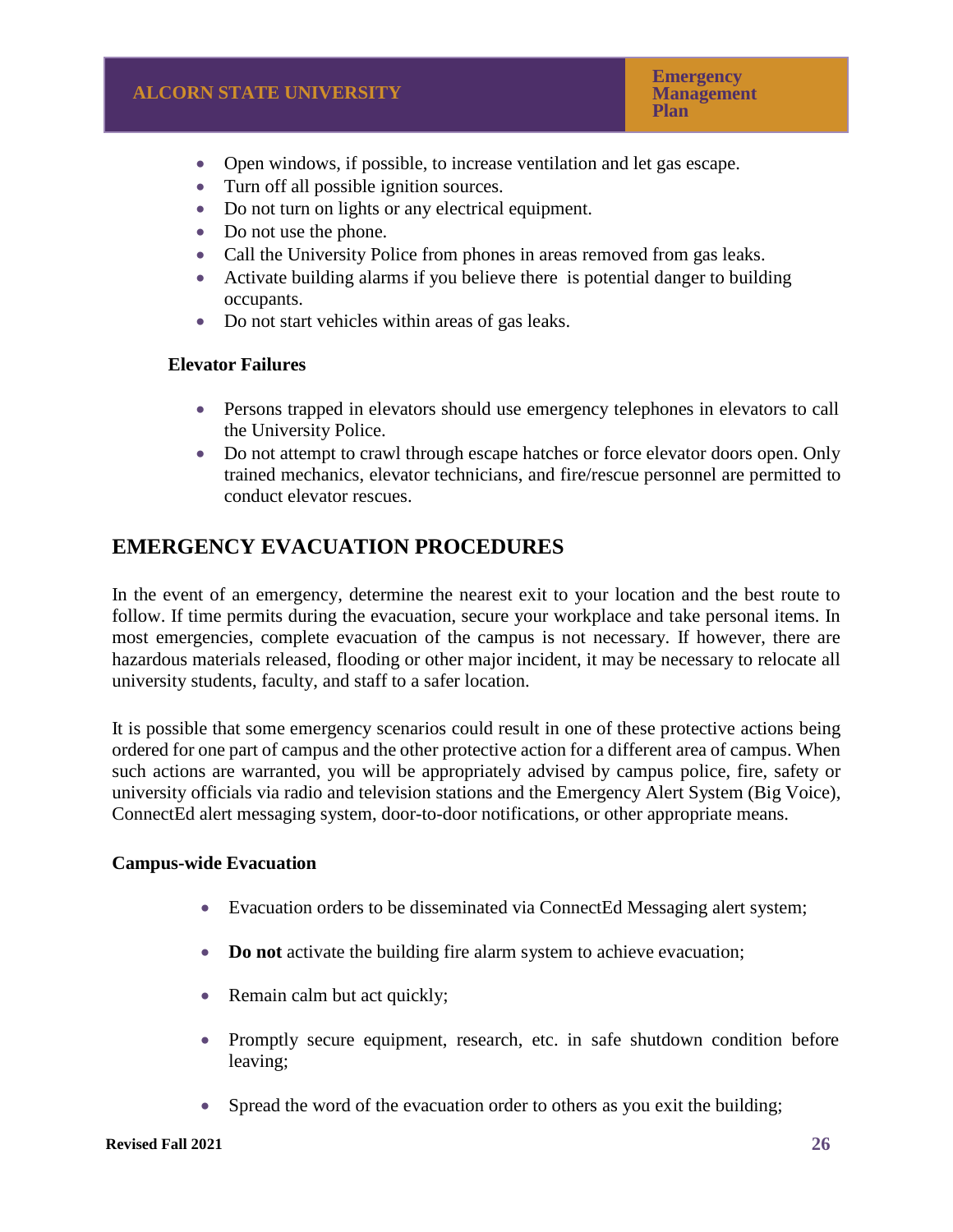- Remember to take personal belongings with you (backpacks, briefcases, purses, car keys, personal computing devices, etc.);Pedestrians should exit campus by the shortest route;
- Exit campus as directed;
- You may use your vehicle to leave campus unless directed otherwise;
- If possible, Transportation Services will continue to operate off-campus routes, outbound only;
- Transportation Services can be reached for emergencies by calling campus police at 601.877.3000;
- Campus Police may direct traffic at some on-campus intersections, and
- Do not call 911 (or 9-911 from a campus phone) unless there is an immediate, life-threatening emergency;

#### **Shelter-in-Place**

When emergency conditions do not warrant or allow evacuation, the safest method to protect individuals may be to take shelter inside a campus building and await further instructions.

- Move indoors or remain there avoid windows and areas with glass;
- If available, take a radio or television to the room to track emergency status, and
- Keep telephone lines free for emergency responders, do not call 911 for information.

#### **Hazardous Waste**

Hazardous waste is defined by the U. S. Environmental Protection Agency (EPA) and the Mississippi Department of Environmental Quality (DEQ) as any material that may pose a substantial or potential hazard. The Environmental Health and Safety Department of the University maintains a hazardous waste procedure; however, this Fire/EMS/Safety Department procedure can be used as a tool in protecting laboratory employees while they are in the workplace handling, categorizing or storing hazardous chemicals. In addition to academic and administrative employees who spend a significant amount of time working or teaching in a laboratory, the hazardous waste management procedure also includes guidance for facility, security and office staff personnel whose duties may necessitate contact with hazardous waste material.

#### **If hazardous materials are involved:**

**Revised Fall 2021**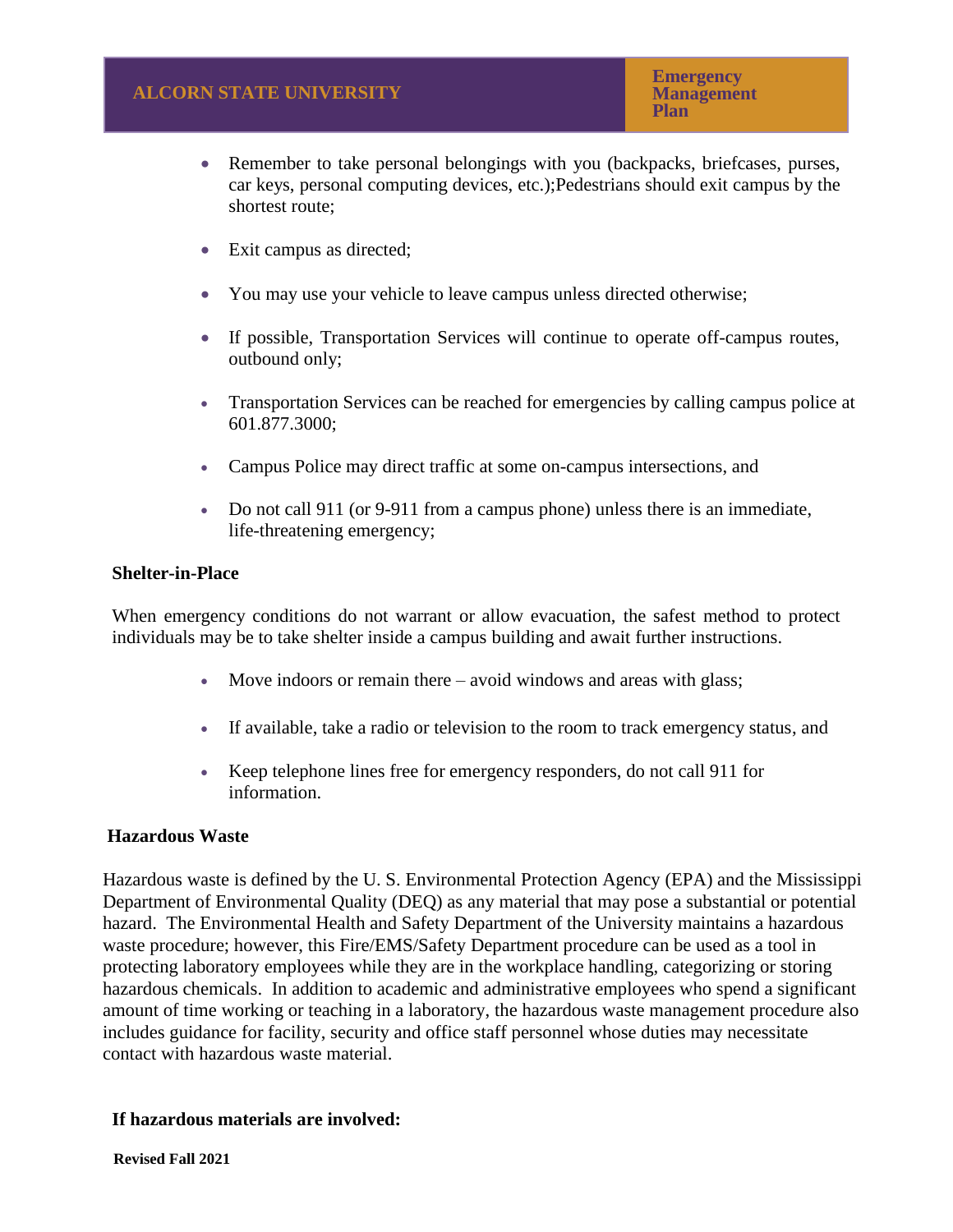- Turn off all ventilation systems and close all inlets from the outside;
- Select a room(s) which is easy to seal and, if possible, has a water supply and access to restrooms, and
- If you smell gas or vapor, hold a wet cloth loosely over your nose and mouth and breathe through it in as normal a fashion as possible.

## **Transportation**

Transportation may be requested from the Grand Gulf Nuclear Plant and local counties, if the University's resources are not sufficient. When carrying out emergency transportation activities, immediate needs will be considered first, followed by continuing requirements. Immediate transportation needs normally involve the evacuation of people. Continuing transportation needs typically involve the movement of relief supplies, equipment, and emergency workers during response and recovery operations.

Where possible, emergency passenger transportation requirements will be satisfied with the following resources:

- Voluntary use of personal vehicles
- County-owned vehicles
- School/University buses
- Leased or rented buses
- Donated transportation equipment or services
- State-owned or contracted vehicles

The Transportation Officer shall identify appropriate transportation resources to fill requests, coordinating as necessary with the requester and transportation providers. In accordance with this plan, emergency support and assistance will be provided as quickly as is feasible.

#### **Transportation Officer will:**

- 1. Identify available transportation resources and maintain a transportation resource contact list;
- 2. Coordinate with schools, other public agencies, and businesses regarding emergency use of their transportation assets and develop appropriate agreements and procedures for notifying appropriate officials of emergency situations;
- 3. Coordinate with local public transportation authorities and commercial transportation providers to establish procedures for providing transportation resources during emergency situations;
- 4. Coordinate with other emergency services to identify and prioritize requirements for transportation of supplies, equipment, materials, and passengers necessary for response and

#### **Revised Fall 2021**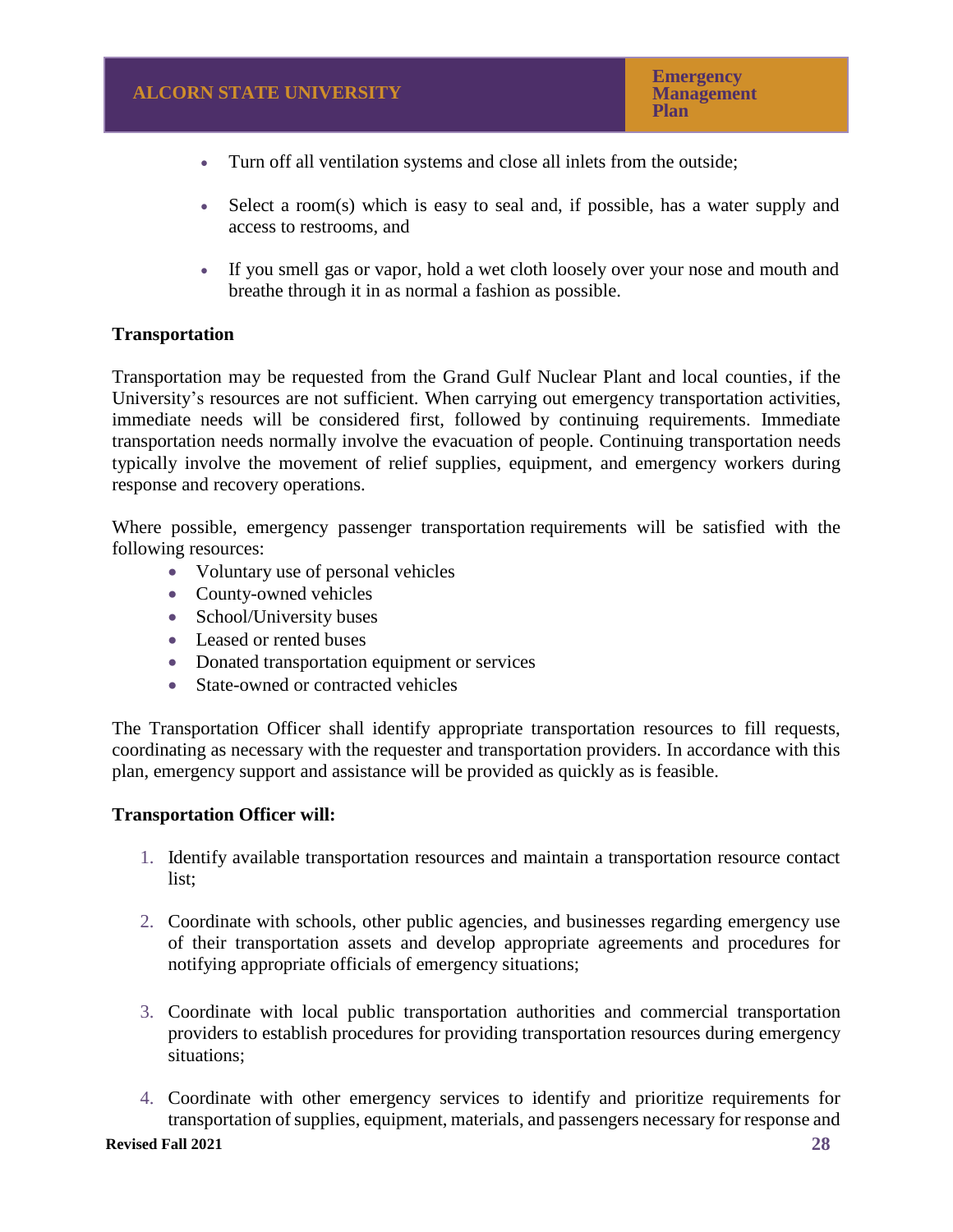# recovery operations;

- 5. Coordinate public transportation support for mass evacuations;
- 6. Coordinate with the Sheriff and/or Police Chief(s) on evacuation routes and the location of transportation pickup points and staging areas;
- 7. Coordinate with local public transportation authority, pickup points and times for students, faculty and staff requiring public transportation;
- 8. Provide the Public Information Officer, via the Emergency Management Team (EMT), timely information on emergency transportation arrangements that can be disseminated to the public, and
- 9. Coordinate with the Shelter Officer for passenger and cargo transportation to support shelter and mass care operations.

#### **Evacuating from a Building**

- 1. Walk, Do Not Run!
- 2. Do not use elevators.
- 3. Those that are unable to rapidly evacuate the building should move to a stairwell landing and wait for assistance from trained first responders. Elevators should not be used in the case of fire. Inform first responders and the Campus Police Department of persons who have not been evacuated.
- 4. Gather outside at your designated area. Report any special circumstances to the Emergency Response Team or Campus Police.
- 5. If you cannot return to your building, wait for instructions from Campus Police.

## **EVACUATION OF THOSE PERSONS WITH PHYSICAL DISABILITIES**

## **Individuals Who Use Wheelchairs or are Otherwise Mobility Impaired:**

- If on ground floor Leave the building at the nearest safe exit.
- If on above or below ground floor Predetermine the safest plan of action considering your particular physical circumstances and the areas you will be in, with advice from your physician.

## **The following general procedures are suggested by fire department and emergency personnel:**

- In all areas you frequent, become familiar with location of at least two exits, alarm provisions, safety equipment such as fire extinguishers, storm shelter areas, and evacuation staging areas.
- Before an emergency, choose at least two peers or fellow employees who are willing and able to assist you, if assistance may be needed in carrying you with or without the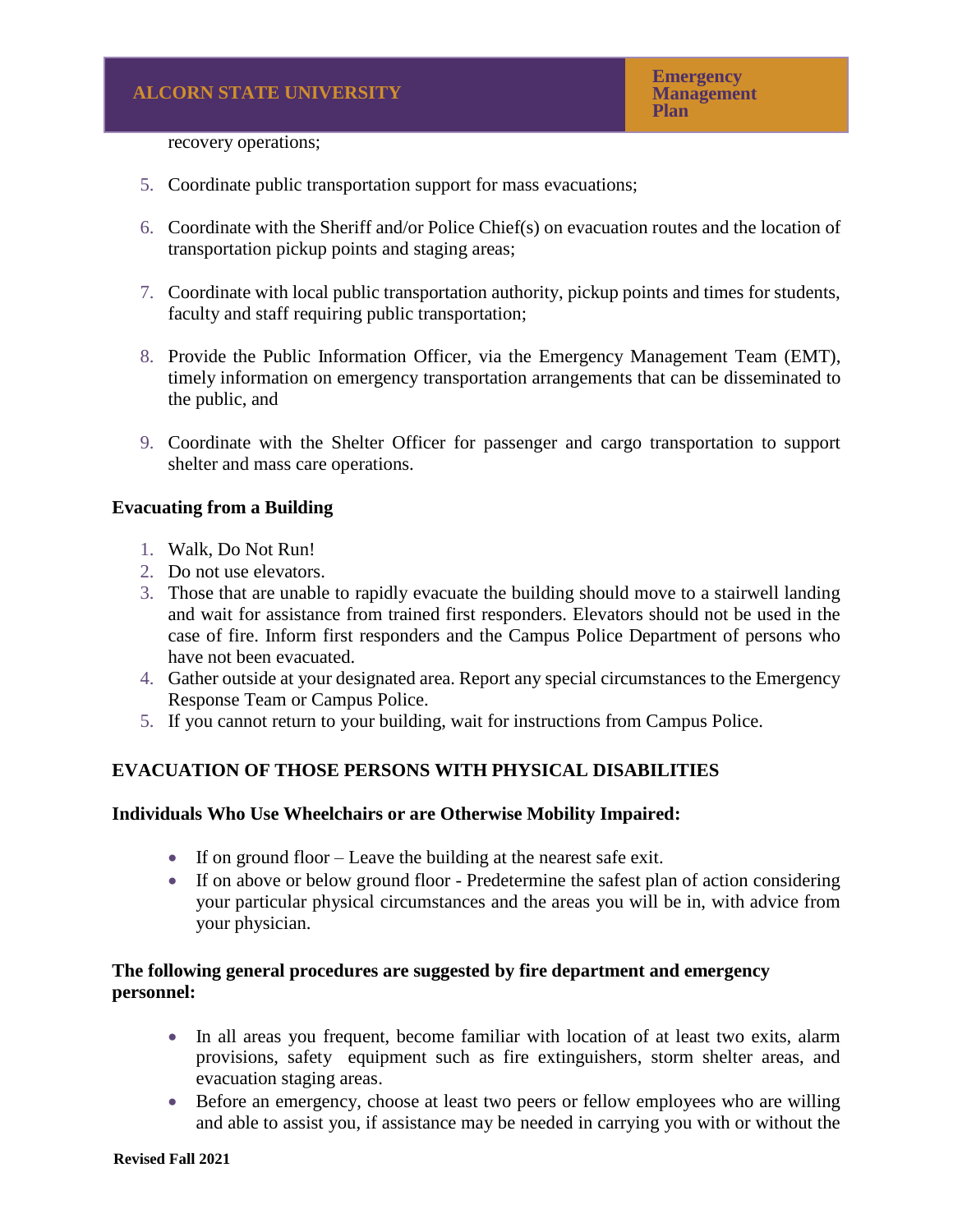wheelchair to safety.

- Ask faculty, supervisor, building contact or the Vice President for Student Affairs and Enrollment Management if help is needed in getting volunteers.
- Discuss with assistants and practice, if possible, the safest method for moving you up or down a stairway. If you have difficulty being understood, develop a card containing all appropriate instructions and carry it with you.
- Carry a loud whistle or similar device you can operate, for use in the event you become trapped during an emergency. If not in immediate danger, wait till traffic has thinned, inform faculty or supervisor, then go with assistants to a **Designated Rescue Area**, usually beside an exit stairway or a room near the exit stairway with a door that closes, a window and preferably a telephone. If near a telephone, dial Campus Police at (601)877-3000 and inform dispatchers where you are. Assistants should then exit to alert emergency responders. Wait for trained emergency responders to assist you from the building.
- If in immediate danger, inform assistants of safest way to move you up or down stairs.

#### **Notes**

- Persons on respirators should be given priority assistance in emergencies involving smoke or fumes because their ability to breathe is seriously jeopardized.
- There are many different types of wheelchairs which have many movable or weak parts which are not built to withstand the stress of lifting.
- Remove batteries from an electric wheelchair before attempting to transport it.

#### **Individuals with Vision Limitations or Hearing Impairment**

Follow the process above in predetermining emergency evacuation routes and assuring a volunteer (which could be a faculty or staff member) is assigned to inform you of the danger and assist you, if needed, out the safest evacuation route. It may be advisable to wait until the traffic has thinned.

The Health and Disability Services Center is responsible for securing the *Voluntary Registry for Persons Requesting Additional Assistance* from all persons with disabilities in their assigned building and forwarding that information to the Campus Safety Center.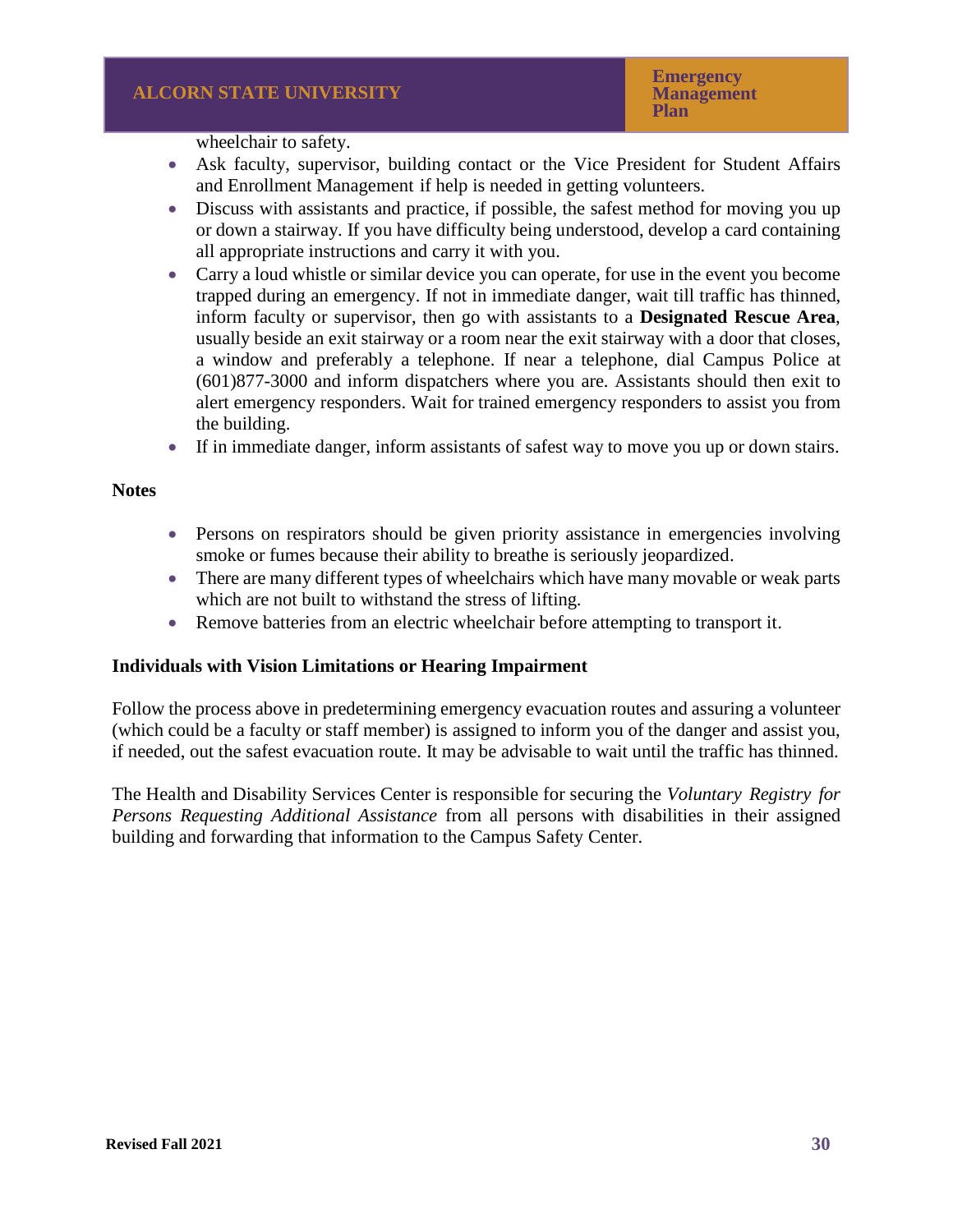# Voluntary Registry for Persons Requesting Additional Assistance

| Name:                         | Assistance Location(s):                                                  |
|-------------------------------|--------------------------------------------------------------------------|
| E-mail:<br>Primary Phone:     | <b>Assistance Location Phone:</b><br>4<br><b>Emergency Contact Name:</b> |
| Address:                      | <b>Emergency Contact Number:</b>                                         |
| $\overline{\text{Title}}$ :   |                                                                          |
| <b>Emergency Notification</b> | <b>Types of Assistance Requested</b>                                     |
| Fire / Building Evacuation:   |                                                                          |
|                               |                                                                          |
| Severe Weather:               |                                                                          |
|                               |                                                                          |
| Shelter-in-Place:             |                                                                          |
|                               |                                                                          |
| Other (specify):              |                                                                          |
| Submit Form<br>Reset          |                                                                          |
|                               |                                                                          |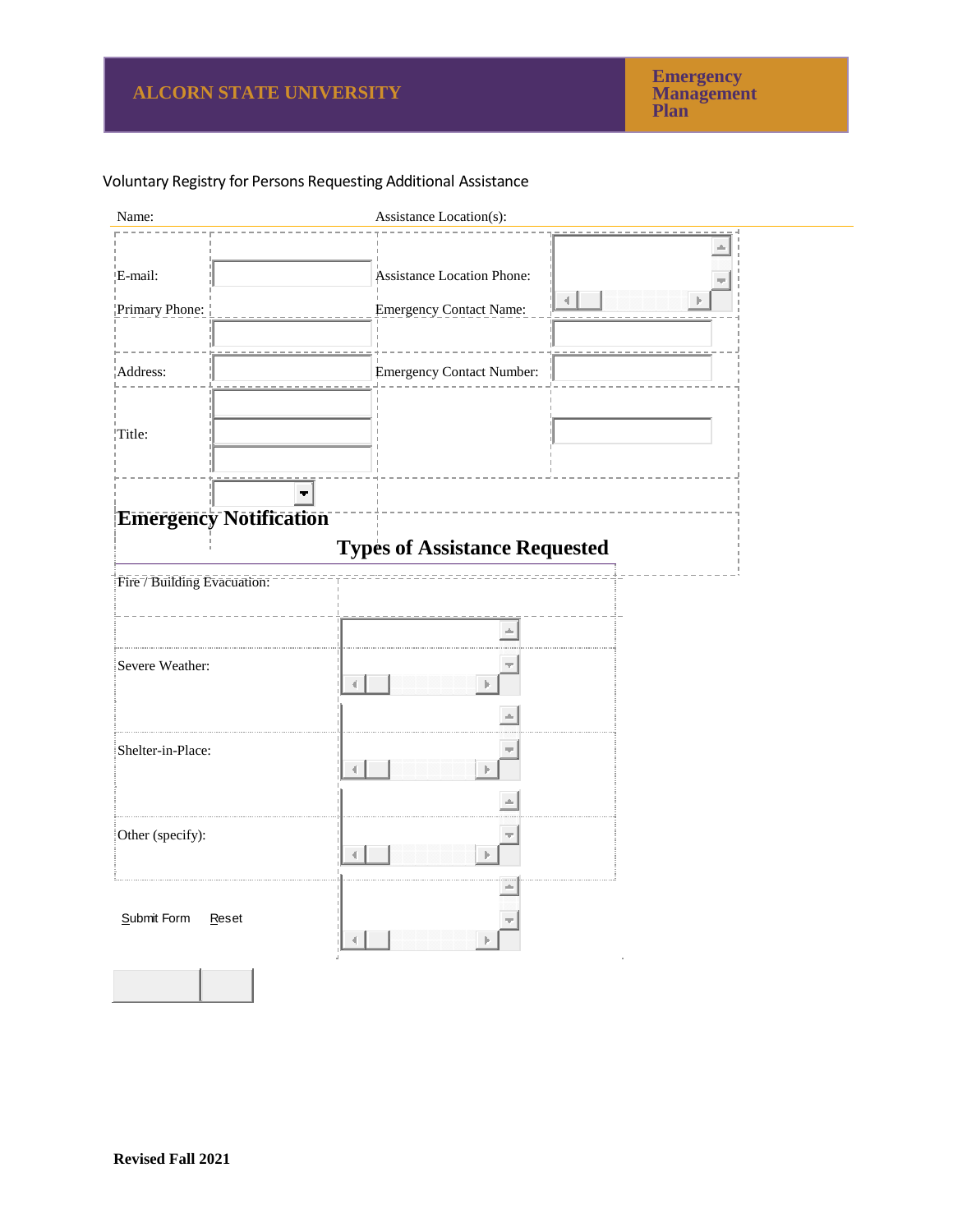# **DISASTER RESPONSE CHECKLIST**

Use this list as a guide to plan and organize your response to an emergency.

- $\Box$  Assess the disaster situation
- $\Box$  Convene the disaster response team
- $\Box$  Set up the command post
- $\Box$  Review the written Disaster Plan
- $\Box$  Eliminate hazards
- $\Box$  Assess damage to the University
- $\Box$  Activate plans for acquiring services, supplies and staff
- $\Box$  Control the environment
- $\Box$  Organize the recovery phase
- $\square$  Supervise activities
- $\Box$  Communicate internally and externally
- $\Box$  Document all activities

# **CAMPUS RECOVERY**

After a disaster where University operations have been shut down the entire campus environment may be dangerous. The first recovery step is to secure the campus and then to secure all University facilities. Only after the environment is safe can restoration efforts begin followed by an orderly reopening of normal University operations. Information is provided to the designated representative of Marketing and Communications for dissemination throughout the recovery process.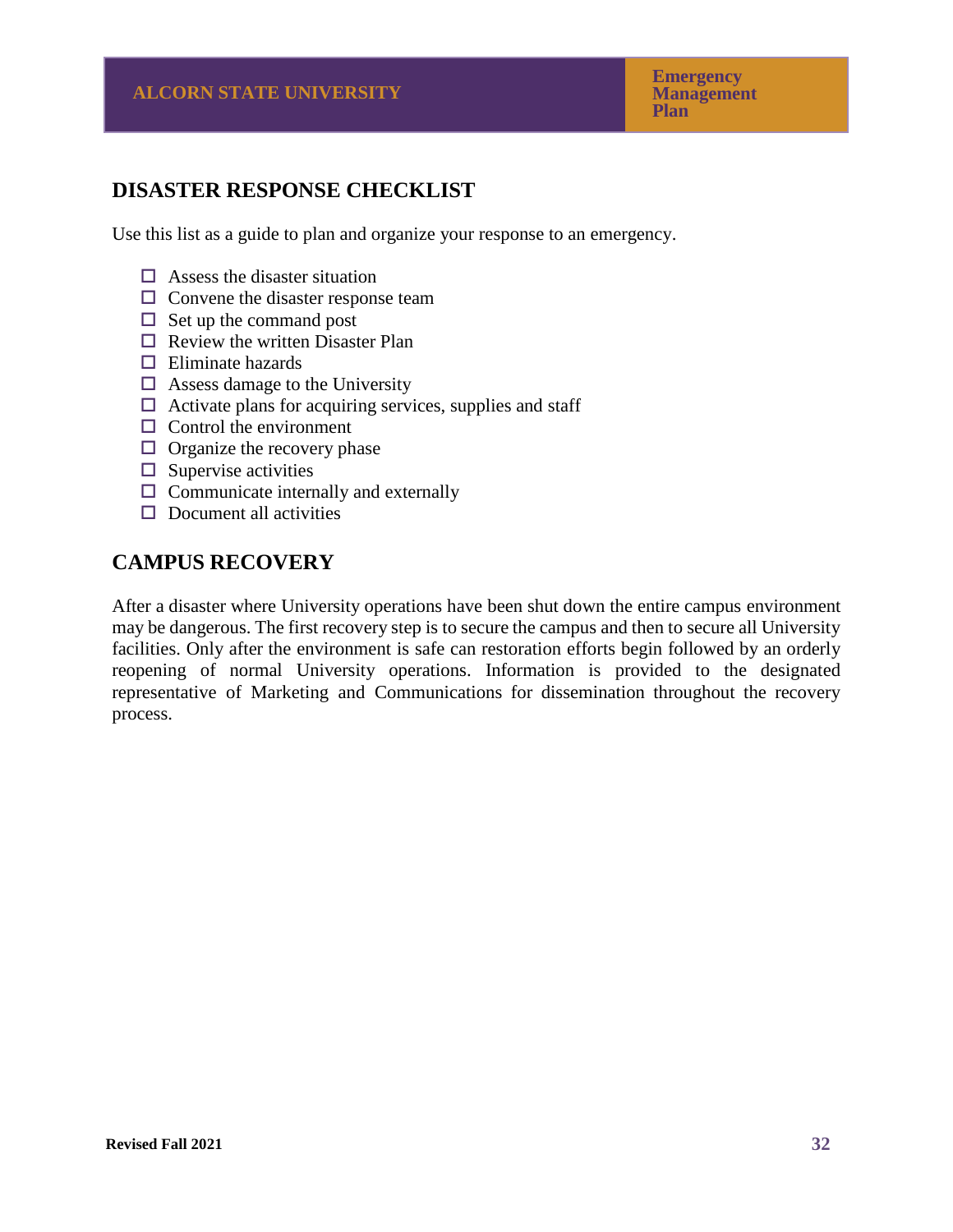# **APPENDICES**

- I. Emergency Contacts
- II. Emergency Management Team
- III. Emergency Operations Team
- IV. Residential Housing Assembly Areas / Pick-Up Points
- V. University Buildings' Assembly Areas
- VI. Passenger Transportation Use Log
- VII. Important Links
- VIII. Building Coordinators
- IX. Emergency Management Plan Glossary
- X. Grand Gulf Nuclear Station emergency public information
- XI. Claiborne County Board of Supervisors
- XII. Jefferson County Board of Supervisors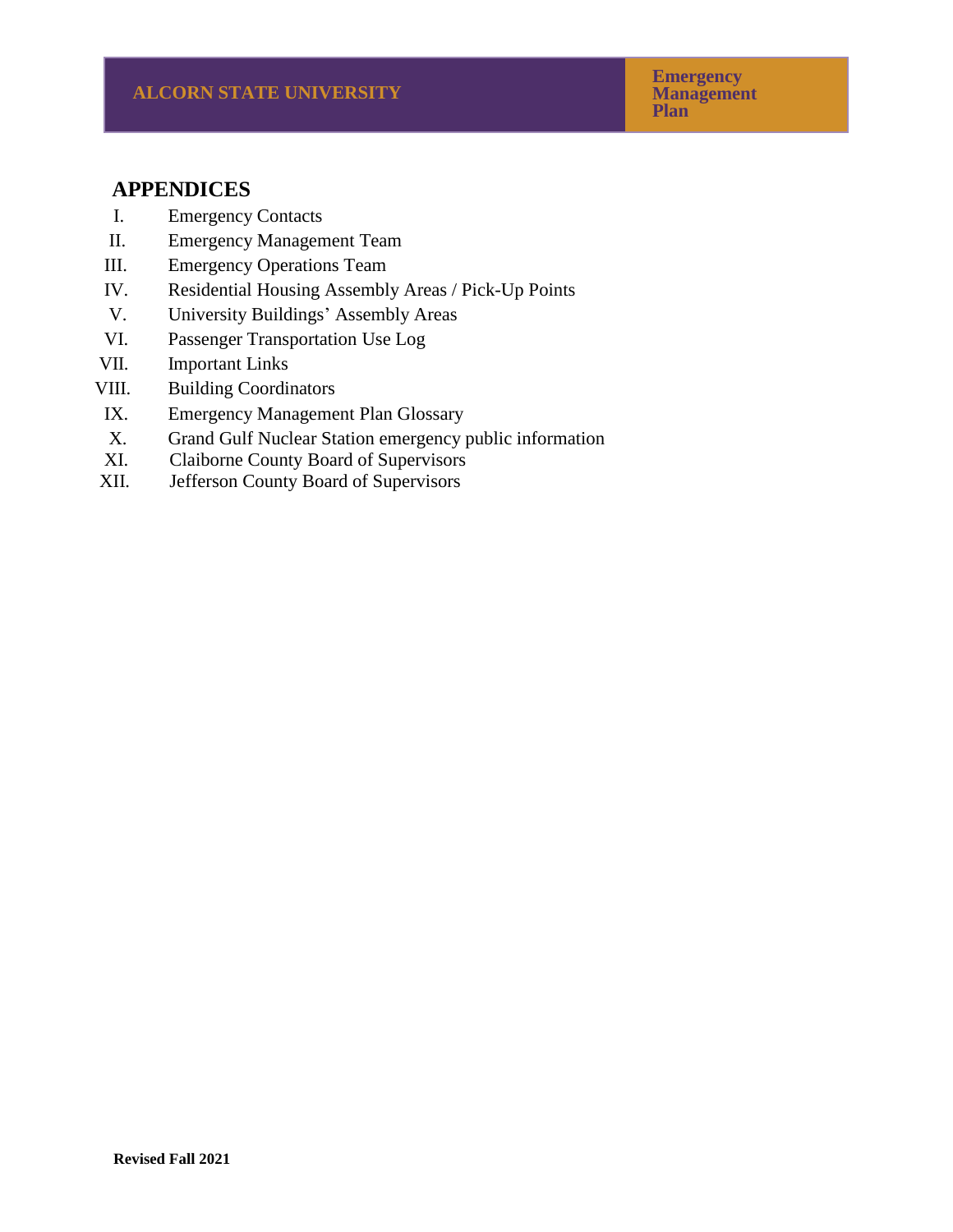# **APPENDIX I EMERGENCY CONTACTS**

| <b>Departments</b>                                                                               | <b>Office Phone Cell Phone</b> |                          |
|--------------------------------------------------------------------------------------------------|--------------------------------|--------------------------|
| Dean of Agriculture and Applied Sciences, Dr. Edmund Buckner                                     | 601.877.6137                   |                          |
| CITS, Interim Chief Information Officer, Mrs. Donna Hayden                                       | 601.877.6182                   |                          |
| <b>Medical Services, Mrs. Dorothy Davis, MSN, RN, Director</b>                                   | 601.877.6460                   |                          |
| <b>Food Services, Brent Davidson, Sodexo</b>                                                     | 601.877.4060                   |                          |
| <b>Director of Campus Safety, Douglas Stewart</b>                                                |                                | 601.877.3000601.946.3876 |
| VP for Student Affairs and Enrollment Management, Dr. Tracy M. Cook                              |                                | 601.877.6380601.218.8311 |
| Sr. VP for Finance and Administrative Services and Operations, Dr. Cornelius Wooten 601.877.4701 |                                |                          |
| <b>Transportation Manager, TBA</b>                                                               | 601.877.6199                   |                          |
| Vice President of Institutional Advancement, Mr. Marcus Ward                                     | 601.877.6288                   |                          |
| <b>Associate VP for Facilities Management, Mr. Robert Watts</b>                                  | 601.877.4000                   |                          |
| <b>Fire Chief, Kelvin R. White</b>                                                               |                                | 601.877.6196601.443.3633 |
| Sr. VP for Academic Affairs & Provost, Dr. Ontario S. Wooden                                     | 601.877.6142                   |                          |
| <b>Vicksburg Expansion Center, Dr. Keith MaGee</b>                                               | 601.629.3538                   |                          |
| Natchez Campus, Interim Dean, School of Nursing, Dr. Shirley Evers-Manly                         | 601.877.4345                   |                          |
| VP for Marketing & Communications, Mr. Larry Orman                                               |                                | 601.877.6131 203.543.705 |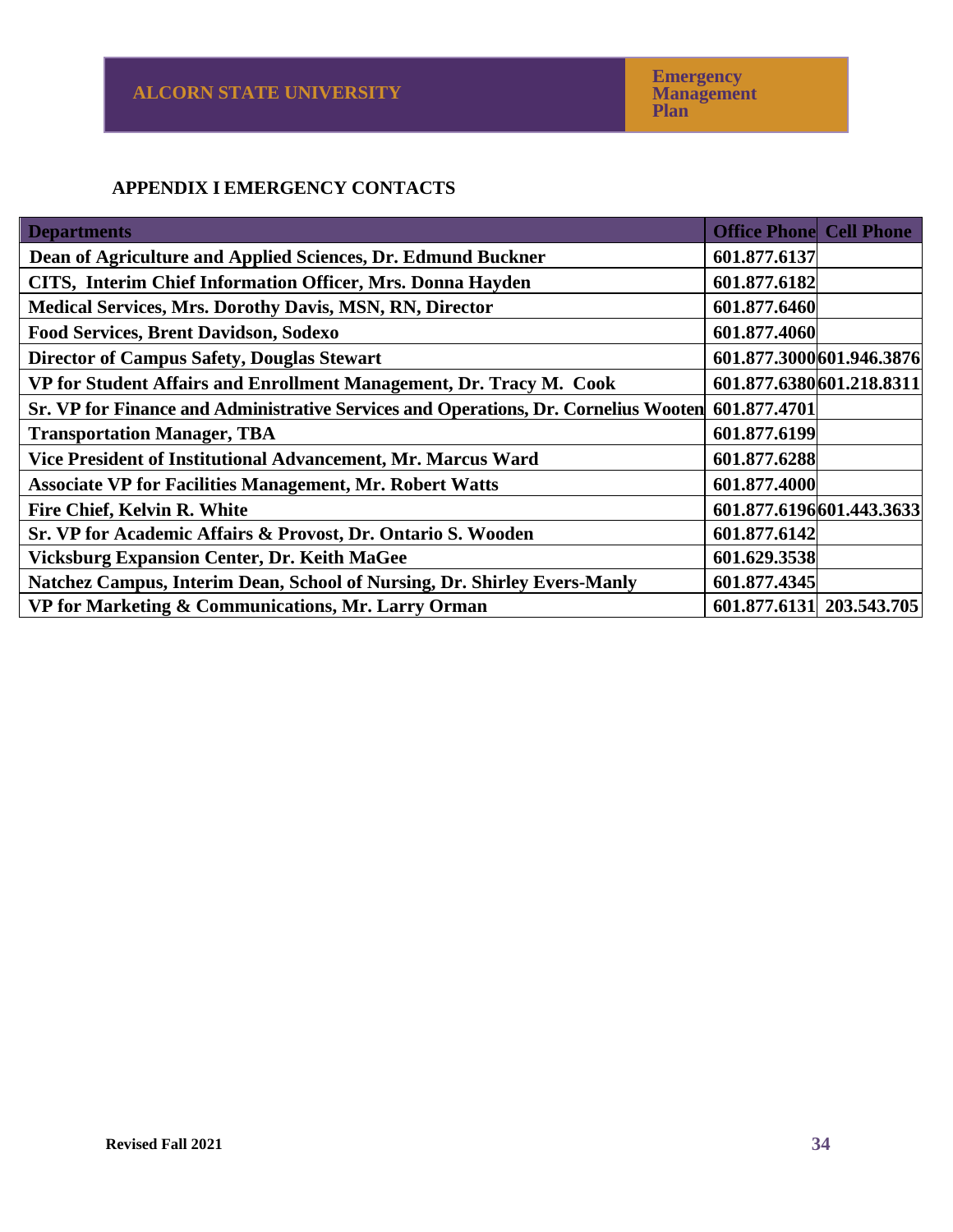**Emergency Management Plan**

#### **APPENDIX II EMERGENCY MANAGEMENT TEAM (EMT)**

|                                                                                  |             | <b>Office</b> | <b>Cell</b>   |
|----------------------------------------------------------------------------------|-------------|---------------|---------------|
| <b>Title</b>                                                                     | <b>Name</b> | <b>Number</b> | <b>Number</b> |
| President, Dr. Felecia Nave                                                      |             | 601.877.6111  |               |
| Sr. Vice President for Finance and Administrative Services, Dr. Cornelius Wooten |             | 601.877.4701  |               |
| Sr. Vice President for Academic Affairs/ Provost, Dr. Ontario S. Wooden          |             | 601.877.4709  |               |
| Vice President for Student Affairs and Enrollment Mgt., Dr. Tracy M. Cook        |             | 601.877.6380  | 601.218.8311  |
| <b>Interim Director of Athletics, Cyrus Russ</b>                                 |             | 601.877.6508  |               |
| Dir. of Campus Safety, Chief Douglas Stewart                                     |             | 601.877.3000  | 601.946.3876  |
| Interim CIO-Center for Information Technology, Mrs. Donna Hayden                 |             | 601.877.3944  |               |
| Vice President of Institutional Advancement, Mr. Marcus Ward                     |             | 601.877.6288  |               |
| Vice President for Marketing & Communications, Mr. Larry Orman                   |             | 601.877.6131  | 203.543.7058  |
| <b>Associate VP for Facilities, Mr. Robert Watts</b>                             |             | 601.877.4000  |               |
| <b>Fire Chief, Kelvin Ray White</b>                                              |             | 601.877.6196  | 601.443.3633  |

#### **Emergency Management Team (EMT)**

#### **Organization Chart**

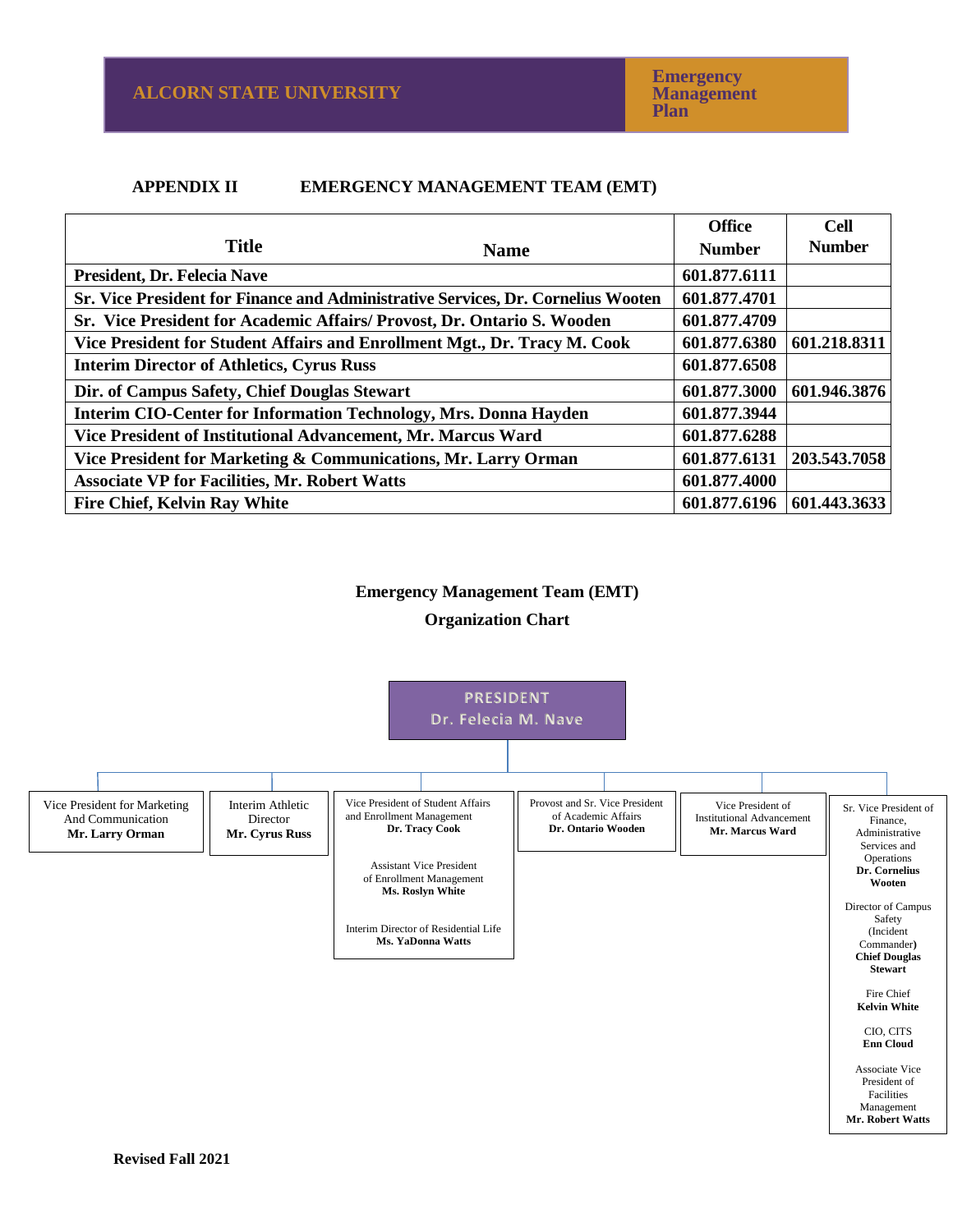# **APPENDIX III EMERGENCY OPERATIONS TEAM (EOT)**

| <b>Title</b>                                                           | <b>Phone</b><br><b>Number</b> | <b>Cell</b><br><b>Phone</b> |
|------------------------------------------------------------------------|-------------------------------|-----------------------------|
| Director of Campus Safety (Incident Commander), Chief Douglas Stewart  | 601.877.3000                  | 601.946.3876                |
| Sr. Vice President of Finance & Admin. Services, Dr. Cornelius Wooten  | 601.877.4701                  |                             |
| Sr. Vice President for Academic Affairs/Provost, Dr. Ontario S. Wooden | 601.877.4709                  |                             |
| Vice President for Marketing & Communications, Mr. Larry Orman         | 601.877.6130                  | 203.543.7058                |
| Dean of Agriculture and Applied Sciences, Dr. Edmund Buckner           | 601.877.6137                  |                             |
| Director of Purchasing, Ms. Mertha George                              | 601.877.6154                  |                             |
| Fire Chief, Kelvin R. White                                            | 601.877.6196                  | 601.443.3633                |
| Vice President of Institutional Advancement, Mr. Marcus Ward           | 601.877.6288                  |                             |
| CIO-Center for Information Technology, Mrs. Donna Hayden               | 601.877.3944                  |                             |
| Associate Vice President of Facilities Management, Mr. Robert Watts    | 601.877.4000                  |                             |
| Interim Director of Residence Life, Ms. YaDonna Watts                  | 601.877.6479                  | 601.443.7349                |
| Director of Counseling Services, Dr. Barbara Martin                    | 601.877.6284                  | 601.786.7561                |
| GM of Dining Services, Mr. Brent Davidson                              | 601.877.4063                  |                             |
| Mississippi Emergency Management Agency                                | 866.519.6362                  |                             |
| <b>Federal Emergency Management Agency</b>                             | 202.646.2500                  |                             |
| <b>Grand Gulf Nuclear Facility</b>                                     | 601.437.2800                  |                             |
| <b>Director of Facilities Operations</b>                               | 601.877.4715                  |                             |
| Director of Student Health Services, Mrs. Dorothy Davis                | 601.877.6461                  |                             |
| The Campus Store (Bookstore/Amenities), Ms. Rochae Lacey               | 601.877.4096                  |                             |
| <b>Transportation Manager, TBA</b>                                     | 601.877.6199                  |                             |
| Director of Student Life/Engagement, Ms. Devina Hogan                  | 601.877.6341                  | 601.443.8037                |
| VP for Student Affairs and Enrollment Mgt, Dr. Tracy M. Cook           | 601.877.6380                  | 601.218.8311                |
| Associate VP Enrollment Management, Ms. Roslyn White                   |                               |                             |
| Interim Dean of Nursing, Natchez, Dr. Shirley Evers-Manly              | 601.304.4345                  |                             |
| Assoc. Provost Research, Innovation & Grad. Ed., Dr. Keith McGee       | 601-877-6198                  |                             |
| Chief Human Resources Officer, Dr. Wanda C. Fleming                    | 601.877.6188                  |                             |
| Executive Director of Compliance, Mr. Alfred Galtney                   | 601.877.6146                  |                             |
| Vicksburg Expansion Center, Dr. Keith MaGee                            | 601.629.3538                  |                             |
| Vice President for Marketing & Communications, Mr. Larry Orman         | 601.877.6131                  | 203.543.7058                |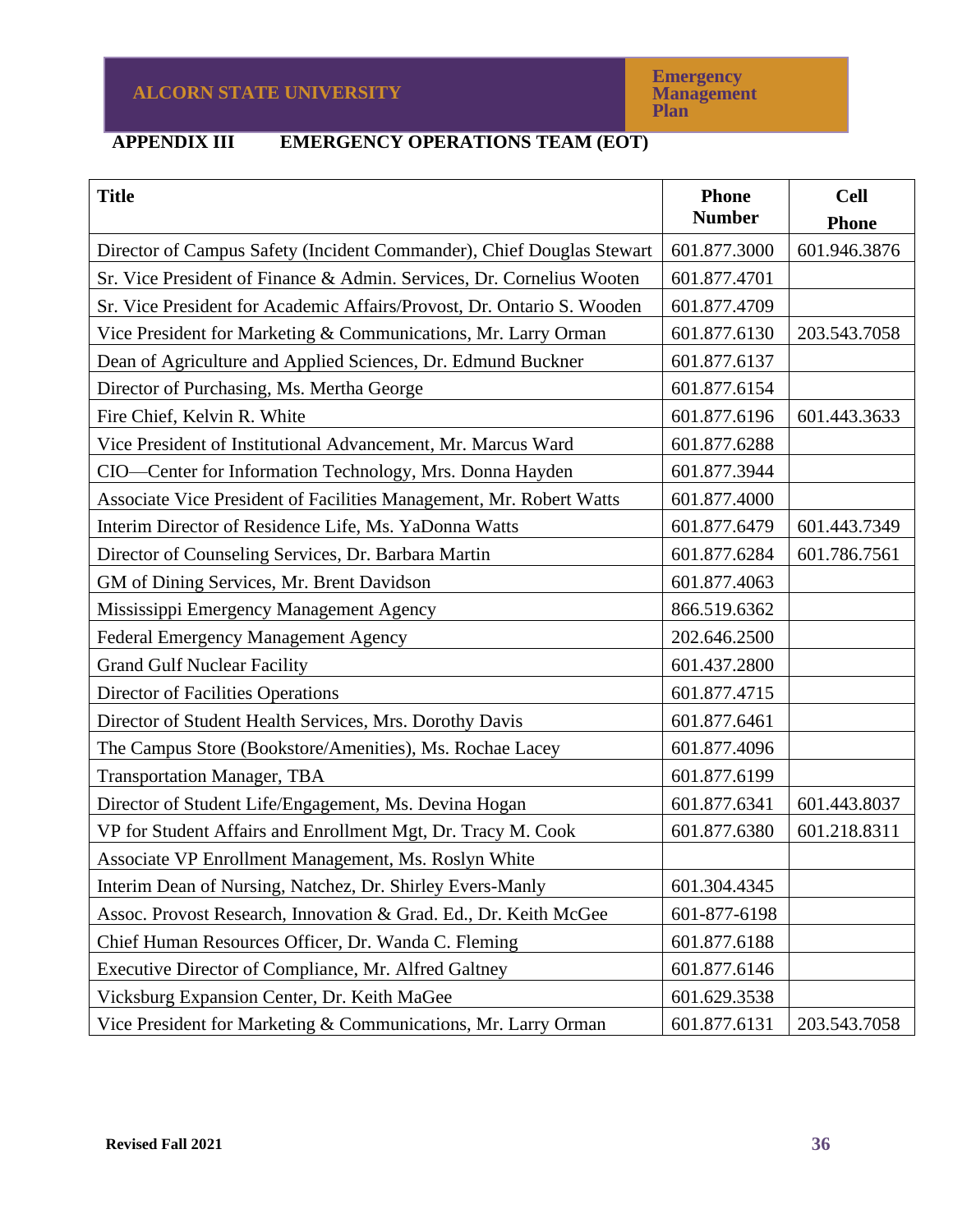# **APPENDIX IV RESIDENTIAL HOUSING ASSEMBLY AREAS / PICK-UP POINTS**

| <b>Building</b>                    | <b>Location</b>         |  |
|------------------------------------|-------------------------|--|
| <b>Albert Lott Hall</b>            | <b>Rear Parking Lot</b> |  |
| Robinson Hall                      | Mable Thomas Lot        |  |
| <b>Female Honors</b>               | Side Parking Lot        |  |
| John Burrus Hall                   | Rear Lot Alumni House   |  |
| <b>MWEHV Complex A</b>             | Parking Lot             |  |
| <b>MWEHV Complex B</b>             | Parking Lot             |  |
| <b>MWEHV Complex C</b>             | Parking Lot             |  |
| <b>MWEHV Complex D</b>             | Parking Lot             |  |
| Hiram Revels Hall                  | <b>Rear Parking Lot</b> |  |
| <b>School of Nursing Dormitory</b> | Lot at rear of Building |  |
| <b>Matt Thomas</b>                 | Vacant Lot on the Side  |  |
| New Faculty Housing                | New Parking Lot         |  |
| <b>Old Faculty Housing</b>         | <b>Volleyball Court</b> |  |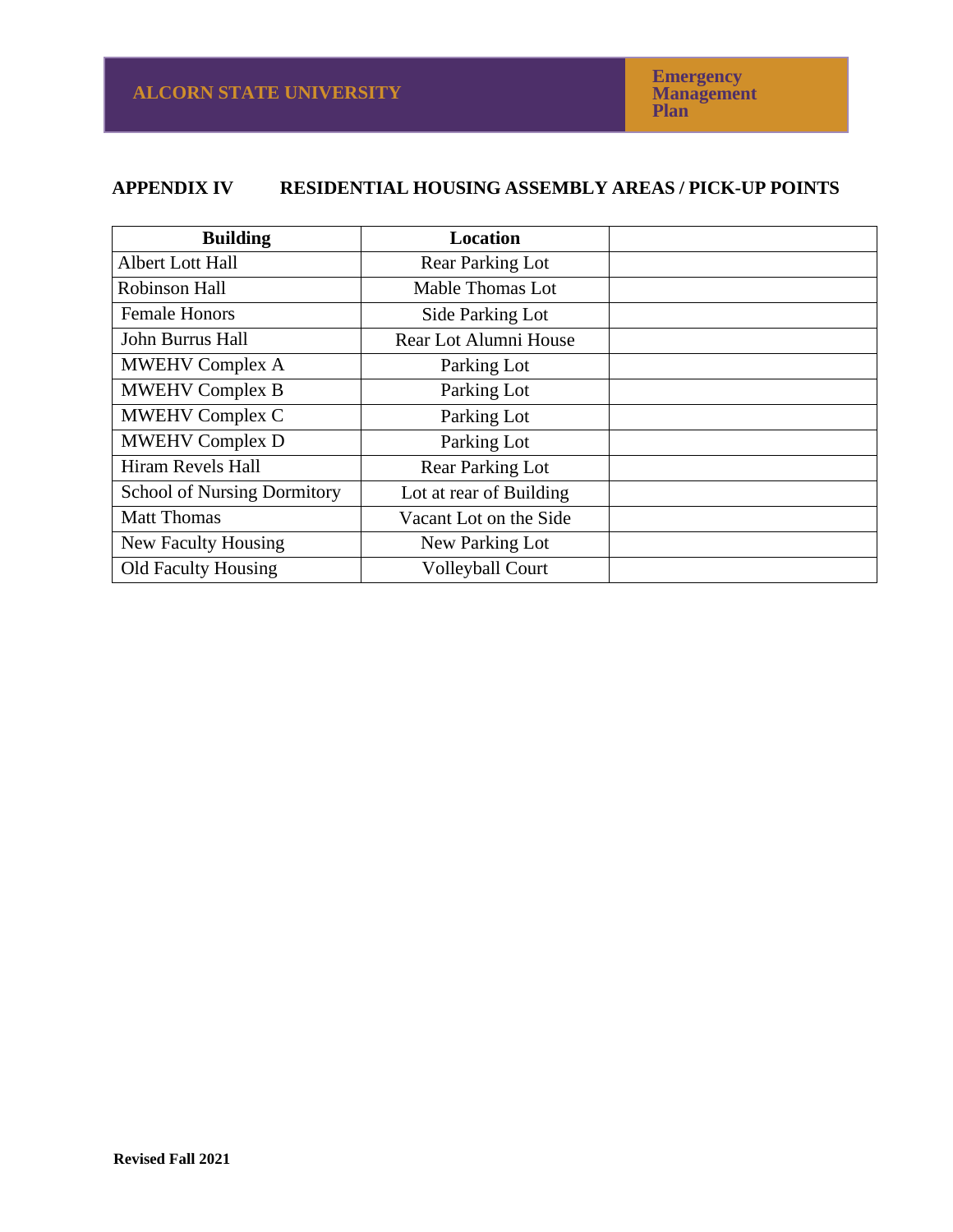**Emergency Management Plan**

# **APPENDIX V UNIVERSITY BUILDINGS' ASSEMBLY AREAS**

| <b>Building</b>                            | <b>Location</b>             |  |
|--------------------------------------------|-----------------------------|--|
| <b>Agriculture Experiment Station</b>      | Stadium Lot                 |  |
| <b>ASU Service Station</b>                 | <b>IT Parking Lot</b>       |  |
| Albert Lott                                | <b>Rear Parking Lot</b>     |  |
| <b>Alumni Affairs House</b>                | Campus Green                |  |
| Amenities Building (Bookstore)             | <b>Volleyball Court</b>     |  |
| <b>Biotechnology Building</b>              | <b>Front Parking Lot</b>    |  |
| <b>Bowles Hall</b>                         | <b>Campus Green</b>         |  |
| Child Development Center/Eunice Powell     | Rear of Campus Union        |  |
| <b>Clinton Bristow Dining Hall</b>         | <b>Campus Green</b>         |  |
| Dave Whitney Complex                       | <b>Stadium Parking Lot</b>  |  |
| <b>Ecology Building</b>                    | Parking Lot                 |  |
| Extension & Research Complex               | <b>Stadium Parking Lot</b>  |  |
| Joyce Bolden Fine Arts Building            | Rear of Campus Union        |  |
| Harmon Hall                                | <b>Campus Green</b>         |  |
| <b>Industrial Technology Building</b>      | Parking Lot                 |  |
| <b>Dumas Hall</b>                          | Campus Green                |  |
| Morris/Boykin Building                     | <b>Stadium Parking Lot</b>  |  |
| Rowan Hall                                 | Campus Green                |  |
| J. D. Boyd Library                         | Campus Green                |  |
| J. L. Bolden Campus Union Building         | <b>Campus Green</b>         |  |
| Math and Science Building                  | Parking Lot                 |  |
| <b>President's House</b>                   | <b>Front of Residence</b>   |  |
| <b>Old Vice President House</b>            | <b>Campus Green</b>         |  |
| <b>Vicksburg Campus</b>                    | Parking Lot                 |  |
| Walter Washington Administration Classroom | Parking Lot                 |  |
| <b>Multicultural Affairs Building</b>      | <b>Campus Green</b>         |  |
| Pre-Professional & Honors Building         | Campus Green                |  |
| <b>Lanier Hall</b>                         | Campus Green                |  |
| <b>Product Development Center</b>          | <b>Ecology Parking Lot</b>  |  |
| E. E. Simmons Gymnasium                    | Campus Green                |  |
| S.A.F.E. Center                            | Vacant Lot in Front         |  |
| <b>Campus Safety Center</b>                | <b>Bio-Tech Parking Lot</b> |  |
| <b>Facilities Management</b>               | <b>Honors Parking Lot</b>   |  |
| New Technology Building                    | <b>Honors Parking Lot</b>   |  |
| Metrology Lab                              | Park                        |  |
| <b>Oakland Memorial Chapel</b>             | Campus Green                |  |
| Cora S. Balmat School of Nursing           | <b>Front Parking Lot</b>    |  |
| Dorothy Gray Home Management House         | Campus Green                |  |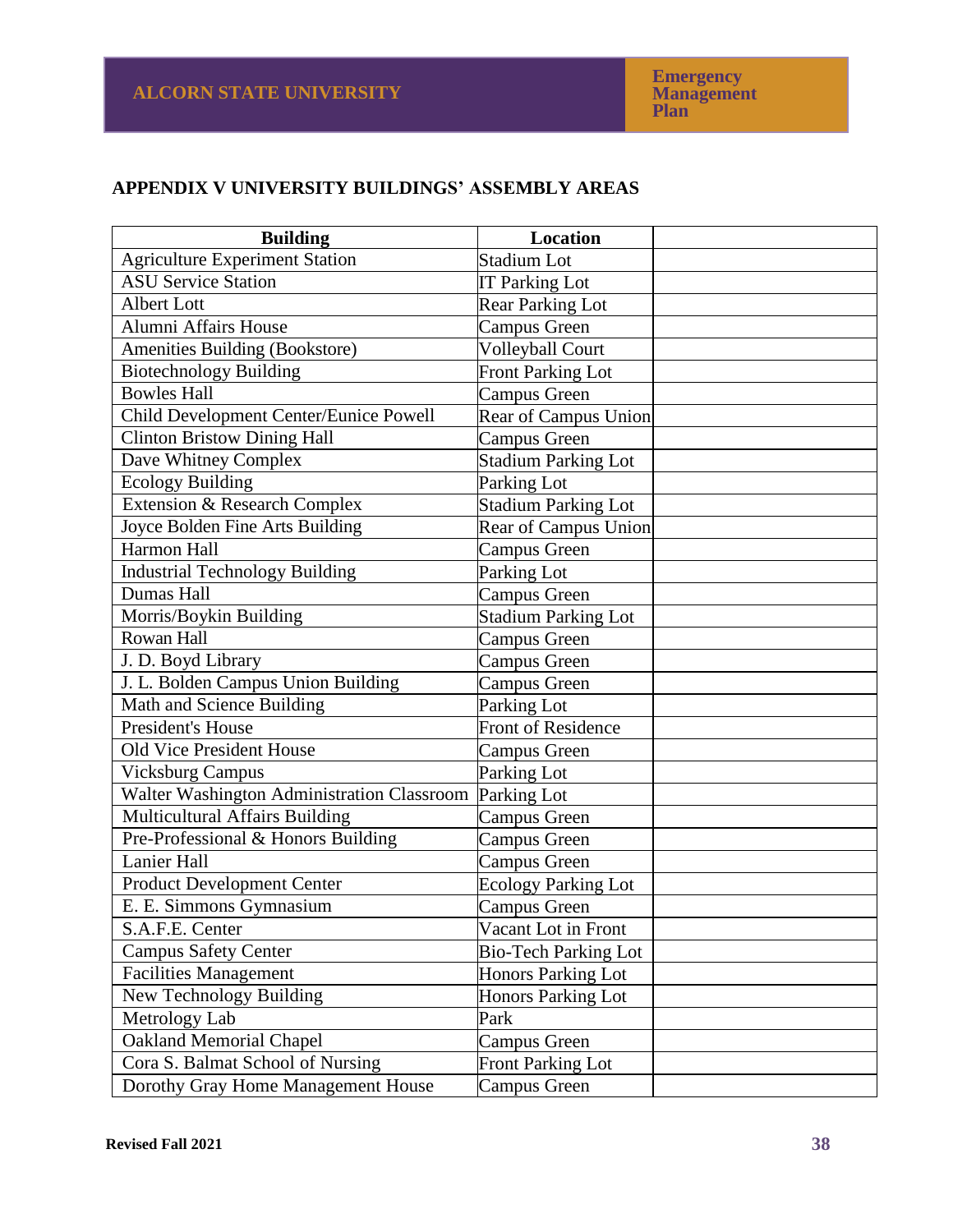# **APPENDIX VI PASSENGER TRANSPORTATION USE LOG**

| Date | Mileage Start Mileage End | Operator | <b>Mission Description</b> |
|------|---------------------------|----------|----------------------------|
|      |                           |          |                            |
|      |                           |          |                            |
|      |                           |          |                            |
|      |                           |          |                            |
|      |                           |          |                            |
|      |                           |          |                            |
|      |                           |          |                            |
|      |                           |          |                            |
|      |                           |          |                            |
|      |                           |          |                            |
|      |                           |          |                            |
|      |                           |          |                            |
|      |                           |          |                            |
|      |                           |          |                            |
|      |                           |          |                            |
|      |                           |          |                            |
|      |                           |          |                            |
|      |                           |          |                            |
|      |                           |          |                            |
|      |                           |          |                            |
|      |                           |          |                            |
|      |                           |          |                            |
|      |                           |          |                            |
|      |                           |          |                            |
|      |                           |          |                            |
|      |                           |          |                            |
|      |                           |          |                            |
|      |                           |          |                            |
|      |                           |          |                            |
|      |                           |          |                            |
|      |                           |          |                            |
|      |                           |          |                            |
|      |                           |          |                            |
|      |                           |          |                            |
|      |                           |          |                            |
|      |                           |          |                            |
|      |                           |          |                            |
|      |                           |          |                            |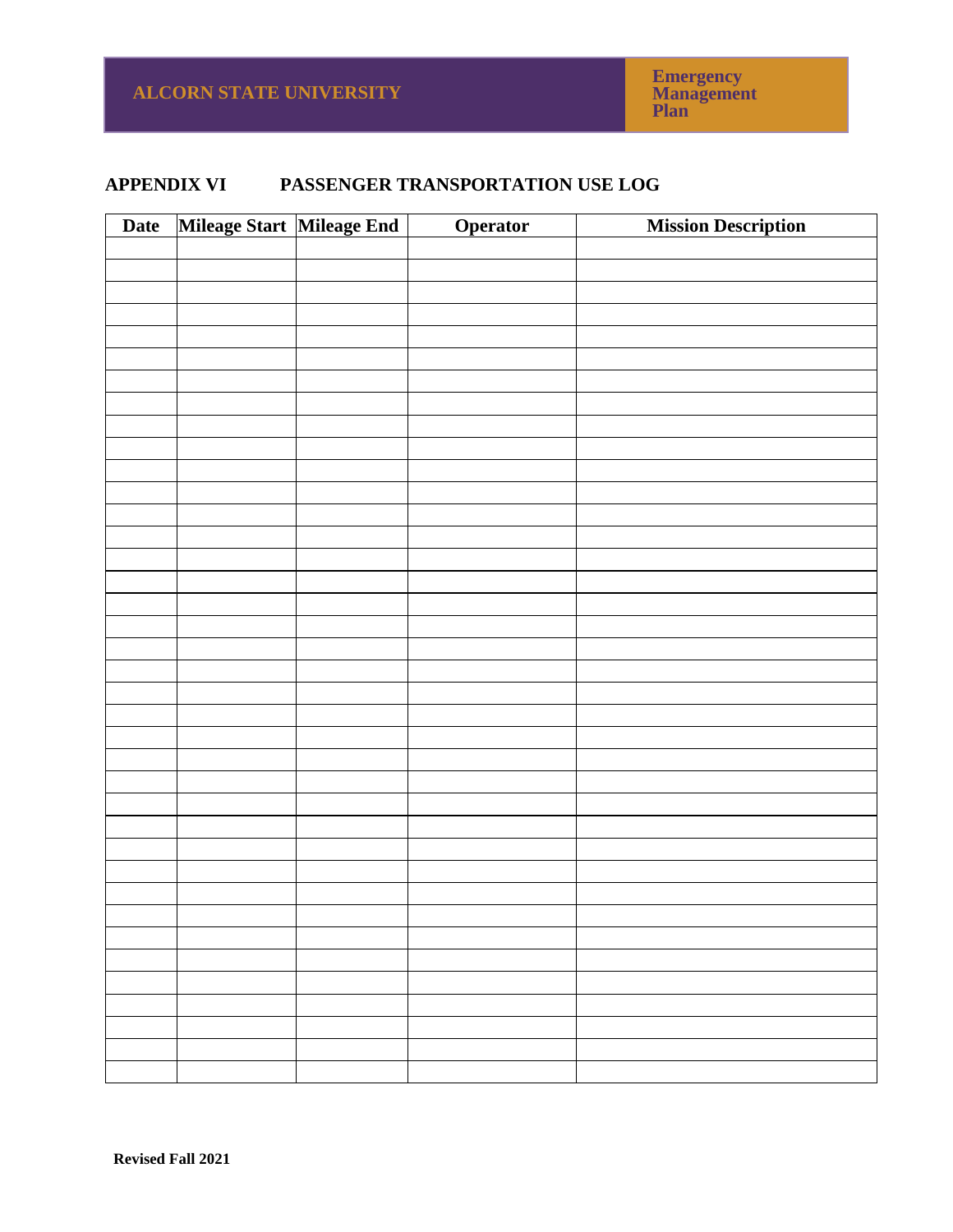# **APPENDIX VII IMPORTANT LINKS**

#### **Mississippi Hurricane Preparedness Guide**

- 1. <http://www.msema.org/be-prepared/hurricanes/>
- 2. [https://www.homelandsecurity.ms.gov](https://www.homelandsecurity.ms.gov/)
- 3. [https://weather.gov](https://weather.gov/)
- 4. [http://firesafekids.org](http://firesafekids.org/)
- 5. [https://www.cdc.gov](https://www.cdc.gov/)
- 6. [https://www.msdh.ms.gov](https://www.msdh.ms.gov/)
- 7.<http://www.alcorn.edu/campus-police>
- 8. [https://msdh.ms.gov/msdhsite/\\_static/43,0,98,282.html](https://msdh.ms.gov/msdhsite/_static/43,0,98,282.html) fire safety
- 9.<http://www.alcorn.edu/discover-alcorn/a-brave-start>
- 10. [www.mspb.ms.gov/elearning.aspx](http://www.mspb.ms.gov/elearning.aspx) active shooter situation:what should you do?
- 11. [https://www.fema.gov](https://www.fema.gov/)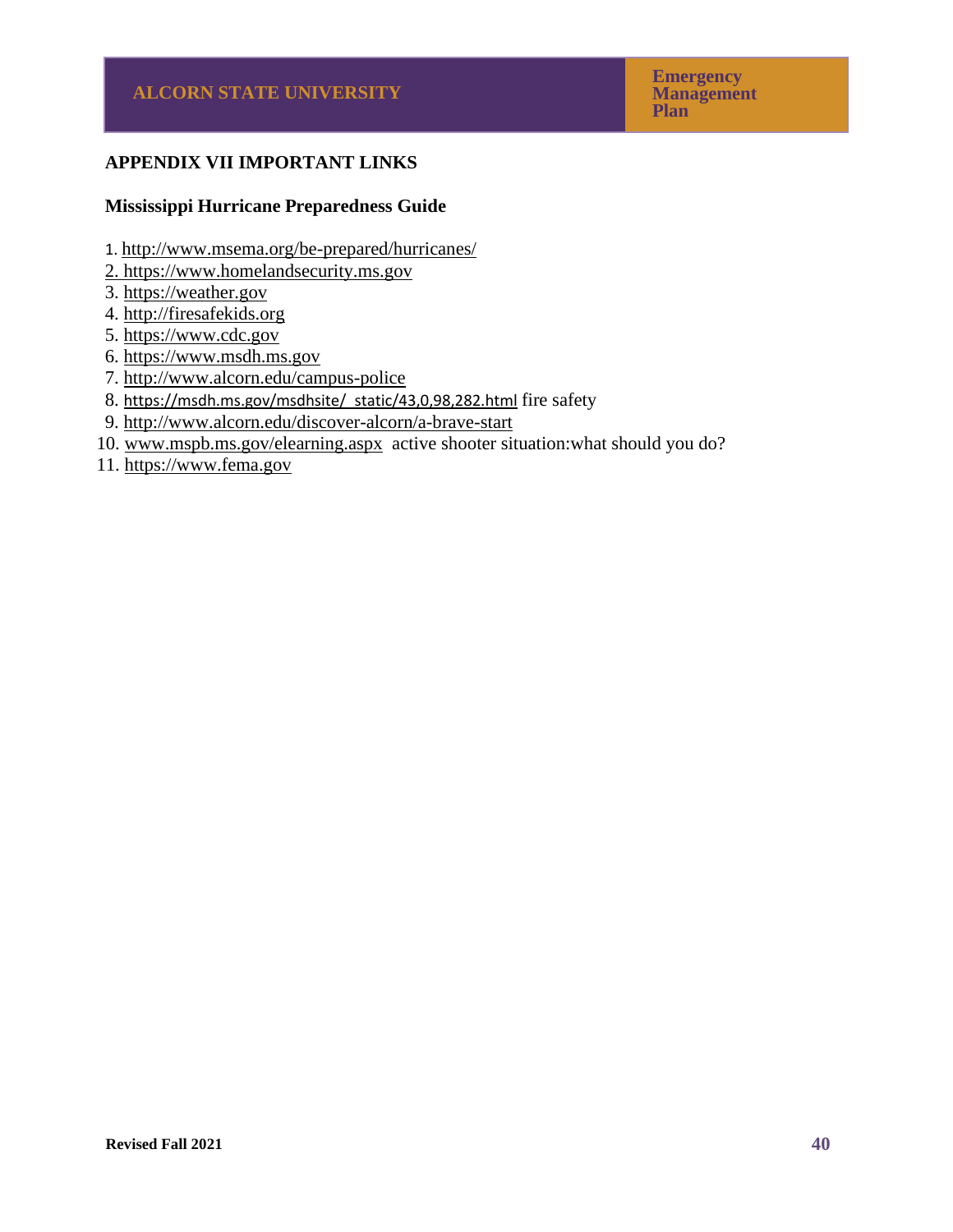#### **Emergency Management Plan**

# **APPENDIX VIII BUILDING COORDINATORS**

| <b>Building Name</b>                   | <b>CONTACT</b>                    | email                   | <b>Office Phone</b>           |
|----------------------------------------|-----------------------------------|-------------------------|-------------------------------|
|                                        |                                   |                         |                               |
| Alumni Affairs House                   | Raymond Banks                     | rcbanks@alcorn.edu      | 601-877-6323                  |
| <b>Biotechnology Building</b>          | Dr. Melissa Mason                 | mcmason@alcorn.edu      | 601-877-6658                  |
| <b>Bowles Hall</b>                     | Karen Shedrick                    | karen@alcorn.edu        | 601-877-6185                  |
| Child Development Center/Eunice Powell | <b>Arthur Owens</b>               | akowens@alcorn.edu      | 601-877-6255                  |
| Dave Whitney Complex                   | Gayilyn Sanders                   | ghsanders@alcorn.edu    | 601-877-6500                  |
| <b>Clinton Bristow Dining Hall</b>     | Lenora Simon                      | lenora.simon@sodexo.com | 601-877-4060                  |
| <b>Ecology Building</b>                | Amanda O'Quinn                    | aoquinn@alcorn.edu      | 601-877-3369                  |
| <b>Extension and Research Complex</b>  | Deidre Knox                       | deidre@alcorn.edu       | 601-877-6137                  |
| Fine Arts Building                     | Linda McDonald                    | lindasm@alcorn.edu      | 601-877-6261                  |
| Harmon Hall                            | Prunella Williams                 | prunella@alcorn.edu     | 601-877-6224                  |
| Industrial Technology Building         | Dorothy Ratliff                   | dratliff@alcorn.edu     | 601-642-8387                  |
| Infirmary                              | Alice Byther                      | ambyther@alcorn.edu     | 601-877-6460                  |
| J.D. Boyd Library                      | Joanna Williams                   | jwwilliams@alcorn.edu   | 601-877-2392                  |
| J. L. Bolden Campus Union Building     | Judy Webster                      | jbwhitehead@alcorn.edu  | 601-877-6380                  |
| J. L. Bolden Campus Union Building     | <b>Adrian Braxton</b>             | anichele@alcorn.edu     | 601-877-6321                  |
| Math and Science Building              | Inger Frye                        | ifrye@alcorn.edu        | 601-877-6430                  |
| <b>Matt Thomas Apartments</b>          | <b>TBA</b>                        | ghsanders@alcorn.edu    | 601-877-6500                  |
| Morris/Boykin Building                 | Lillian Sheppard                  | lillians@alcorn.edu     | 601-877-6525                  |
| Natchez Campus                         | Galaundra Myles                   | gmyles@alcorn.edu       | 601-877-4345                  |
| President's House                      | Karen Shedrick                    | karen@alcorn.edu        | 601-877-6185                  |
| <b>Product Development Center</b>      | <b>TBA</b>                        | areed@alcorn.edu        | 601-877-2305                  |
| Female Honors/Robinson Hall            | YaDonna Watts/Ty<br><b>Nabors</b> | ywatts@alcorn.edu       | 601-747-9043/<br>601-618-9072 |
| John Burrus Hall                       | Jomarie Blissett                  | jblissett@alcorn.edu    | 601-754-2818                  |
| MWEHV Complex A                        | <b>TBA</b>                        | Lgreen@alcorn.edu       | 601-717-0838                  |
| <b>MWEHV Complex B</b>                 | Cedric Bell                       | Clbell@alcorn.edu       | 225-907-6192                  |
|                                        | Arthaya Richarson/Jhi             |                         | 601-597-0311/                 |
| MWEHV Complex C                        | Piper-Murles                      | arichardson@alcorn.edu  | 803-354-8403                  |
| <b>MWEHV Complex D</b>                 | Arthaya Richardson                | aricharsdon@alcorn.edu  | 601-597-0311<br>251-359-0707/ |
| Hiram Revels Hall/Albert Lott          | Ty Riley/Derry Harris             | triley@alcorn.edu       | 662-671-4660                  |
| <b>Student Nursing</b>                 | Galaundra Myles                   | gmyles@alcorn.edu       | 601-877-4345                  |
| S. A. F. E. Center                     | Jivanna Smith                     | jivanna@alcorn.edu      | 601-877-6497                  |
| <b>Vicksburg Expansion Center</b>      | Dr. Keith Magee                   | lhart@alcorn.edu        | 601-629-3558                  |
| Walter Washington 1st Floor            | TBA                               | tgrayson@alcorn.edu     | 601-786-1201                  |
| Walter Washington 2nd Floor            | Wytavia Brown                     | wcbrown1@alcorn.edu     | 601-877-2377                  |
| Walter Washington 3rd Floor            | TBA                               | tgrayson@alcorn.edu     | 601-786-1201                  |
| Walter Washington 4th Floor            | Lekisha Carr                      | Lekisha@alcorn.edu      | 601-877-6159                  |
| Walter Washington 5th Floor            | Laura Drake                       | ldrake@alcorn.edu       | 601-877-6700                  |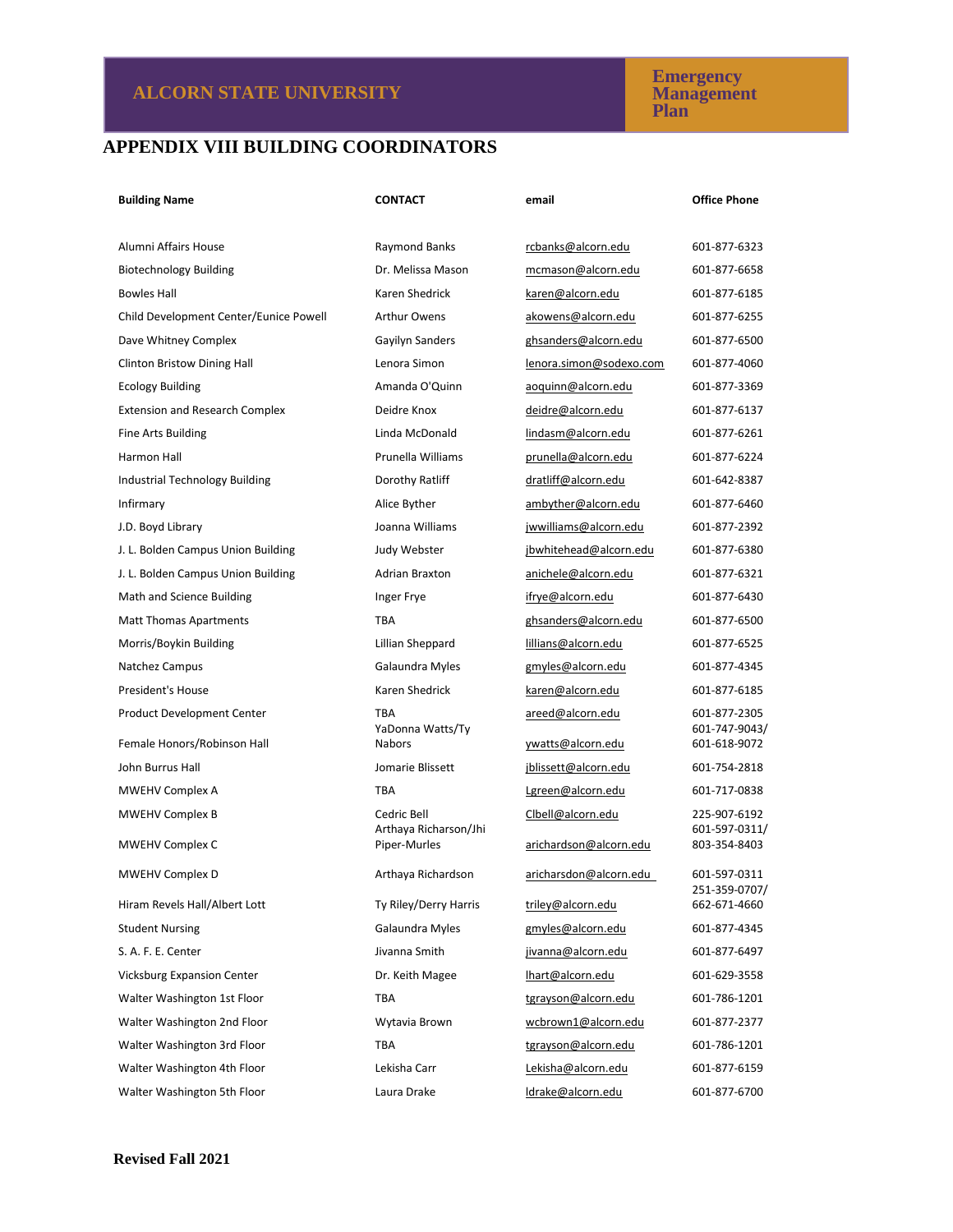# **APPENDIX VIII BUILDING COORDINATORS**

| <b>Building Name</b>                    | <b>CONTACT</b>      | email              | <b>Office Phone</b> |
|-----------------------------------------|---------------------|--------------------|---------------------|
|                                         |                     |                    |                     |
| Walter Washington 6 <sup>th</sup> Floor | Linda Smith         | lindas@alcorn.edu  | 601-877-4701        |
| Dumas Hall                              | Rogena Jone         | rogena@alcorn.edu  | 601-877-6411        |
| Natchez Dormitory                       | V. Harris           | valeria@alcorn.edu | 601-597-4494        |
| <b>Agriculture Experiment Station</b>   | TBA                 |                    |                     |
| <b>ASU Service Station</b>              | <b>TBA</b>          |                    |                     |
| Campus Safety Center                    | Sgt. MacArthur Doss | mdoss@alcorn.edu   | 601-877-3000        |
| Lanier Hall                             | TBA                 |                    |                     |
| Robinson Hall                           | <b>TBA</b>          |                    |                     |
| <b>Facilities Management</b>            | <b>TBA</b>          |                    |                     |
| Metrology Lab                           | TBA                 |                    |                     |
| <b>Oakland Memorial Chapel</b>          | ТВА                 |                    |                     |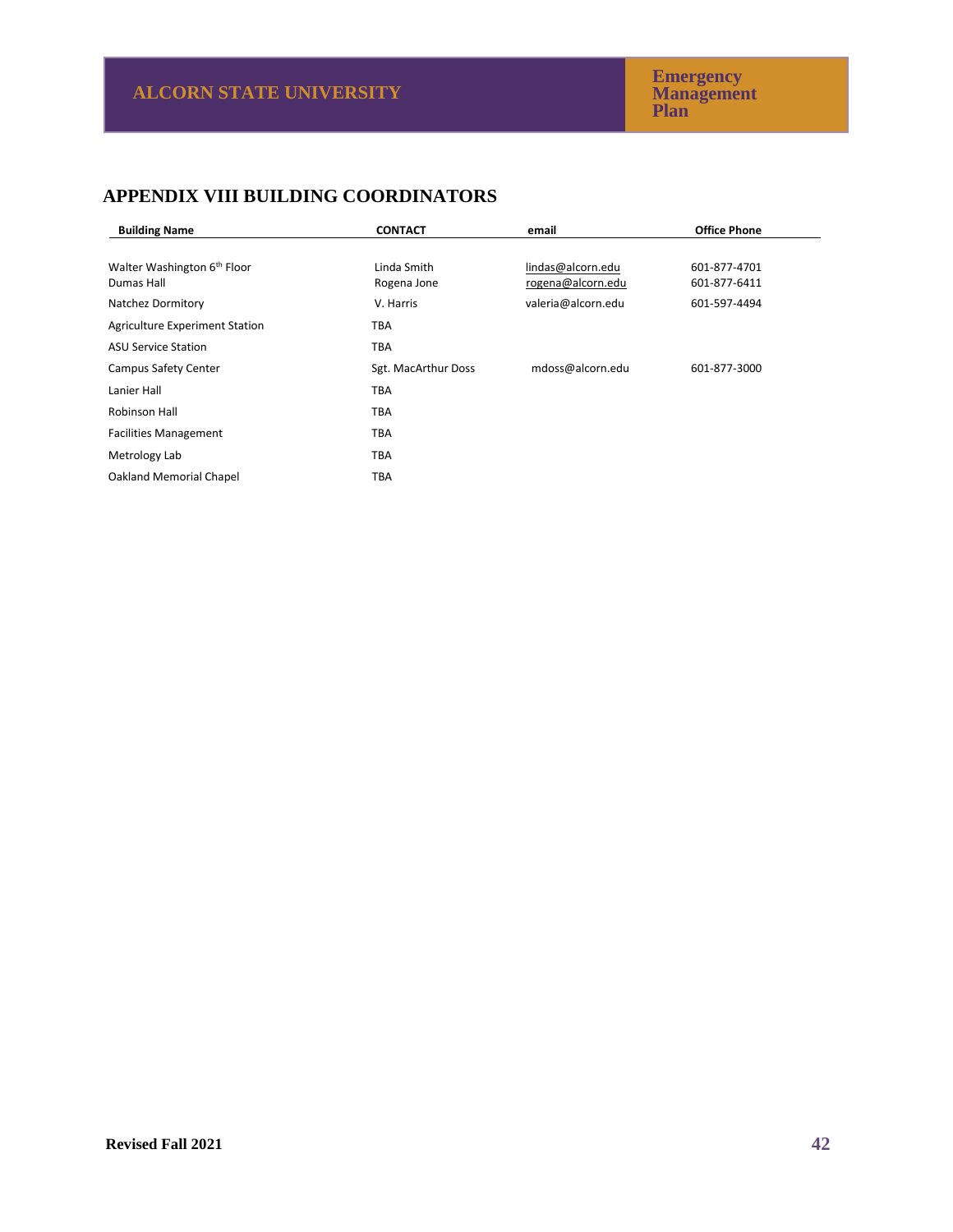# **APPENDIX IX EMERGENCY MANAGEMENT PLAN GLOSSARY**

**Accident**-an undesirable or unfortunate happening that occurs unintentionally and usually results in harm, injury, damage, or loss; casualty; mishap

**Active Assailant** - a person who attacks with a gun or other immediately dangerous weapon.

 **AED**-Automated External Defibrillator - an automated agent or device for arresting fibrillation of the atria; or ventricular muscles of the heart.

**Bomb Threat**- an indication or warning of probable trouble due to the possible imminent danger of an explosive device used as a weapon to disperse or injure crowds.

**Building Coordinator**- Building Coordinators are considered the direct person of contact for each building from the EMT. Building Coordinators are responsible for alerting building occupants during an emergency or evacuation. They are also responsible for conducting a role call once evacuation or shelter-in-place assembly has taken place.

**Building Evacuation** - the removal of persons or things from an endangered building or area on campus.

**Campus Evacuation**- the complete removal of persons or things from the entire campus in the event of danger.

**Civil Disobedience**- will usually take the form of an organized public demonstration of disapproval or disagreement with an idea or course of action.

**Connect-ED**- This system permits the university to distribute information via telephone, e-mail, text message, and/or voice message.

**CPR**-Cardiopulmonary Resuscitation - emergency procedure for reviving lung functions, involving special physical techniques and often the use of electrical and mechanical equipment.

**Criminal Behavior** - is the breach of rules or laws, as established by Alcorn State University, the State of Mississippi, and Claiborne County, for which a conviction can be prescribed.

**DEQ**-Department of Environmental Quality

**Disability** - a physical or mental handicap, especially one that prevents a person from living a full, normal life; legal incapacity.

**Disaster** - a calamitous event, especially one occurring suddenly and causing great loss of life,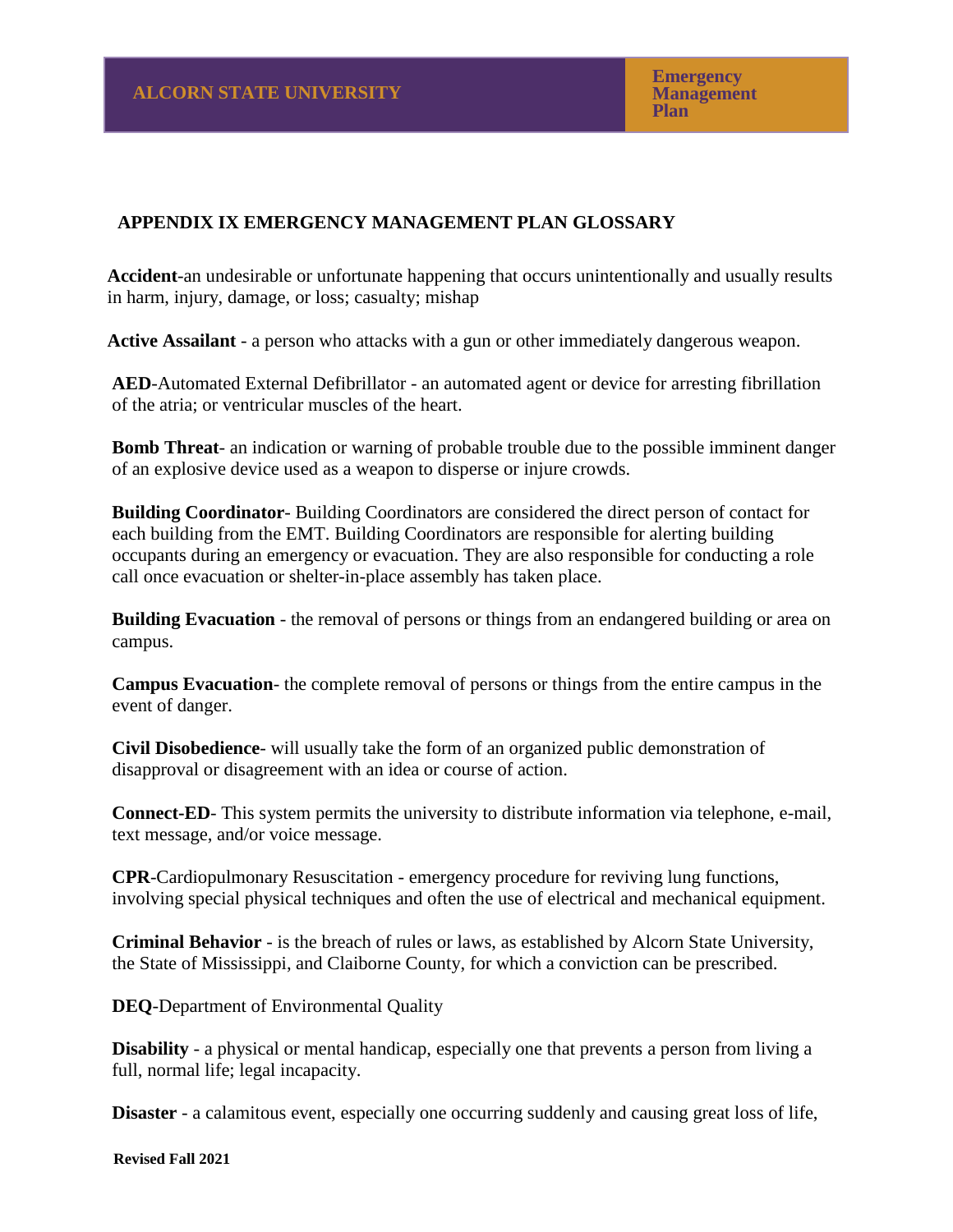damage, or hardship, as a flood, airplane crash, or business failure.

**Earthquake** - a series of vibrations induced in the earth's crust by the abrupt rupture and rebound of rocks in which elastic strain has been slowly accumulating.

**Emergency** - a sudden, urgent, usually unexpected occurrence or occasion requiring immediate action.

**EMT-Emergency Management Team** - The Emergency Management Team consists of the President of the University and senior management (Vice Presidents). It also includes members who have been designated to serve as an EMT member.

## **ENS-Emergency Notification System** - ConnectED

**EOC-Emergency Operating Center** - The Emergency Operating Center (EOC) serves as the centralized, well-supported location in which the Emergency Operations Team and the Emergency Management Team gather and assume their roles.

**EOT-Emergency Operations Team** - The Emergency Operations Team (EOT) is activated, based on the type and nature of the incident, to manage the operational aspects of the University's response to an emergency event.

**EPA**-Environmental Protection Agency

**Fire Emergency** - a fire emergency occurs there is an uncontrolled fire or imminent fire hazard; destructive burning occurrence.

**Fire Extinguisher** - a portable container, usually filled with special chemicals for putting out a fire.

**Flooding** - a great flowing or overflowing of water, especially over land not usually submerged, usually caused by excessive rain or a breach in a protective barrier securing a body of water.

**Hazard** - an unavoidable danger or risk

**Hazardous waste**- Hazardous waste is defined by the US Environmental Protection Agency (EPA) and the Mississippi Department of Environmental Quality (DEQ), as any material that may pose a substantial or potential hazard.

**Hostage Situation** - an occurrence in which a person is given or held as security for the fulfillment of certain conditions or terms, promises, etc., by another.

**Hurricanes**-a violent tropical storm of the western North Atlantic, having wind speeds of or in excess of 72 miles per hour; a storm of the most intense severity.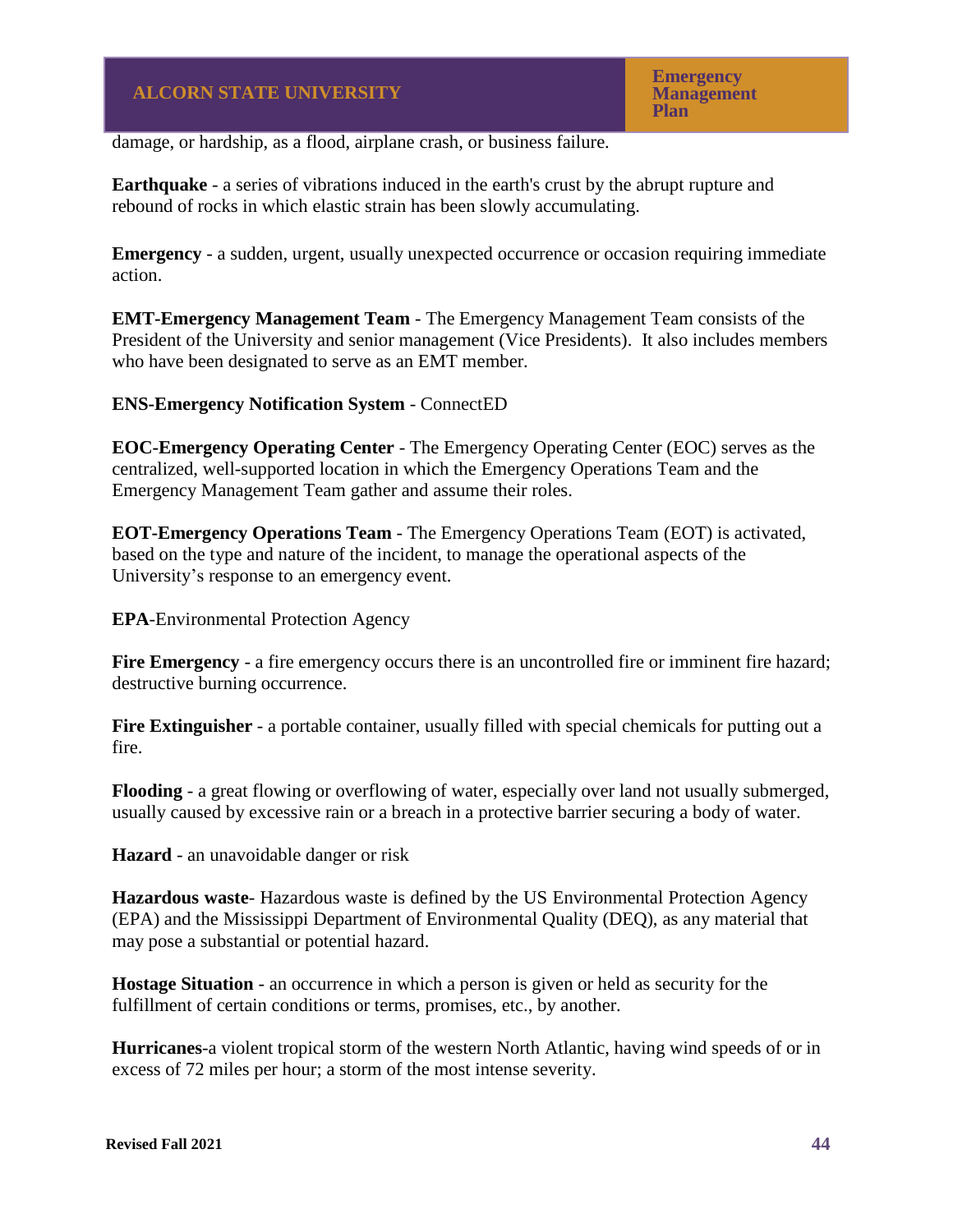**IC-Incident Commander** - The University Incident Commander heads the Emergency Operations Team. The Incident Commander has responsibility for overall management of the incident and must be fully qualified to manage the incident.

**Inclement Weather**- severe, rough, or harsh; stormy.

**Infrastructure Failure**- problems with the basic, underlying framework or features of a building; building damage.

**Ingestion Exposure Pathway**- the area within a radius of approximately 50 miles from the reactor.

**Lockdown**- a security measure taken during an emergency to prevent people from leaving or entering a building.

**Media**- the means of communication, as radio and television, newspapers, and magazines that reach or influence people widely.

**Nuclear Power Plant Incident** - A nuclear power plant uses uranium fuel to produce steam for generating electricity. This process changes uranium into other radioactive materials. If a nuclear power plant accident occurs, heat and pressure build up, and the steam, along with the radioactive materials, may be released.

**OSHA**-Occupational Safety and Health Administration

**Outdoor Warning System**- outdoor sirens also known as "Big Voice"

**Plume Exposure Pathway**- the area within approximately a 10-mile radius of the reactor.

**Recovery**-restoration or return to any former and better state or condition.

**Secure** - free from or not exposed to danger or harm; safe

**Shelter-in-Place** - is a directive to seek immediate shelter indoors following the announcement of an emergency condition. The act of sheltering in an area inside a building.

**Tornadoes**- a localized violently destructive windstorm occurring over land, and characterized by a long, funnel-shaped cloud extending toward the ground and made visible by condensation and debris.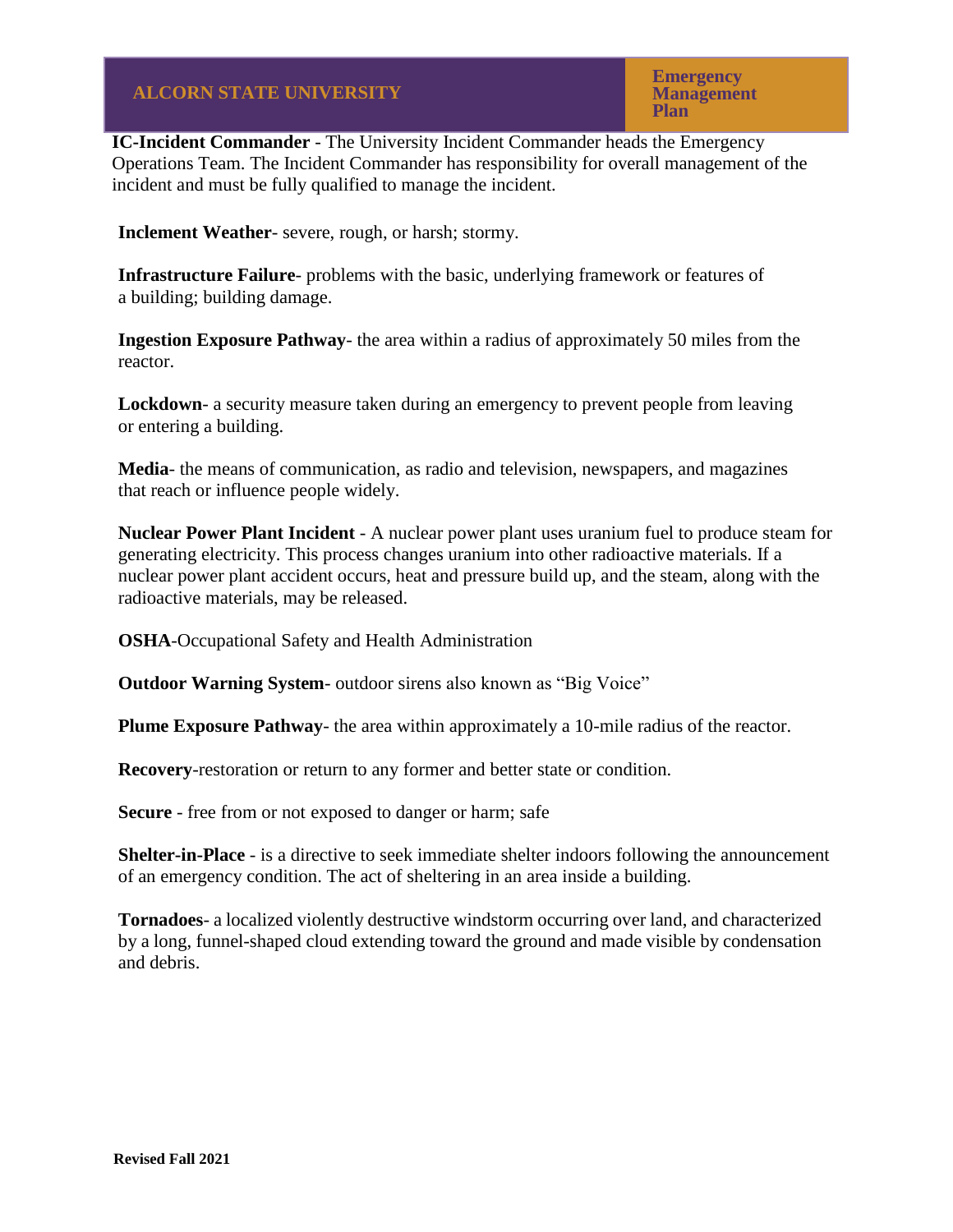## **APPENDIX X: GRAND GULF NUCLEAR STATION EMERGENCY PUBLIC INFORMATION**

# **1 LISTEN FOR 3 TO 5 MINUTE SIREN SIGNAL**

People who live, work, visit and go to school within the 10 mile Emergency Planning Zone, will be notified by sirens, tone-alert receivers and/or information broadcasts on radio or television.

## **REMEMBER. Hearing a siren or tone alert does not mean evacuation. It simply means** *TURN ON YOUR RADIO* **and listen for instructions.**

# **2 TURN ON YOUR RADIO**

The radio stations listed below will provide the most up-to-date information concerning what to do.

## **24-hour broadcasting:**

| Jackson/Vicksburg | WMSI at FM 102.9 |
|-------------------|------------------|
| Jackson           | WJMI at FM 99.7  |
| Jackson           | WJDX at AM 620   |
| Jackson           | WMPM at FM91.3   |
| Natchez           | WQNZ at FM 95.1  |
| McComb            | WAKH at FM 105.7 |
| Port Gibson       | WATU at FM 89.3  |
| Vicksburg         | WRTM at FM 100.5 |

# **3IF ORDERED TO TAKE SHELTER**

Remain in your home. Close all doors and windows. Turn off all outside sources of air. Close fireplaces. Use the phone only during a personal emergency. Stay tuned to local Radio Stations.

# **4IF YOU ARE ORDERED TO EVACUATE**

## **Check these.**

 $\Box$  Turn off appliances. (Except refrigerators/freezers)

- □ Close all blinds, curtains.
- $\Box$  Check your home for security.

#### **Revised Fall 2021**